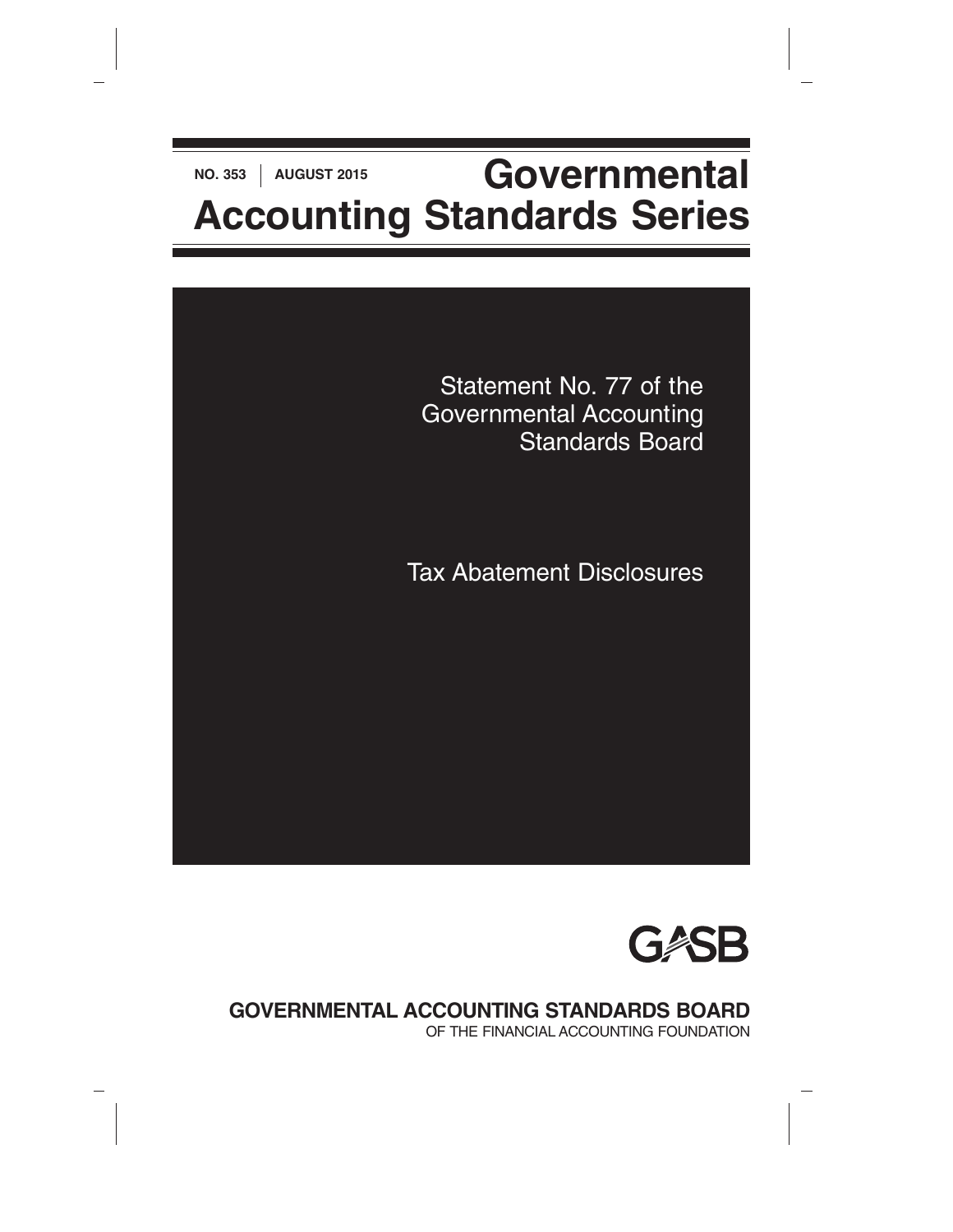For additional copies of this Statement and information on applicable prices and discount rates, contact:

Order Department Governmental Accounting Standards Board 401 Merritt 7 PO Box 5116 Norwalk, CT 06856-5116

Telephone Orders: 1-800-748-0659

*Please ask for our Product Code No. GS77.*

The GASB website can be accessed at www.gasb.org.

GOVERNMENTAL ACCOUNTING STANDARDS SERIES (ISSN 0886-2885) is published by the Financial Accounting Foundation. The full subscription rate is \$225 per year. Send address changes to Governmental Accounting Standards Board—Publications, 401 Merritt 7, PO Box 5116, Norwalk, CT 06856-5116.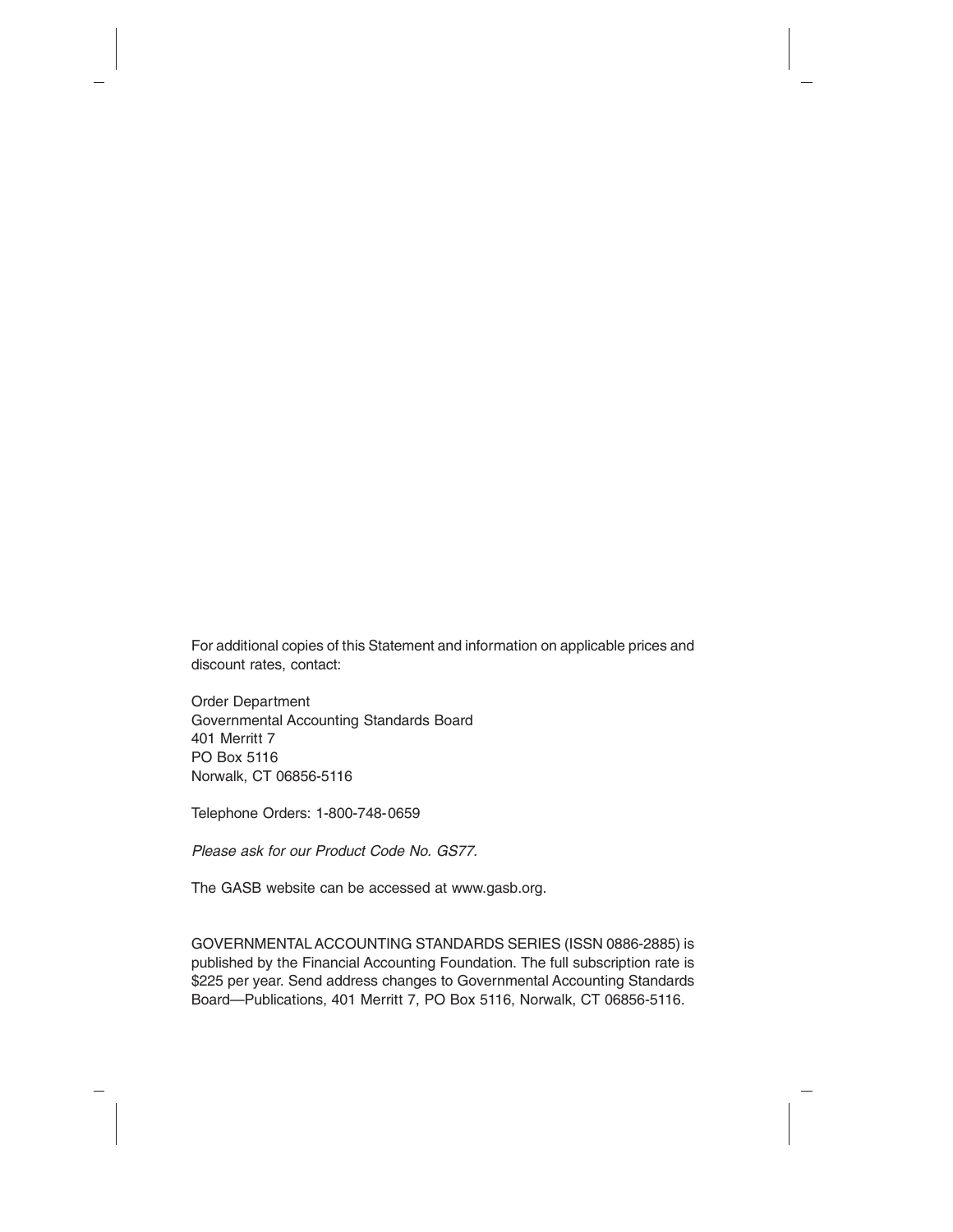#### **Summary**

Financial statements prepared by state and local governments in conformity with generally accepted accounting principles provide citizens and taxpayers, legislative and oversight bodies, municipal bond analysts, and others with information they need to evaluate the financial health of governments, make decisions, and assess accountability. This information is intended, among other things, to assist these users of financial statements in assessing (1) whether a government's current-year revenues were sufficient to pay for current-year services (known as interperiod equity), (2) whether a government complied with finance-related legal and contractual obligations, (3) where a government's financial resources come from and how it uses them, and (4) a government's financial position and economic condition and how they have changed over time.

Financial statement users need information about certain limitations on a government's ability to raise resources. This includes limitations on revenueraising capacity resulting from government programs that use tax abatements to induce behavior by individuals and entities that is beneficial to the government or its citizens. Tax abatements are widely used by state and local governments, particularly to encourage economic development. For financial reporting purposes, this Statement defines a tax abatement as resulting from an agreement between a government and an individual or entity in which the government promises to forgo tax revenues and the individual or entity promises to subsequently take a specific action that contributes to economic development or otherwise benefits the government or its citizens.

Although many governments offer tax abatements and provide information to the public about them, they do not always provide the information necessary to assess how tax abatements affect their financial position and results of operations, including their ability to raise resources in the future. This Statement requires disclosure of tax abatement information about (1) a reporting government's own tax abatement agreements and (2) those that are entered into by other governments and that reduce the reporting government's tax revenues.

This Statement requires governments that enter into tax abatement agreements to disclose the following information about the agreements:

- Brief descriptive information, such as the tax being abated, the authority under which tax abatements are provided, eligibility criteria, the mechanism by which taxes are abated, provisions for recapturing abated taxes, and the types of commitments made by tax abatement recipients
- The gross dollar amount of taxes abated during the period
- Commitments made by a government, other than to abate taxes, as part of a tax abatement agreement.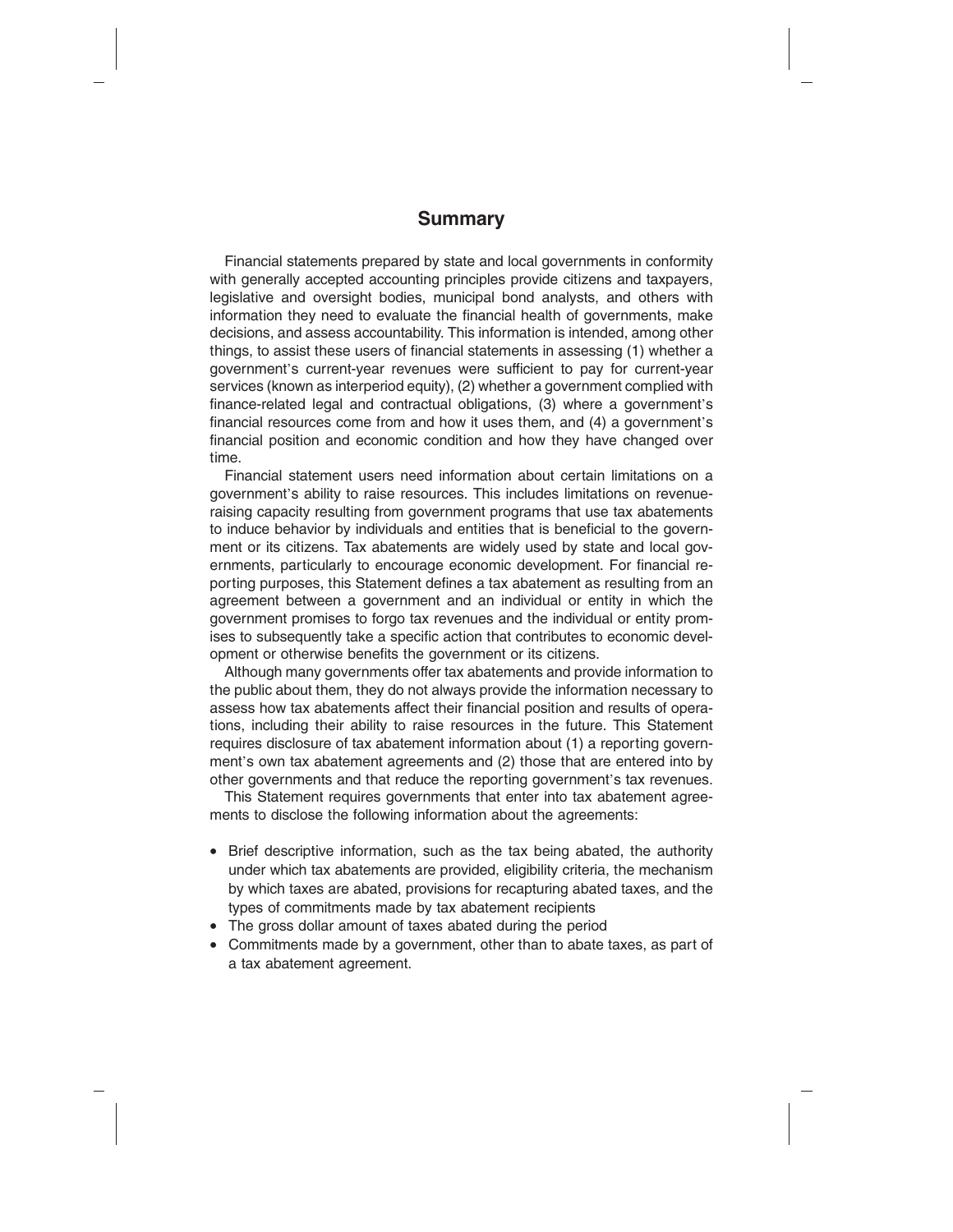Governments should organize those disclosures by major tax abatement program and may disclose information for individual tax abatement agreements within those programs.

Tax abatement agreements of other governments should be organized by the government that entered into the tax abatement agreement and the specific tax being abated. Governments may disclose information for individual tax abatement agreements of other governments within the specific tax being abated. For those tax abatement agreements, a reporting government should disclose:

- The names of the governments that entered into the agreements
- The specific taxes being abated
- The gross dollar amount of taxes abated during the period.

#### **Effective Date and Transition**

The requirements of this Statement are effective for financial statements for periods beginning after December 15, 2015. Earlier application is encouraged.

# **How the Changes in This Statement Improve Financial Reporting**

The requirements of this Statement improve financial reporting by giving users of financial statements essential information that is not consistently or comprehensively reported to the public at present. Disclosure of information about the nature and magnitude of tax abatements will make these transactions more transparent to financial statement users. As a result, users will be better equipped to understand (1) how tax abatements affect a government's future ability to raise resources and meet its financial obligations and (2) the impact those abatements have on a government's financial position and economic condition.

Unless otherwise specified, pronouncements of the GASB apply to financial reports of all state and local governmental entities, including general purpose governments; public benefit corporations and authorities; public employee retirement systems; and public utilities, hospitals and other healthcare providers, and colleges and universities. Paragraph 3 discusses the applicability of this Statement.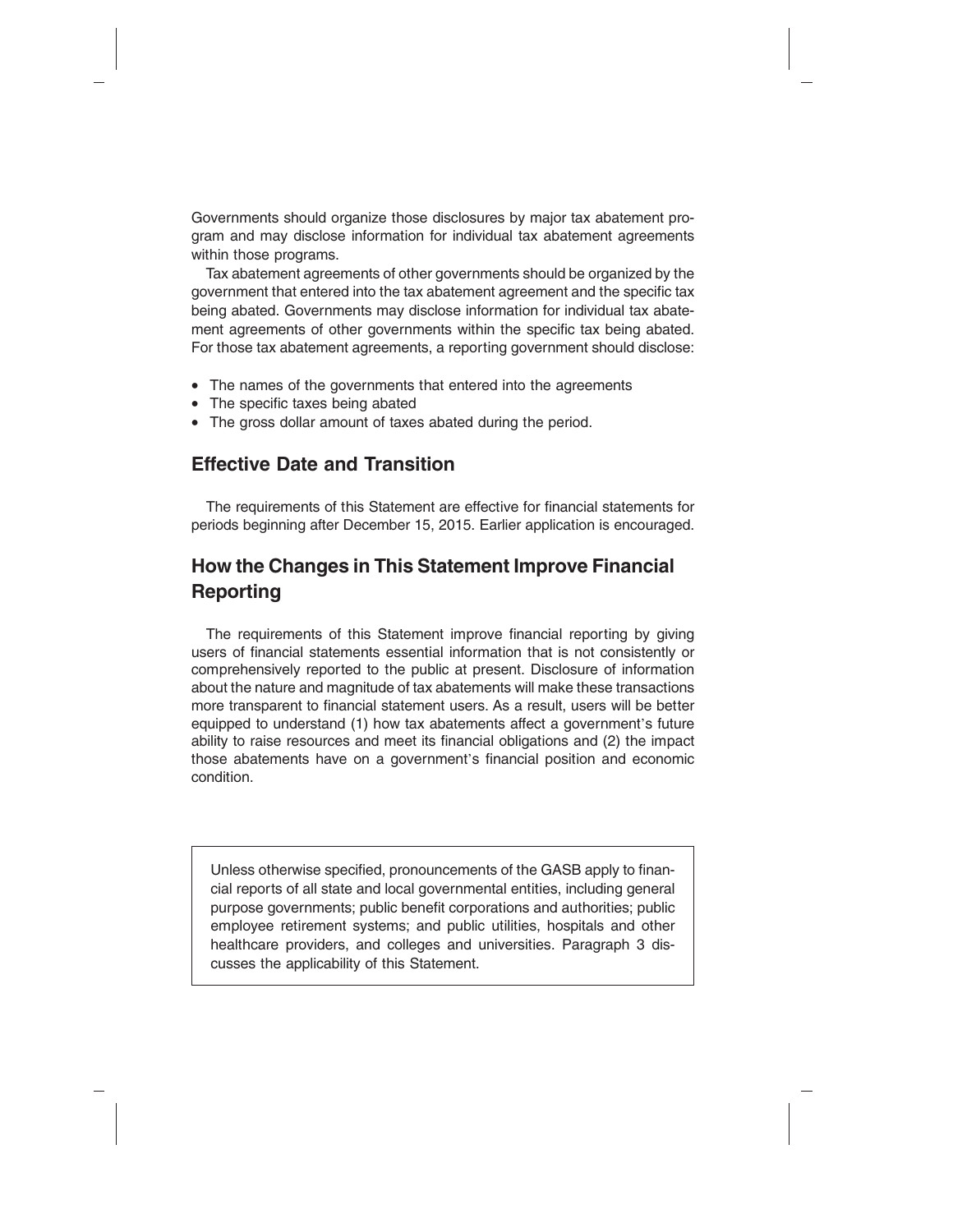Statement No. 77 of the Governmental Accounting Standards Board

# Tax Abatement Disclosures

August 2015



#### **GOVERNMENTAL ACCOUNTING STANDARDS BOARD**

of the Financial Accounting Foundation 401 Merritt 7, PO Box 5116, Norwalk, Connecticut 06856-5116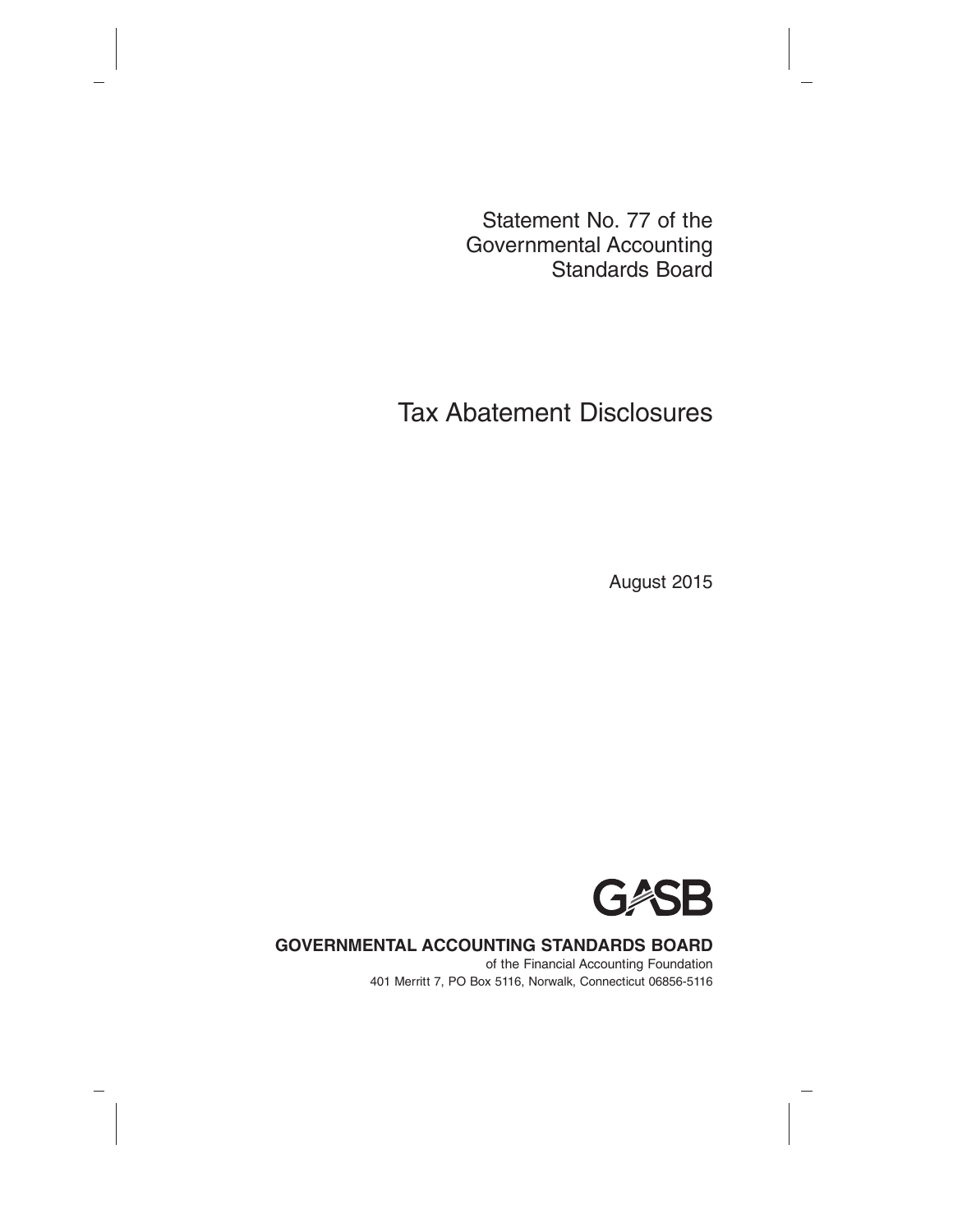Copyright © 2015 by Financial Accounting Foundation. All rights reserved. Content copyrighted by Financial Accounting Foundation may not be reproduced, stored in a retrieval system, or transmitted, in any form or by any means, electronic, mechanical, photocopying, recording, or otherwise, without the prior written permission of the Financial Accounting Foundation.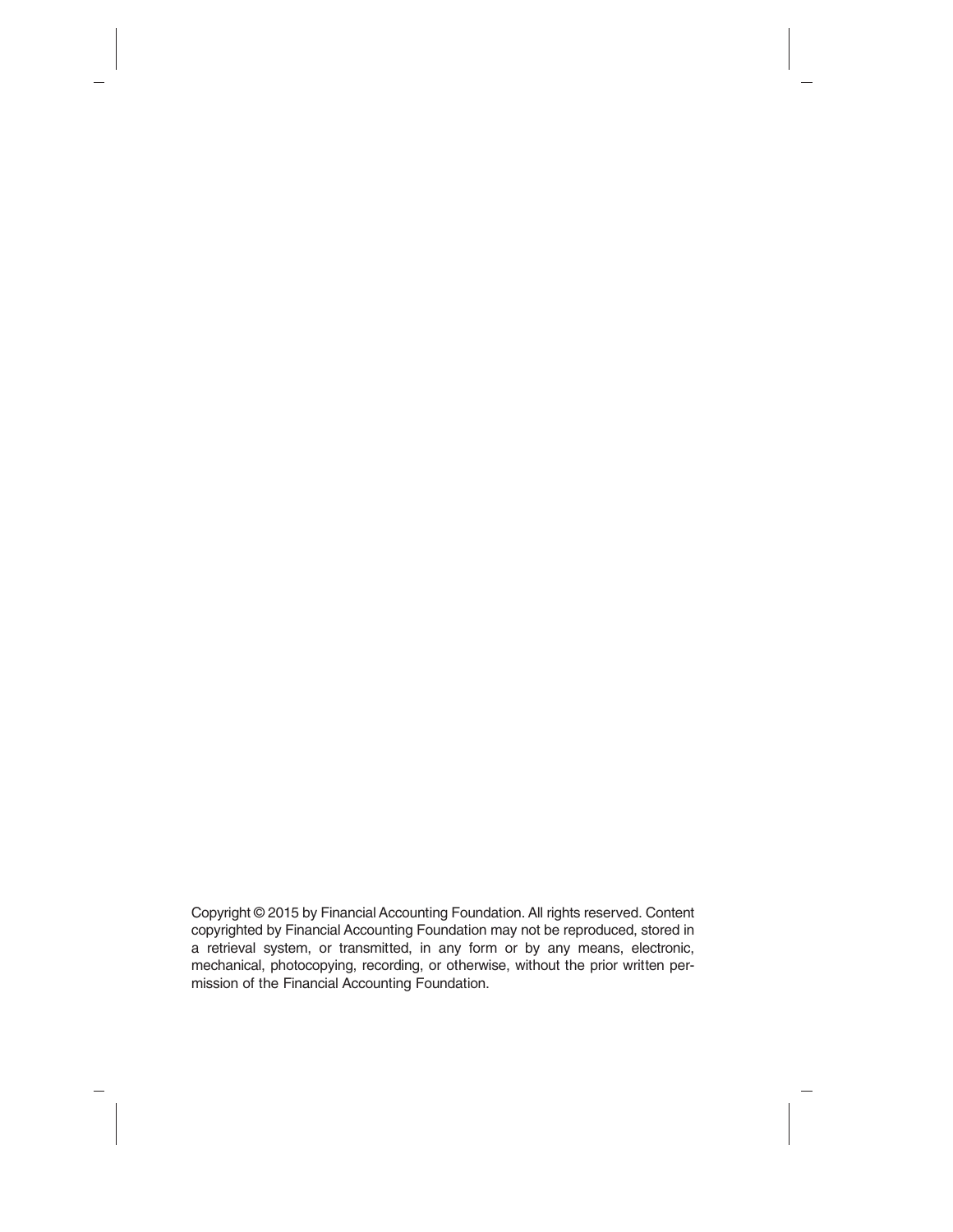# **Statement No. 77 of the Governmental Accounting Standards Board**

# **Tax Abatement Disclosures**

# **August 2015**

# **CONTENTS**

Paragraph Numbers

|                                                              | $1 - 2$        |
|--------------------------------------------------------------|----------------|
| Standards of Governmental Accounting and Financial Reporting | $3 - 10$       |
|                                                              | $3 - 4$        |
|                                                              | - 5            |
|                                                              | $6 - 10$       |
|                                                              | 11             |
|                                                              | $A1 - A6$      |
|                                                              |                |
|                                                              | C <sub>1</sub> |
|                                                              | D1             |
|                                                              |                |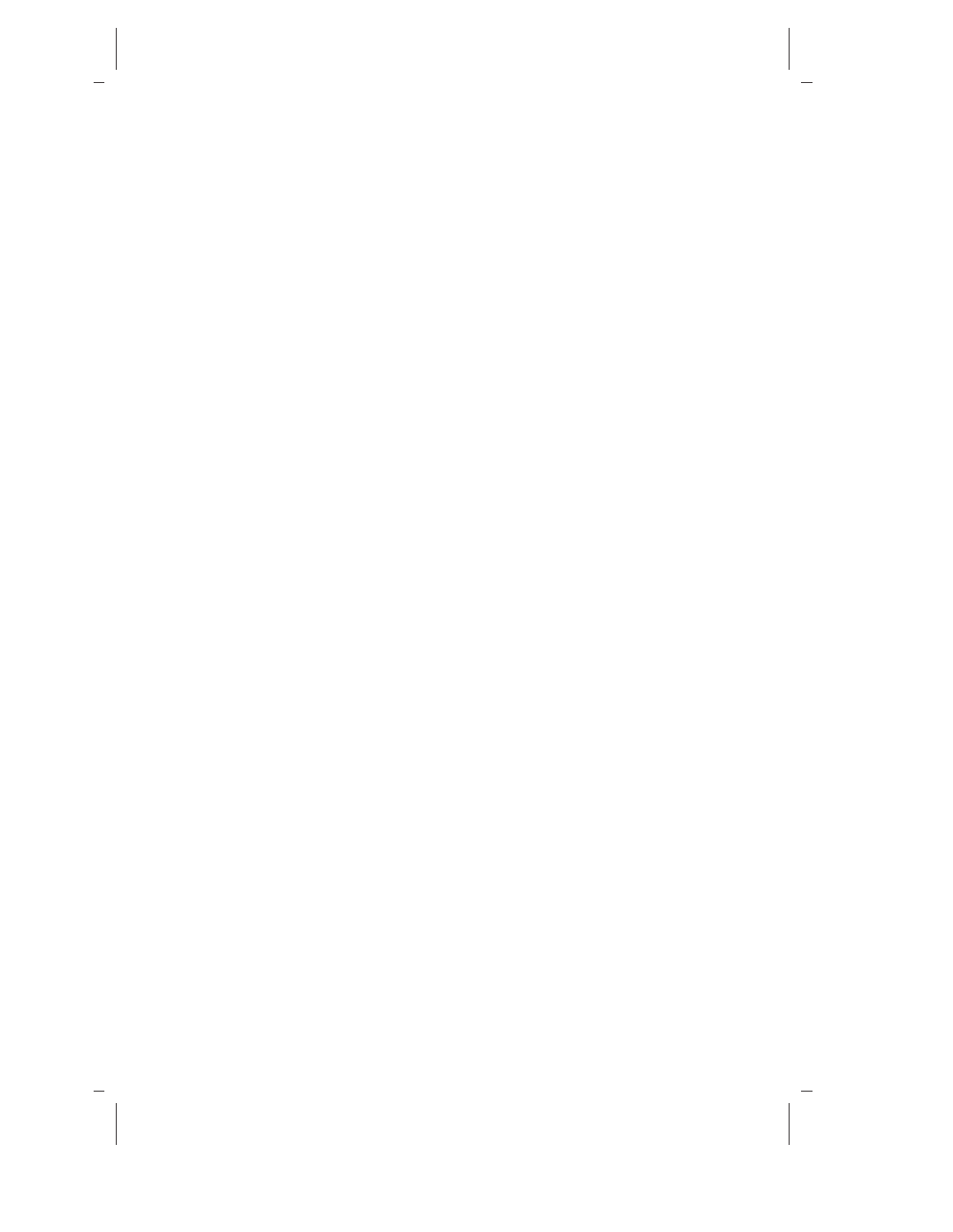# **Statement No. 77 of the Governmental Accounting Standards Board**

#### **Tax Abatement Disclosures**

# **August 2015**

# **INTRODUCTION**

1. State and local governments employ a variety of programs and policies that reduce the taxes an individual or entity otherwise would owe, with the intent of encouraging those individuals or entities to engage in certain behaviors such as constructing housing in a particular neighborhood or relocating or retaining a business within a government's geographic area. Certain of those programs and policies reduce tax revenues through agreements with individuals or entities, such as property tax abatements for businesses that build or expand office buildings.

2. The objective of this Statement is to provide financial statement users with essential information about the nature and magnitude of the reduction in tax revenues through tax abatement programs in order to better assess (a) whether current-year revenues were sufficient to pay for current-year services, (b) compliance with finance-related legal or contractual requirements, (c) where a government's financial resources come from and how it uses them, and (d) financial position and economic condition and how they have changed over time.

# **STANDARDS OF GOVERNMENTAL ACCOUNTING AND FINANCIAL REPORTING**

# **Scope and Applicability of This Statement**

3. This Statement establishes financial reporting standards for tax abatement agreements entered into by state and local governments. The disclosures required by this Statement encompass tax abatements resulting from both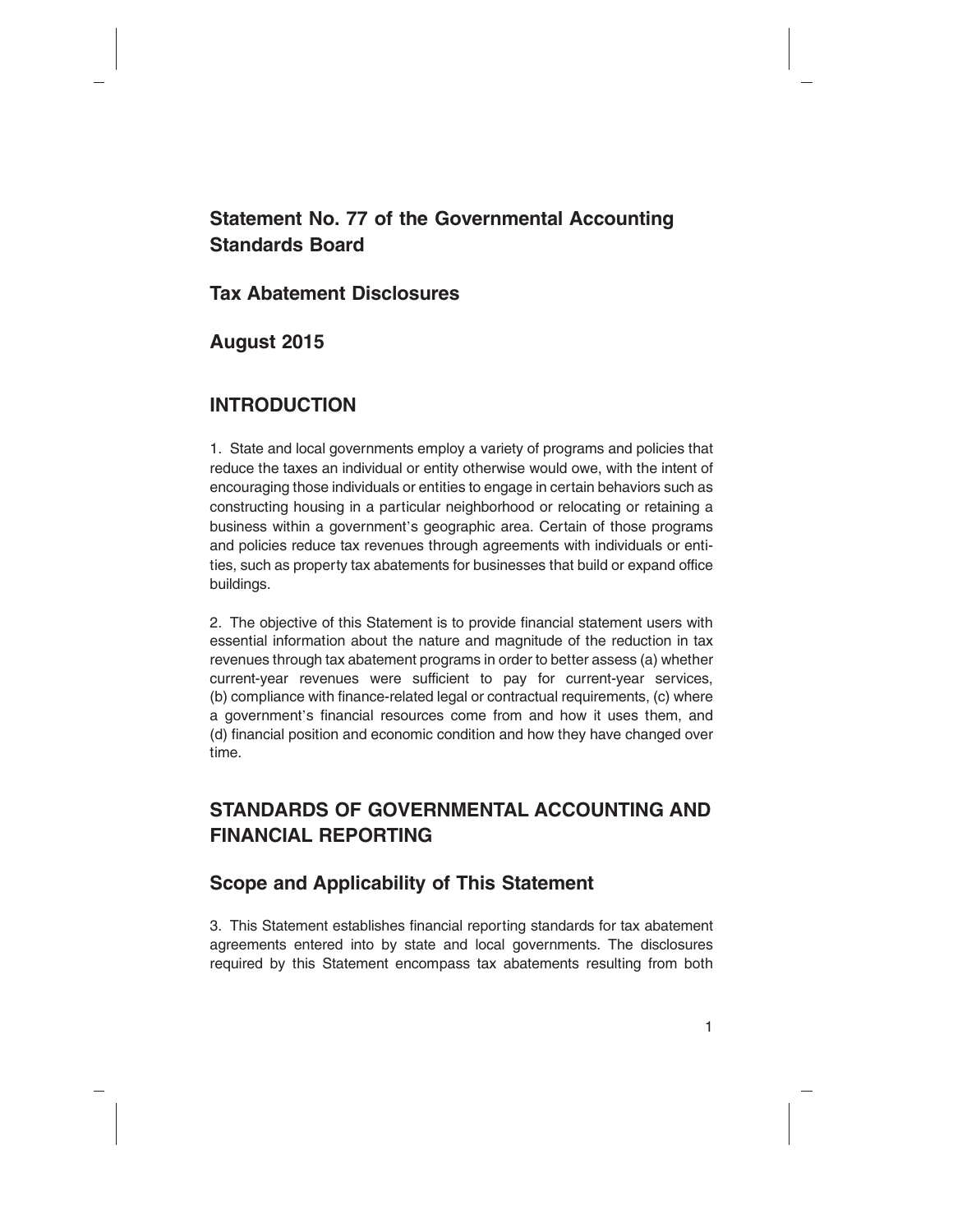(a) agreements that are entered into by the reporting government and (b) agreements that are entered into by other governments and that reduce the reporting government's tax revenues. The provisions of this Statement should be applied to all state and local governments subject to such tax abatement agreements.

4. For financial reporting purposes, a tax abatement is defined as:

A reduction in tax revenues that results from an agreement between one or more governments and an individual or entity in which (a) one or more governments promise to forgo tax revenues to which they are otherwise entitled and (b) the individual or entity promises to take a specific action after the agreement has been entered into that contributes to economic development or otherwise benefits the governments or the citizens of those governments.

A transaction's substance, not its form or title, is a key factor in determining whether the transaction meets the definition of a tax abatement for the purposes of this Statement.

# **General Disclosure Principles**

5. Information about tax abatement agreements should be disclosed in notes to the financial statements according to the following general principles:

- a. Disclosures should distinguish between tax abatements resulting from (1) agreements that are entered into by the reporting government and (2) agreements that are entered into by other governments and that reduce the reporting government's tax revenues.
- b. Disclosure information for tax abatements may be provided individually or may be aggregated.
- c. Disclosure information for tax abatements resulting from agreements entered into by the reporting government (whether presented individually or in the aggregate) should be organized by each major tax abatement program, such as an economic development program or a television and film production incentive program.
- d. Disclosure information for tax abatements resulting from agreements entered into by other governments (whether presented individually or in the aggregate) should be organized by the government that entered into the tax abatement agreement and the specific tax being abated.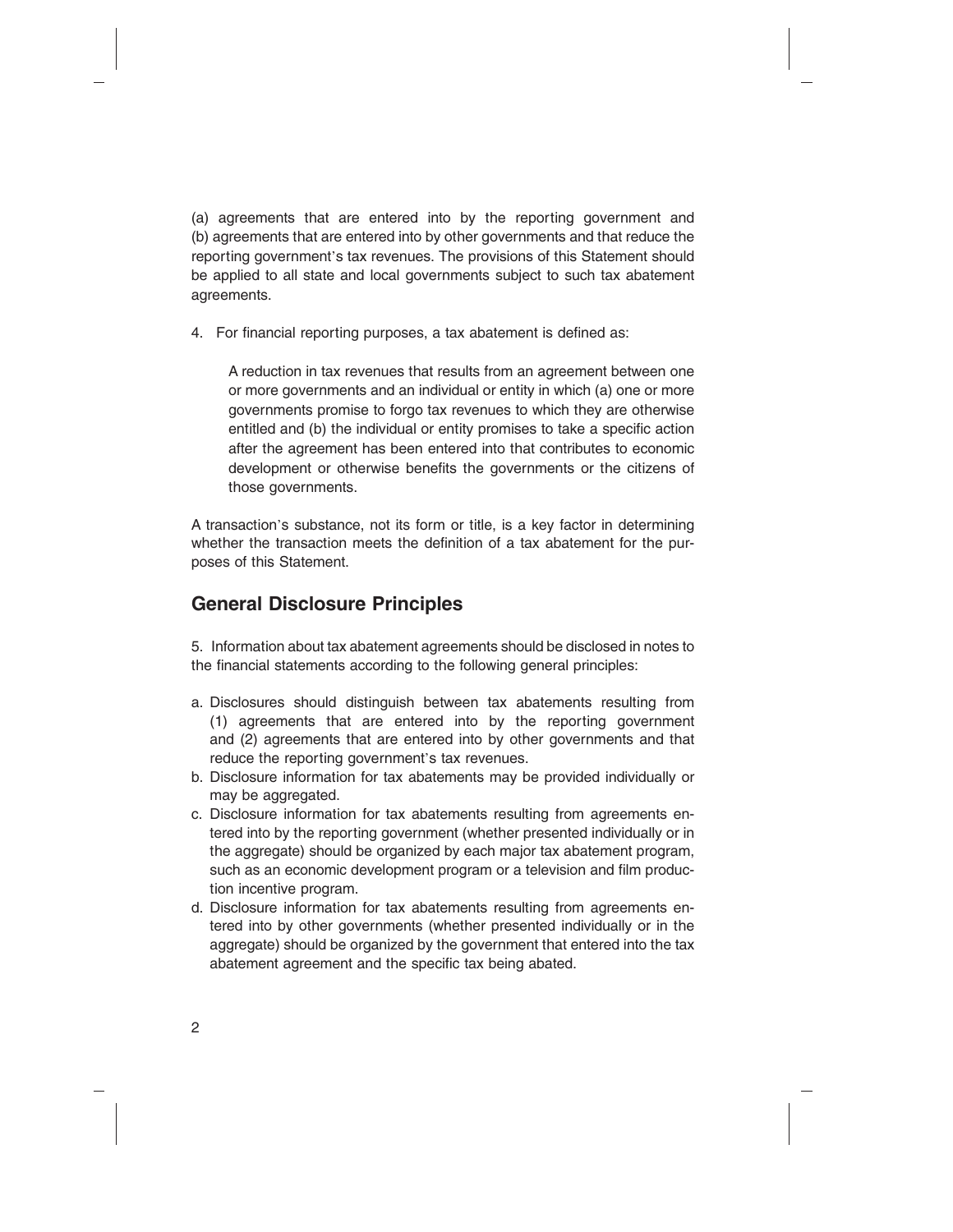e. Disclosure should commence in the period in which a tax abatement agreement is entered into and continue until the tax abatement agreement expires, except as specified in paragraph 7d.

# **Disclosure Requirements**

6. A government that chooses to disclose information about individual tax abatement agreements should present individually only those that meet or surpass a quantitative threshold selected by the government. Those agreements should be presented as set forth in paragraphs 5c and 5d.

7. Governments should disclose in the notes to financial statements the following information related to tax abatement agreements that they enter into:

- a. Brief descriptive information, including:
	- (1) Names, if applicable, and purposes of the tax abatement programs
	- (2) The specific taxes being abated
	- (3) The authority under which tax abatement agreements are entered into
	- (4) The criteria that make a recipient eligible to receive a tax abatement
	- (5) The mechanism by which the taxes are abated, including:
		- (a) How the tax abatement recipient's taxes are reduced, such as through a reduction of assessed value
		- (b) How the amount of the tax abatement is determined, such as a specific dollar amount or a specific percentage of taxes owed
	- (6) Provisions for recapturing abated taxes, if any, including the conditions under which abated taxes become eligible for recapture
	- (7) The types of commitments made by the recipients of the tax abatements.
- b. The gross dollar amount, on an accrual basis, by which the government's tax revenues were reduced during the reporting period as a result of tax abatement agreements.
- c. If amounts are received or are receivable from other governments in association with the forgone tax revenue:
	- (1) The names of the governments
	- (2) The authority under which the amounts were or will be paid
	- (3) The dollar amount received or receivable from other governments.
- d. If the government made commitments other than to reduce taxes as part of a tax abatement agreement, a description of:
	- (1) The types of commitments made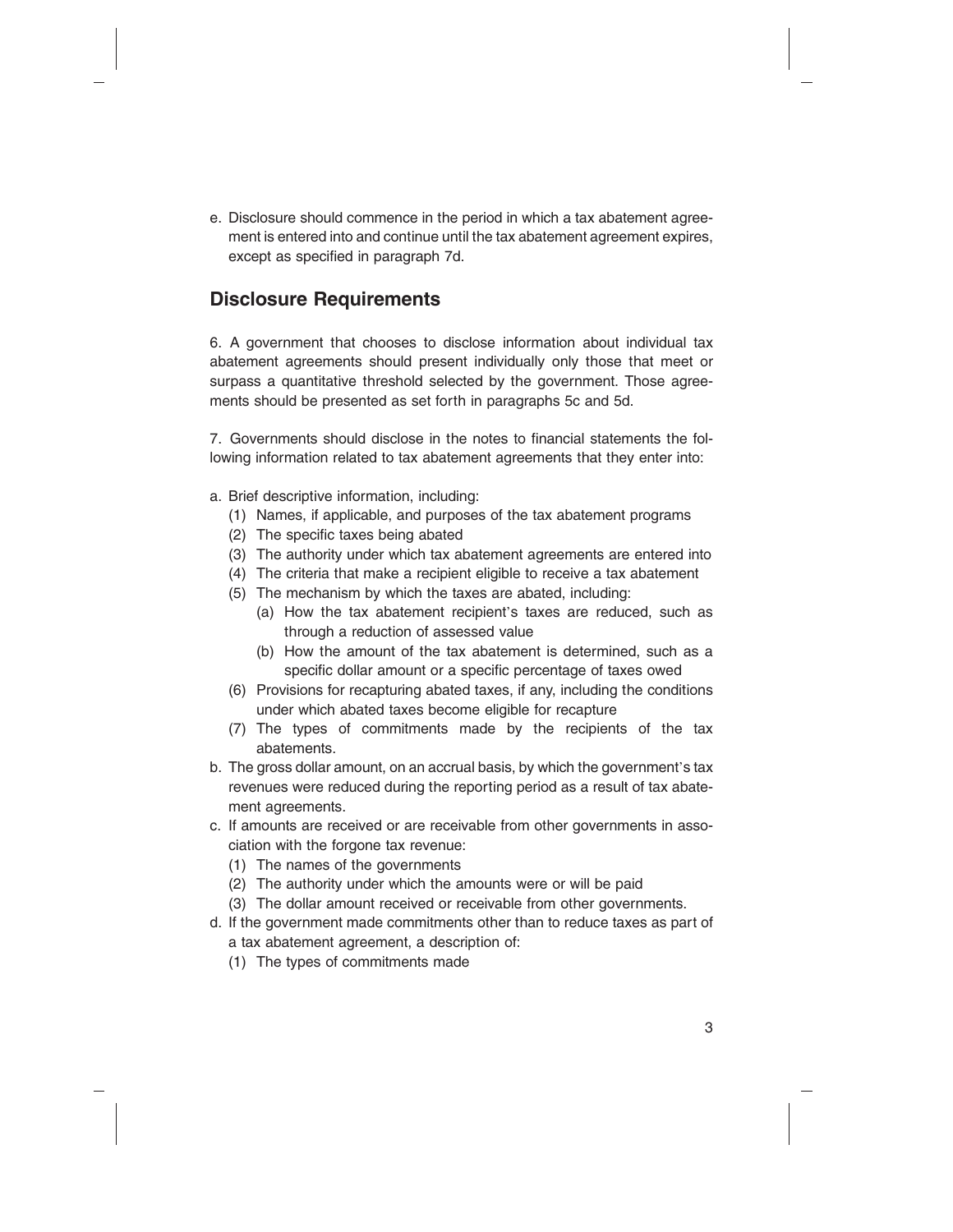(2) The most significant individual commitments made.

Information about a commitment other than to reduce taxes should be disclosed until the government has fulfilled the commitment.

- e. If tax abatement agreements are disclosed individually, a brief description of the quantitative threshold the government used to determine which agreements to disclose individually.
- f. If a government omits specific information required by this Statement because the information is legally prohibited from being disclosed, a description of the general nature of the tax abatement information omitted and the specific source of the legal prohibition.

8. Governments should disclose in the notes to financial statements the following information related to tax abatement agreements that are entered into by other governments and that reduce the reporting government's tax revenues:

- a. Brief descriptive information, including the names of the governments entering into the tax abatement agreement and the specific taxes being abated
- b. The gross dollar amount, on an accrual basis, by which the reporting government's tax revenues were reduced during the reporting period as a result of tax abatement agreements
- c. If amounts are received or are receivable from other governments in association with the forgone tax revenue:
	- (1) The names of the governments
	- (2) The authority under which the amounts were or will be paid
	- (3) The dollar amount received or receivable from other governments
- d. If tax abatement agreements are disclosed individually, a brief description of the quantitative threshold the reporting government used to determine which agreements to disclose individually
- e. If a government omits specific information required by this Statement because the information is legally prohibited from being disclosed, a description of the general nature of the tax abatement information omitted and the specific source of the legal prohibition.

9. Governments that are legally prohibited from disclosing specific information required by this Statement may omit that information, subject to the requirements of paragraphs 7f and 8e.

10. Tax abatement agreements that are entered into by a government's discretely presented component units and that reduce the government's tax revenues should be disclosed according to the provisions of paragraph 7 if the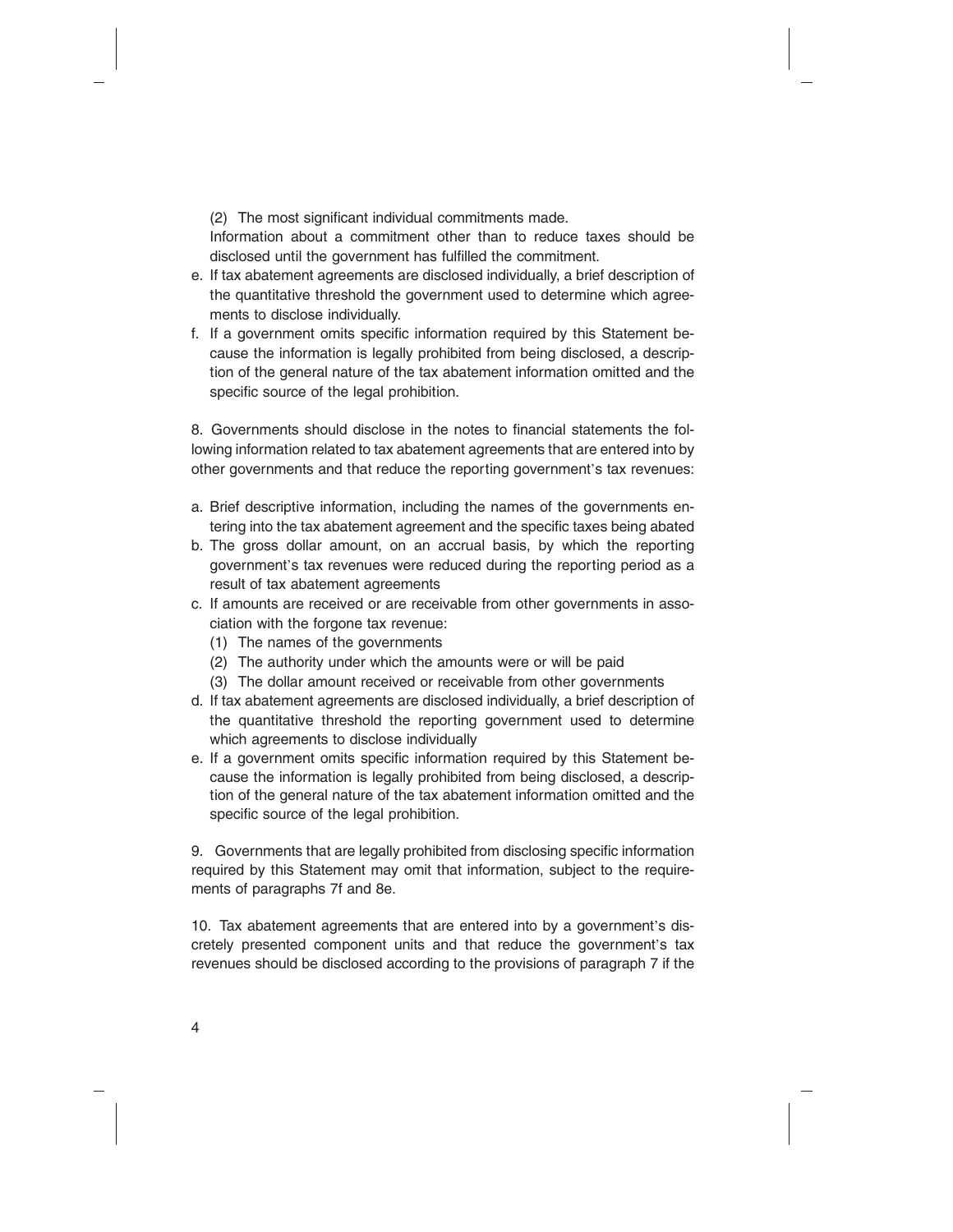government concludes that the information is essential for fair presentation (based on the application of Statement No. 14, *The Financial Reporting Entity,* as amended). Otherwise, such tax abatements should be disclosed according to the provisions of paragraph 8.

# **EFFECTIVE DATE AND TRANSITION**

11. The requirements of this Statement are effective for reporting periods beginning after December 15, 2015. Earlier application is encouraged. This Statement applies to notes to the financial statements for all periods presented. If application for prior periods presented is not practical, the reason for not applying this Statement to prior periods presented should be disclosed.

> **The provisions of this Statement need not be applied to immaterial items.**

*This Statement was issued by unanimous vote of the seven members of the Governmental Accounting Standards Board.*

> David A. Vaudt, *Chairman* Jan I. Sylvis, *Vice-Chairman* James E. Brown Brian W. Caputo William W. Fish Michael H. Granof David E. Sundstrom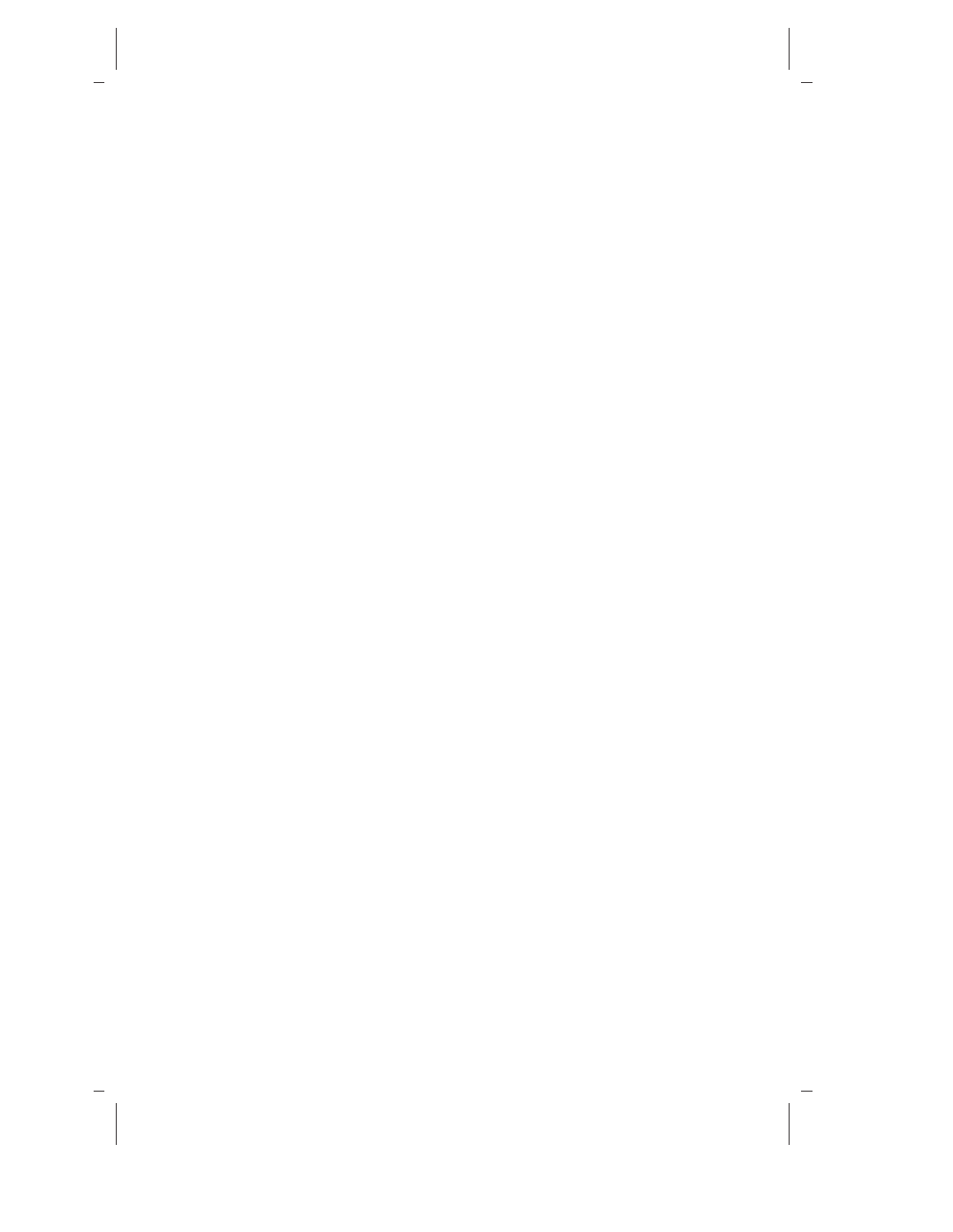# **Appendix A**

# **BACKGROUND**

A1. In early 2008, stakeholders asked the GASB to develop standards requiring governments to disclose information about tax abatements. The Board added the subject to the GASB's technical plan as a potential standards-setting topic in August 2008.

A2. In June 2010, the GASB awarded a Gil Crain Memorial Research Grant to three academics (Crain grantees) who proposed to conduct research on (a) the prevalence of tax abatements in state and local governments, (b) the state of external reporting by governments of information about the tax abatements they have agreed to, and (c) the needs of citizens, taxpayer groups, municipal bond analysts, and other users of governmental financial information regarding tax abatements. The Crain grantees' research entailed a summation of the academic literature on tax abatements; a review of relevant state statutes; a search of the websites of county governments known to have entered into tax abatement agreements for information reported about those abatements; and a survey of citizen and taxpayer groups, county legislators, and municipal bond analysts regarding the tax abatement information they consider most important to making decisions and assessing government accountability. The Crain grantees identified 44 states with statutes authorizing governments to enter into tax abatement agreements, 6 of which contained requirements related to some form of reporting on those agreements. The survey resulted in responses from 38 members and staff of citizen and taxpayer groups, 68 county board members, and 114 municipal bond analysts.

A3. The members of the Governmental Accounting Standards Advisory Council (GASAC) considered the subject of tax abatement disclosures as part of their annual discussion of the GASB's technical plan priorities. The members rated tax abatement disclosures in the top 10 of all pre-agenda research topics and potential standards-setting topics included in the GASB's technical plan between 2009 and 2011. At their March 2012 meeting, the GASAC members identified the topic as fourth highest in priority.

A4. In April 2012, the Board initiated pre-agenda research activities related to tax abatement disclosures. The GASB updated the Crain grantees' literature review and collected information about the number and magnitude of tax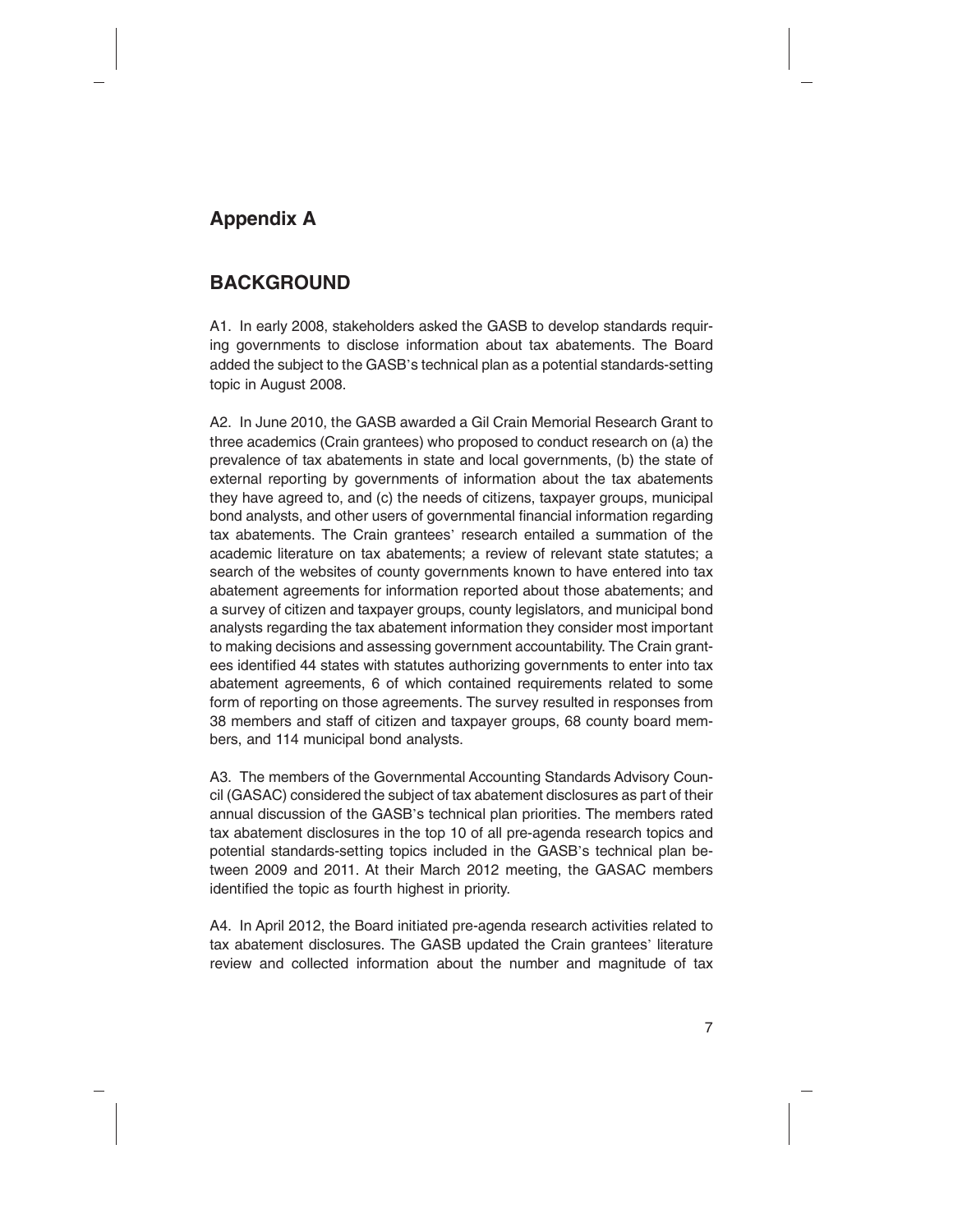abatements nationwide. In 2013, employing the list of tax abatement information items identified as most important to users by the Crain grantees, the GASB interviewed officials from 78 governments regarding the availability of the information. If the information was not readily available, the interviewees were asked about the effort that would be required to collect it. The results of the research conducted by the GASB and the Crain grantees were reported to the Board in December 2013.

A5. In December 2013, the Board added a project on Tax Abatement Disclosures to the practice-issues portion of the GASB's current technical agenda. Deliberations for the project began in April 2014.

A6. In October 2014, the Board issued an Exposure Draft, *Tax Abatement Disclosures.* The Board received 298 responses to the Exposure Draft from organizations and individuals. As discussed throughout Appendix B, comments and suggestions from those sources contributed to the Board's deliberations in developing the requirements of this Statement.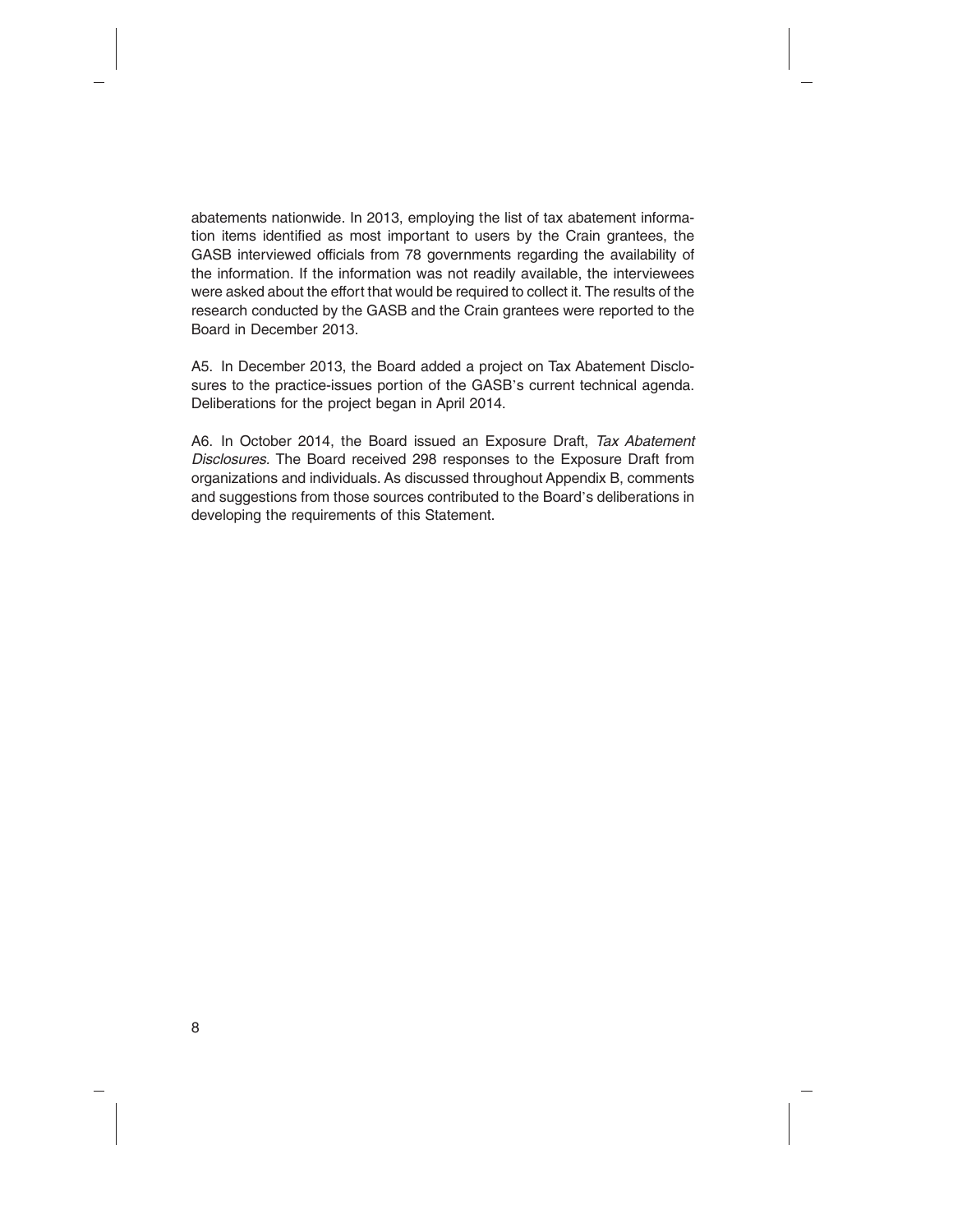# **Appendix B**

# **BASIS FOR CONCLUSIONS**

B1. This appendix discusses factors considered significant by Board members in reaching the conclusions in this Statement. It includes discussion of the alternatives considered and the Board's reasons for accepting some and rejecting others. Individual Board members may have given greater weight to some factors than to others.

# **Scope of This Statement**

B2. Governmental programs employed to lower the taxes of broad classes of taxpayers, or the taxes of individuals or entities based on the performance of specific actions, are broadly referred to as *tax expenditures.* Tax expenditures include tax exemptions, tax deductions, and tax abatements, among other programs. Governments exempt certain individuals, entities, or activities from taxation. Common examples of *tax exemptions* include the exclusion of income earned on municipal bonds from income taxes and the full or partial exemption of senior citizens and military veterans from property taxes. Governments also allow individuals or entities to deduct certain items from their tax liabilities or from the amount that is being taxed. Common examples of *tax deductions* include income tax deductions for charitable giving and programs that allow homeowners to deduct a portion of the cost of installing energy-efficient features from the amount of income tax they owe.

B3. The intention of this Statement is to specifically address a subset of tax expenditures commonly referred to as *tax abatements,* rather than to encompass all forms of tax expenditures. The Board considered a variety of features that might distinguish tax abatements from other types of tax expenditures. The Board identified three features that, in combination, set tax abatements apart from tax expenditures in general: the purpose of tax abatements, the type of revenue they reduce, and the existence of an agreement (as described in paragraphs B9−B11) with a specific individual or entity as the basis for the abatement. This Statement applies to transactions that include all of those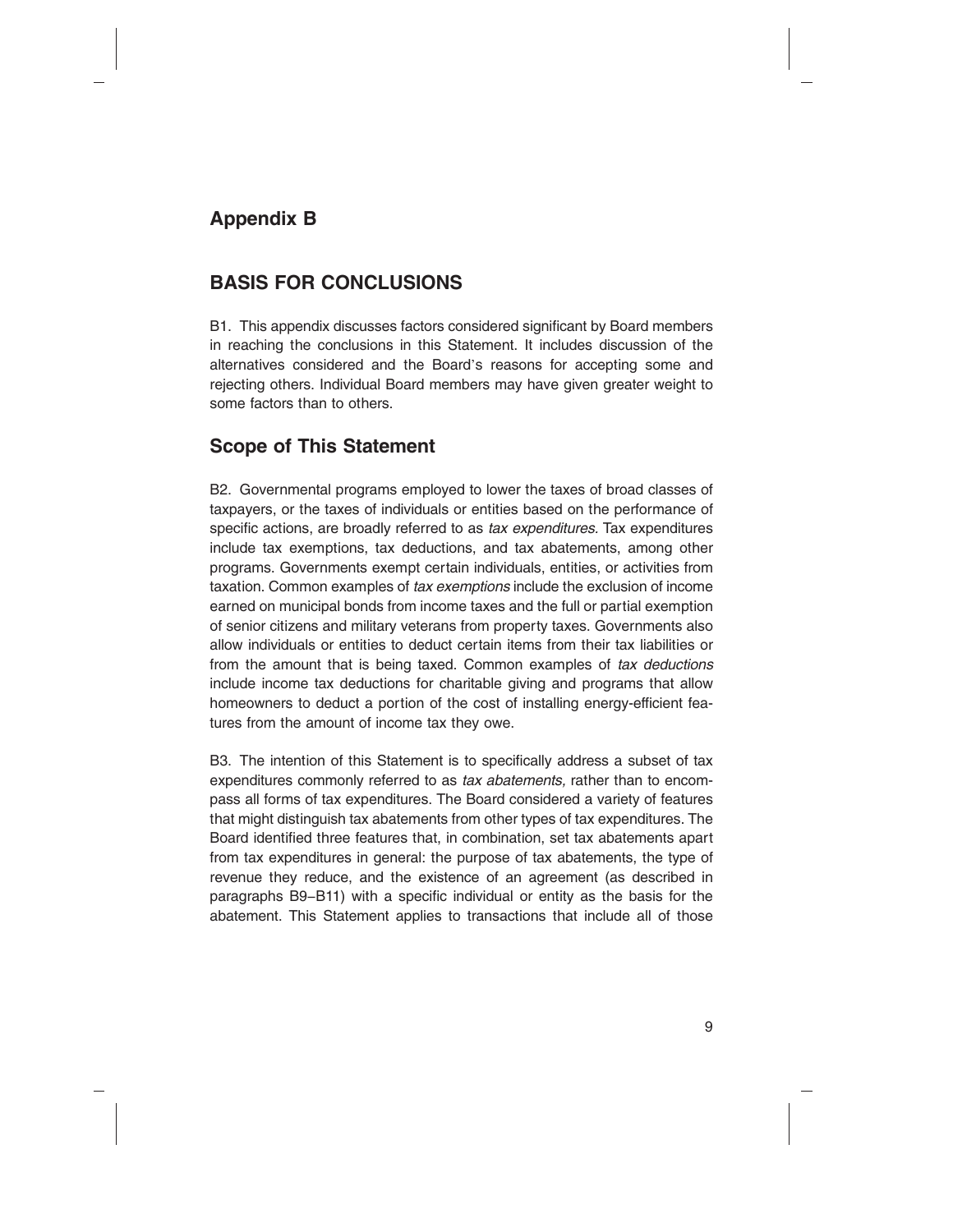features and refers to them as tax abatements for the purposes of financial reporting. However, this Statement does not apply to transactions that are called "tax abatements" in practice if they lack one or more of those three essential features.

B4. Many respondents to the Exposure Draft recommended that the Board include a much broader range of transactions in this Statement. Some recommended expanding the scope to incorporate all tax expenditures. Others proposed including all forms of assistance to businesses—such as grants, loans, and transfers of capital assets, in addition to tax reductions. Some called for disclosure of campaign contributions to a government's elected officials from the recipients of such assistance. The Board concluded that expanding the Statement to such a degree would present many practical difficulties in terms of defining the types of transactions to include and organizing the information in a manner that would be meaningful to users. Broad-based tax expenditure programs are more accurately characterized as aspects of a government's overall tax policy than as individual decisions to accept less tax revenue for something of value from an individual or entity. Assistance of the kinds mentioned by the respondents are recorded in a government's accounting system, unlike most tax abatement agreements, although they may not be readily identifiable in the financial statements. The Board considered the request to provide information on campaign contributions but determined that such disclosures were outside the scope of the Board's authority.

B5. Other respondents to the Exposure Draft requested that the Board consider including specific types of programs—such as tax increment financings, payments in lieu of taxes, or as-of-right agreements—in the scope of the Statement. The Board believes that some of those transactions may meet the definition of a tax abatement and, therefore, should be disclosed according to this Statement. However, the determination of whether a transaction meets the definition of a tax abatement should be based on the substance of the transaction, rather than on its form or label. Consequently, this Statement's scope does not include or exclude any specifically titled transaction or program in order to avoid inappropriately including transactions that do not meet the definition of a tax abatement or excluding those that do.

B6. The standards focus on the amount of tax revenue not collected as a result of tax abatement agreements, which is informative about a government's economic condition and, therefore, highly relevant to the objectives of financial reporting. Some respondents to the Exposure Draft expressed concern that by omitting information about economic benefits or other outcomes, the tax abate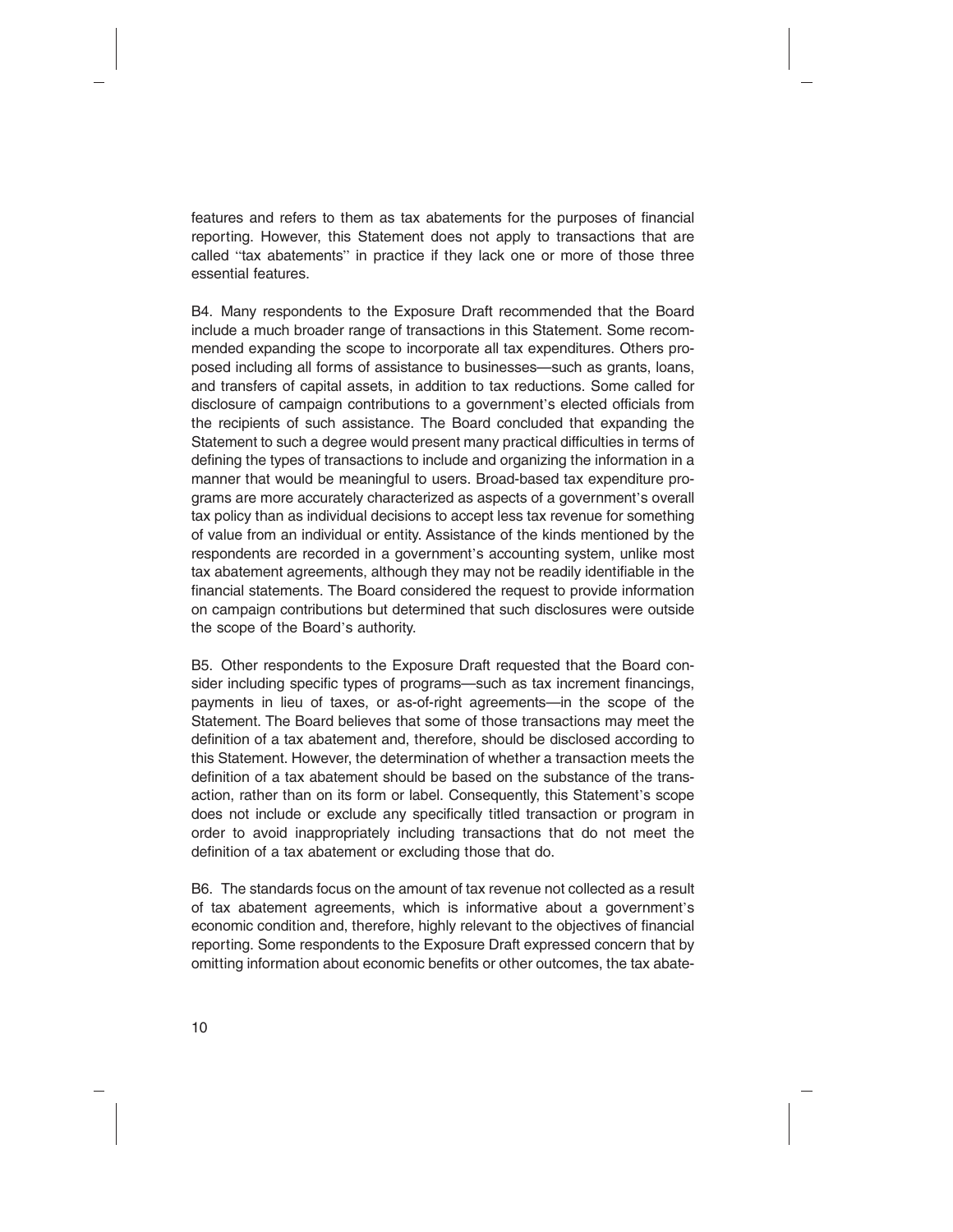ment disclosures may be misleading or incomplete. The Board concluded that it was not an objective of the Statement to provide information needed to evaluate the effectiveness of tax abatement programs and, therefore, did not modify the disclosure requirements to include information about the benefits of these programs. Generally, any favorable financial outcomes resulting from a government's tax abatement programs will be reflected in the recognized tax revenues and reported in the financial statements.

#### **Purpose of Tax Abatements**

B7. Tax abatements typically are utilized as part of economic development programs to achieve goals such as (a) increasing the property or other tax base; (b) addressing cost disadvantages; (c) revitalizing distressed local economies; (d) retaining or attracting jobs, companies in particular industries, or a specific company; or (e) increasing the number of persons employed by existing employers. One might characterize these purposes in general as economic development. However, tax abatements also are used for other purposes that otherwise benefit a government or its citizens, such as historical preservation, environmental incentives, brownfield cleanup, and housing construction.

#### **Revenues Reduced by Tax Abatements**

B8. Tax abatements are primarily viewed in the context of reducing *tax revenues.* The Board is aware of programs similar in many respects to tax abatements that reduce revenues other than taxes. For instance, some public utilities grant reductions of customer charges to businesses. The Board notes, however, that a key difference between abatements that reduce tax revenues and those that reduce revenues from customer charges is that the former involve nonexchange transactions, whereas the latter involve exchange transactions. A nonexchange transaction does not involve an equal exchange of value between willing parties; the amount of taxes paid, for example, is unrelated to the amount of services a taxpayer receives from the government. Consequently, an agreement to abate an individual or entity's taxes in return for the performance of a beneficial action is a discrete transaction apart from the transaction in which the government taxes the individual or entity. Conversely, in the case of an agreement that reduces charges to a customer, the Board views the reduction as a part of the exchange transaction, rather than a separate transaction.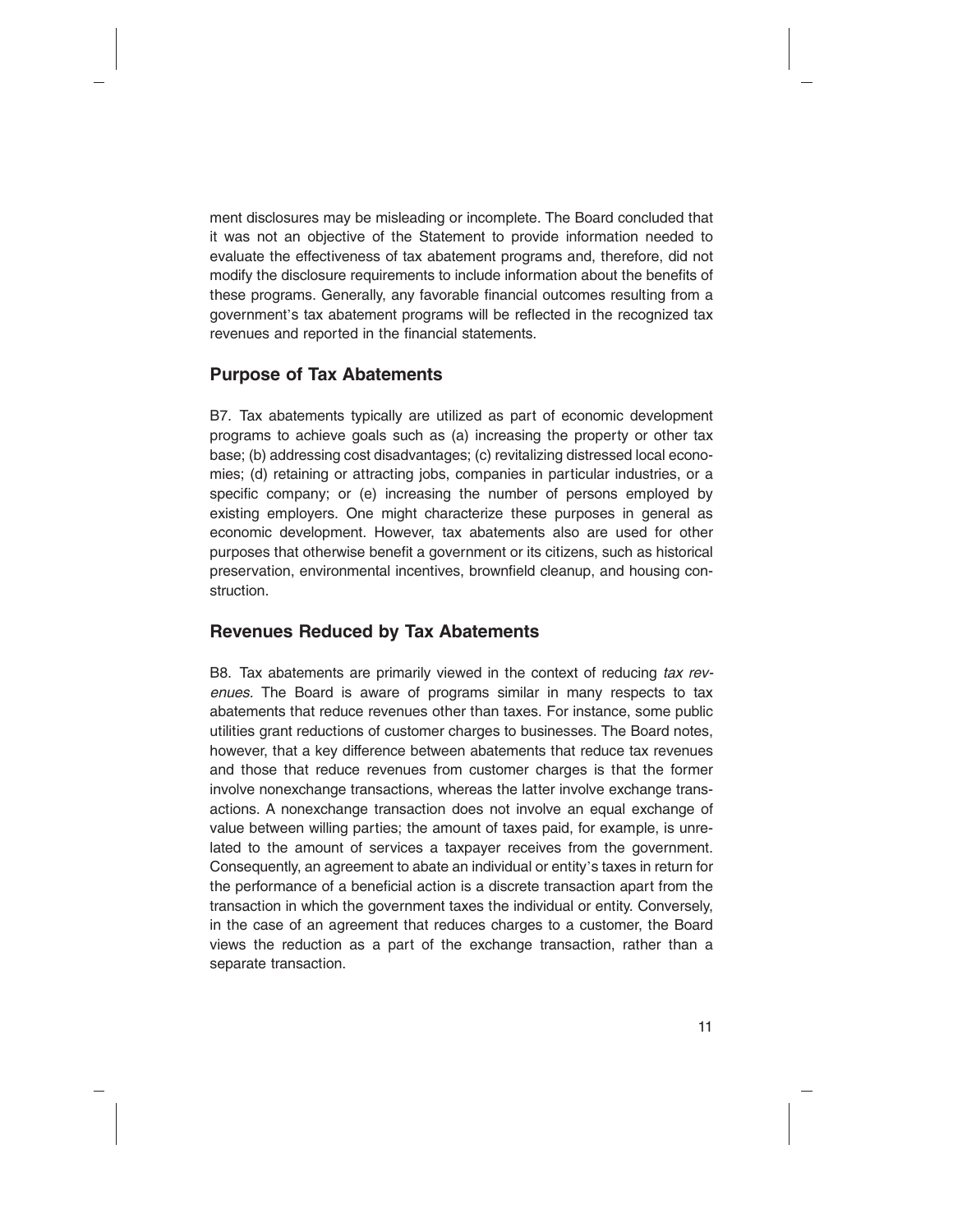### **Existence of an Agreement**

B9. Perhaps the most important feature of tax abatements, for the purposes of this Statement, is the existence of an agreement between the government and an individual or entity. Tax abatements (as defined in this Statement) result from an identifiable agreement between a government and a specific individual or entity. Tax abatement agreements consist of at least two components—a promise by the government to reduce the individual's or entity's taxes and a promise from the individual or entity to subsequently perform a certain beneficial action.

B10. Tax abatement agreements may be in writing or may be implicitly understood by the government and the individual or entity. Such agreements may not be legally enforceable, but the Board does not believe that legal enforceability is an essential feature. For instance, many tax abatement programs do not include provisions for recapturing abated taxes if the individual or entity does not fulfill its promise; limiting the scope of this Statement to tax abatement agreements that are enforceable in this manner would exclude many of these transactions.

B11. Implicit in the notion that tax abatements are based on an agreement is the expectation that the agreement precedes the reduction of taxes and the fulfillment by the individual or entity of the promise to act. Certain tax expenditure programs that exhibit the features of a tax abatement—they reduce taxes, encourage beneficial actions by individuals or entities, and may be based on an agreement—are, nevertheless, excluded from the scope of this Statement because the government does not commit to abate taxes until *after* the individual or entity has already performed the activity for which the government is providing the tax abatement. Most often, such programs do not involve an agreement; an individual or entity performs the required activity (such as installing energy-efficient home features), applies for the tax reduction, and is approved by the government. However, even when an agreement exists, such programs more closely resemble broad tax exemptions and deductions rather than individual tax abatement agreements. Some respondents noted that in some cases there may not be a meaningful distinction between the effects on a government's finances of programs in which the agreement precedes recipient performance and those in which recipient performance precedes the agree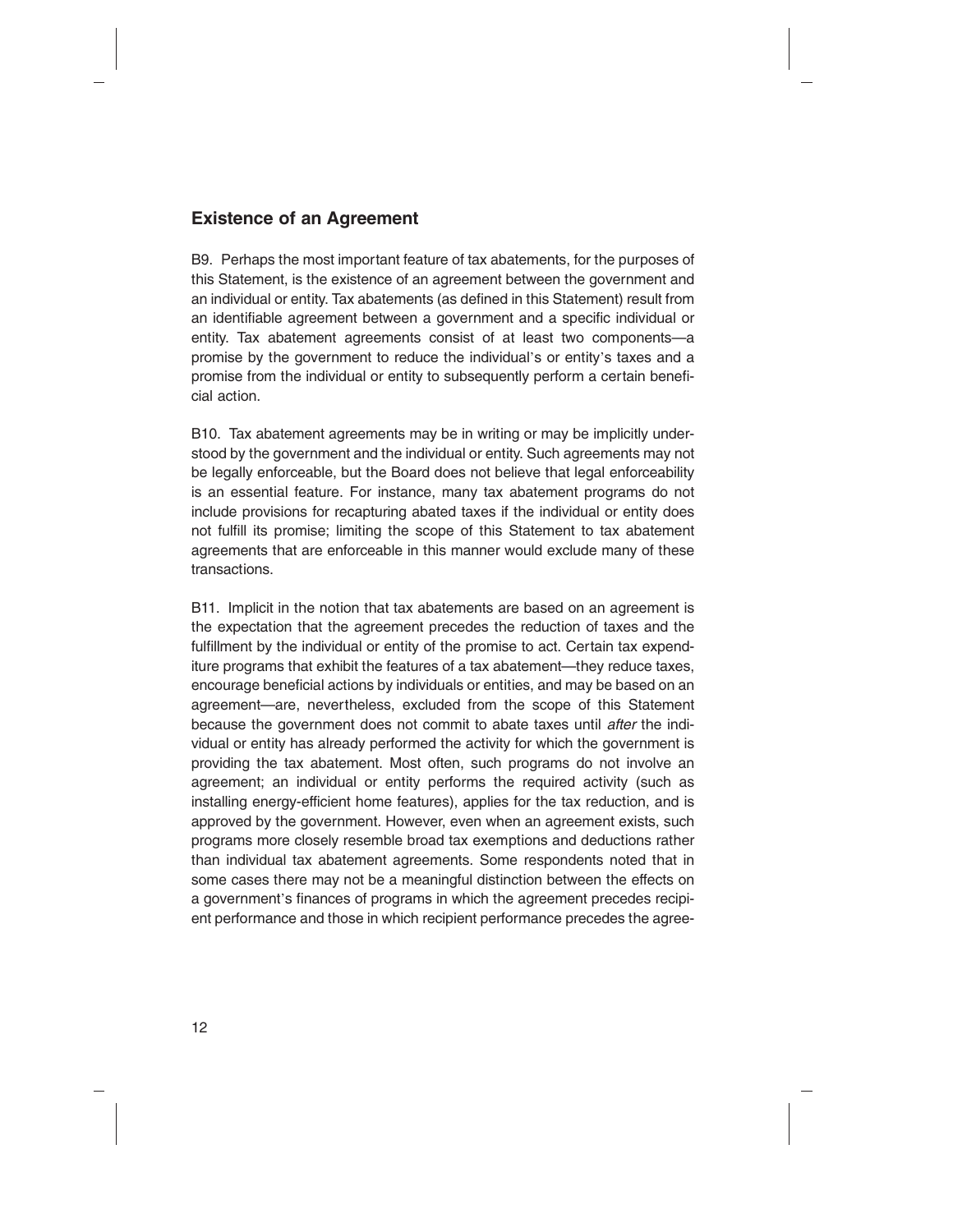ment. However, the Board concluded that the timing provision offers the necessary demarcation between transactions included in the scope of this Statement and a much broader class of tax expenditures, which is beyond the scope of this Statement.

#### **Other Features Considered**

B12. The Board considered three other potential distinguishing features of tax abatements—terminology, the mechanism used to reduce taxes, and the breadth and applicability of the program. A variety of labels are used to identify tax reduction programs—exemptions, deductions, credits, rebates, and abatements foremost among them. These labels are used interchangeably to describe similar transactions; very different transactions also may be described using the same label. Consistent with other GASB pronouncements, the Board concluded that this Statement should focus on the substance of the transactions rather than on their form or label.

B13. The mechanisms employed by tax abatement programs also vary. Typically, a recipient of a tax abatement receives a tax bill—most often for property taxes—that already is net of the abated amount. Sometimes property tax abatements involve a reduction of the taxable assessed value of property or a rebate of tax payments made by a taxpayer but, most commonly, they are a direct reduction in the tax obligation. Unlike property taxes, the actual reduction of other types of tax revenues (such as corporate income and sales tax revenues) necessarily takes place later in the fiscal year because the amount owed is not known until then.

B14. As previously stated, tax exemptions and tax deductions tend to be available to a larger number of individuals and entities than tax abatements. However, the Board concluded that being less broadly available is not a suitable distinguishing feature of tax abatements because there is no objective measure of breadth or applicability that would serve to definitively separate tax abatements from other tax expenditures.

### **Definition of a Tax Abatement**

B15. Based on the aforementioned considerations, the Board defined a tax abatement (for financial reporting purposes) as resulting from an agreement between one or more governments and an individual or entity in which (a) one or more governments promise to forgo tax revenues to which they are other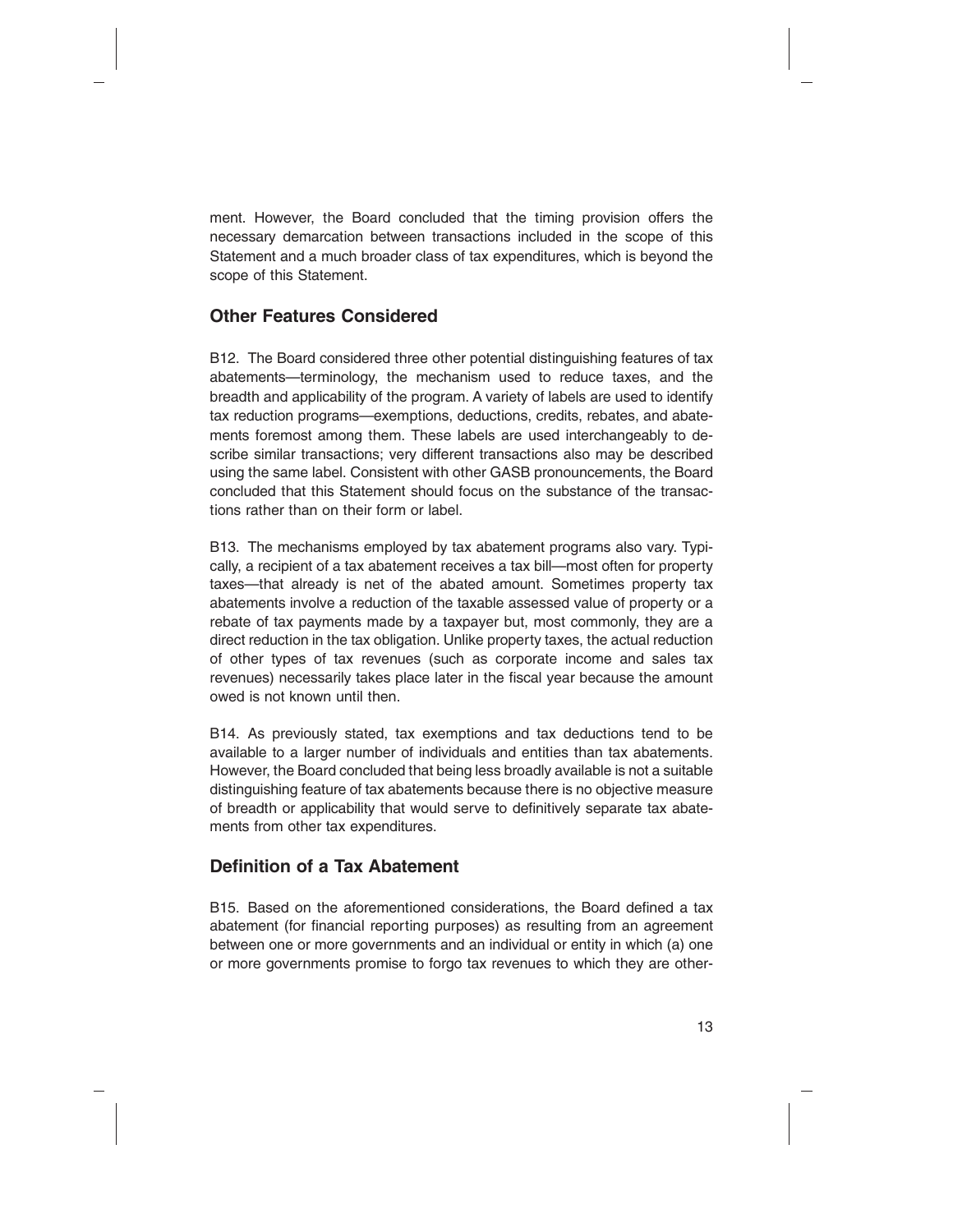wise entitled and (b) the individual or entity promises to take a specific action after the agreement has been entered into that contributes to economic development or otherwise benefits the governments or the citizens of those governments. The scope of this Statement is limited to transactions that meet this definition.

B16. Based on comments from respondents to the Exposure Draft regarding the proposed definition's reference to taxpayers, the Board modified the language from the Exposure Draft to identify the recipient of a tax abatement as an "individual or entity" instead. This revision clarifies that (a) the recipient can be a business or other type of entity, not only a person; (b) the recipient may not be a current taxpayer at the time the agreement is entered into, such as in a business relocation agreement; and (c) the recipient may be a remitter of taxes, rather than the obligor of the tax, such as a retail business in a sales tax diversion agreement.

# **General Disclosure Principles**

B17. The number of tax abatement agreements to which a government is a party may vary widely from government to government. As mentioned in Appendix A, the GASB interviewed 78 government officials involved in tax abatement programs as a part of the research that preceded this Statement. The number of tax abatement agreements in effect for the governments represented by these persons ranged from 5 or fewer (24 percent of the governments) to more than 200 (almost 13 percent of the governments). For this and other reasons, the Board believes that it is necessary to establish certain provisions to guide the disclosure of information about tax abatements. These principles relate to (a) whether the reporting government was a party to the tax abatement agreement, (b) the level of disclosure detail, and (c) the periods for which disclosures should be made.

### **Governments Involved in the Agreement**

B18. A government's tax revenues may be reduced not only as a result of tax abatement agreements it enters into but also as a result of tax abatement agreements entered into by other governments. For instance, certain local governments provide abatements that reduce not only their own tax revenues but also the tax revenues of school districts within their geographic area. The Board considered whether a government should be required to disclose information about tax abatement agreements to which it was not a party. Some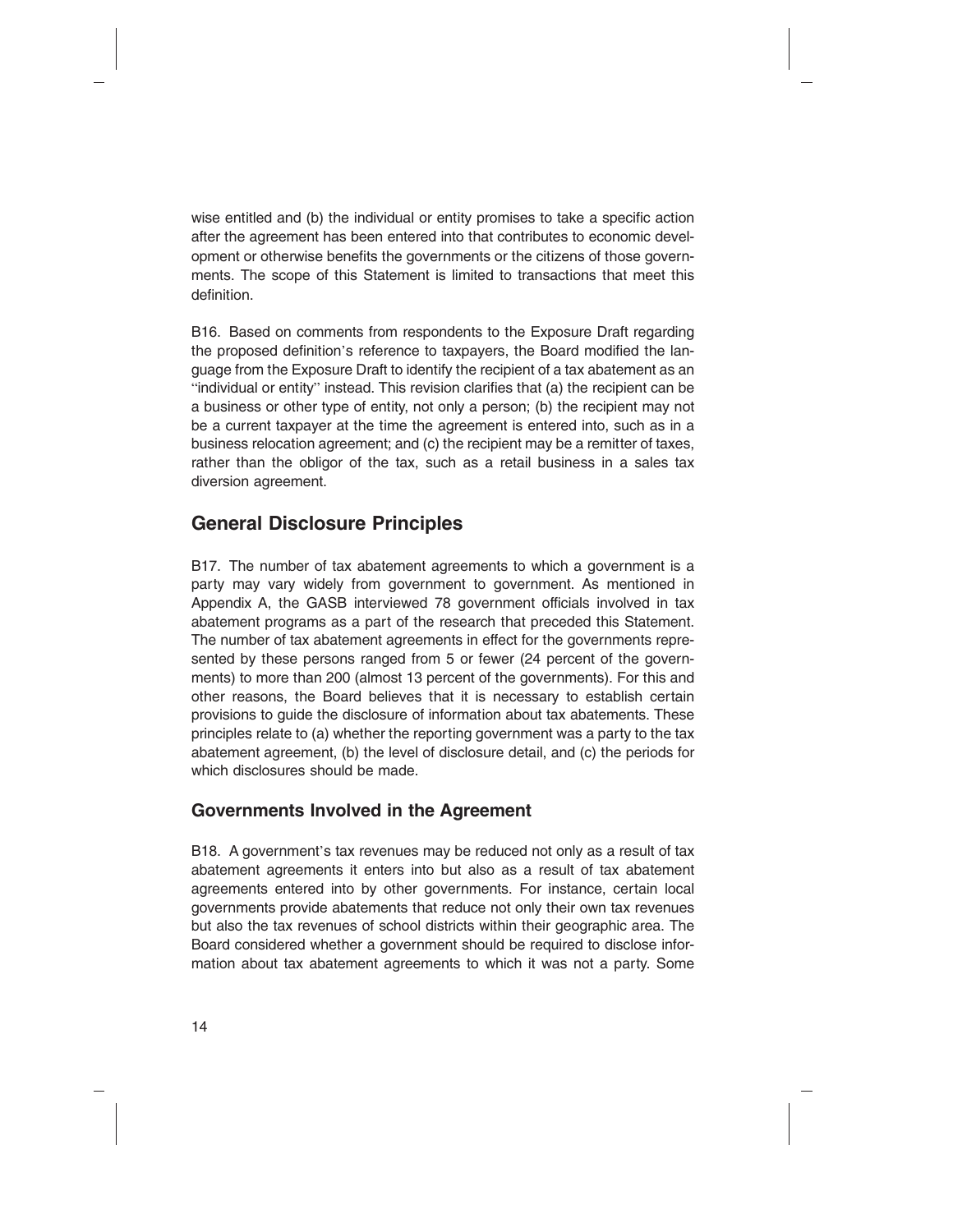respondents to the Exposure Draft questioned the relevance of tax abatement information when the reporting government has no involvement in the agreement. Some respondents also expressed concern that the information required by this Statement may be difficult to obtain from other governments. The Board concluded that users of governmental financial statements need information about limitations on the ability of governments to raise revenues (as described in paragraphs B25−B27), some of which are the product of tax abatements. The effect of the reduction in tax revenues on a government's financial health is not diminished or exacerbated based on which government abated the tax revenues. If information on tax revenue reductions resulting from tax abatements entered into by other governments were not disclosed in the reporting government's notes, a financial statement user may have no indication of the existence of those abatements. Even if the user were aware of their existence, the effort required for the user to obtain information from each government that entered into an abatement could be overwhelming. Therefore, this Statement requires disclosure of information about tax abatement agreements regardless of whether the reporting government was involved in the agreement. The Board did determine, however, that the source of the abatement may be relevant to what information about tax abatements is necessary and the level of detail of the disclosures. Consequently, this Statement requires that information about a government's own tax abatement agreements be disclosed separately from information about abatements resulting from agreements entered into by other governments.

### **Level of Disclosure Detail**

B19. The volume of tax abatement agreements entered into by some governments necessitates consideration of the appropriate level of detail for disclosure of information about those agreements. Notes to financial statements should provide a sufficient amount of essential information to the users of financial statements without presenting so much detail that the understandability of the information (and, thereby, its usefulness) is diminished. A government could individually disclose information about, for example, 5 or 10 tax abatement agreements, but individual disclosure of 50 agreements might be overwhelming. Consistent with previous pronouncements, such as Statement No. 53, *Accounting and Financial Reporting for Derivative Instruments,* this Statement allows governments to present information about individual tax abatement agreements or to aggregate larger numbers of similar agreements.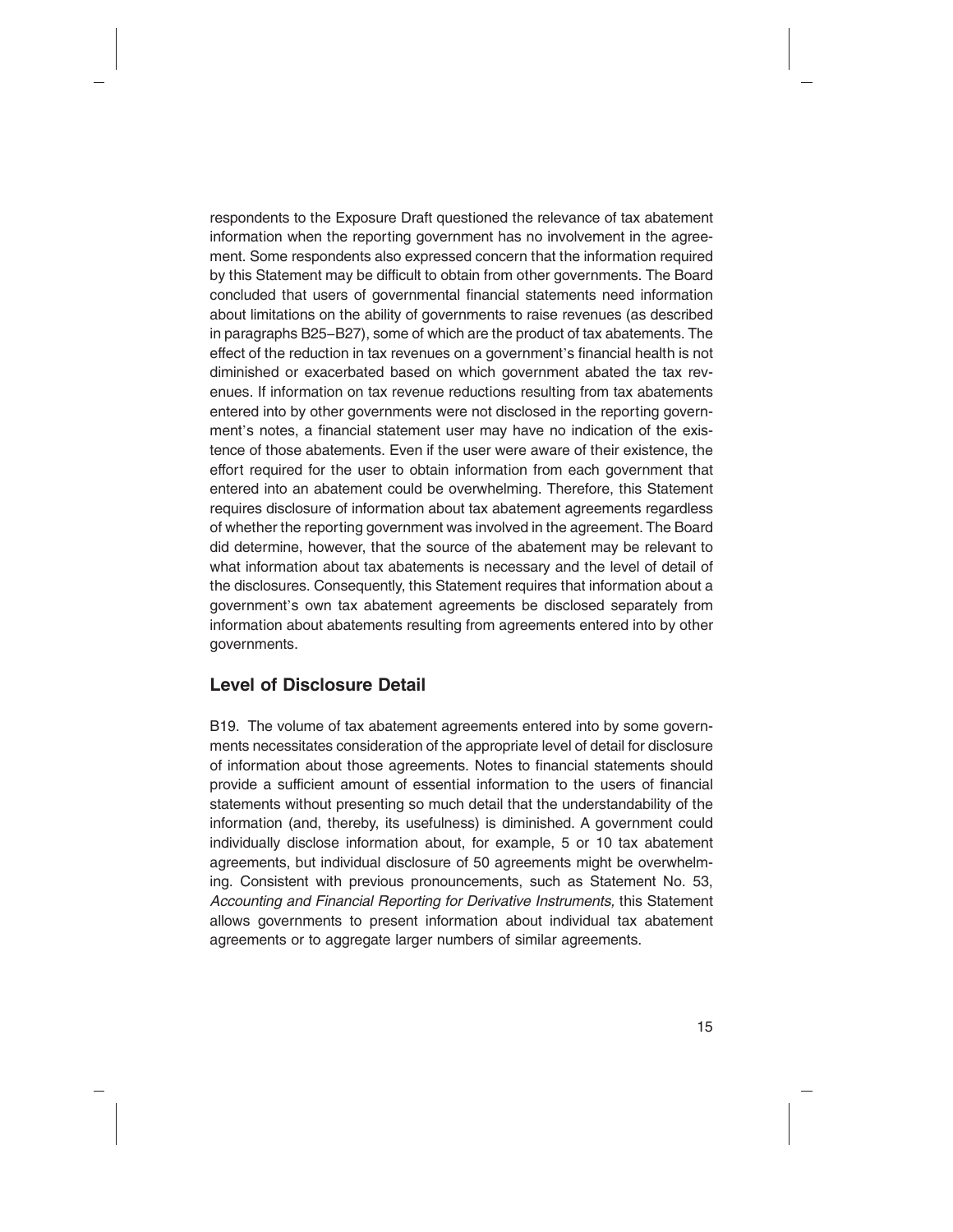B20. The Board was concerned that, given the option to present information about some tax abatement agreements individually, some disclosures could be based on considerations that are not relevant to financial statement users. Therefore, the Board decided to require that *all* individual tax abatement agreements that exceed a quantitative threshold determined by the government be included in the disclosure, if the government decides to disclose any agreements individually. The determination of the quantitative threshold is a matter of professional judgment and could, for example, be a percentage of the total amount of taxes abated or a specific dollar amount. A government may disclose some of its own tax abatement agreements individually but may not do so for other governments' tax abatement agreements, or vice versa. If a government discloses both its own tax abatements and those of other governments individually, it may apply the same quantitative threshold or different quantitative thresholds. To assist users in understanding how the government decided which agreements to disclose individually, this Statement requires a brief description of each quantitative threshold that the government used.

B21. The Board also considered what degree of aggregation would be most appropriate. The Board believes that aggregating all tax abatement agreements would significantly reduce the usefulness of the disclosures. The Board concluded that aggregating disclosures by major program—such as for a government that has tax abatements that are granted (a) for more than one purpose or (b) by more than one division within the government—is an acceptable approach for a government's own tax abatement agreements that makes disclosure more manageable but retains sufficiently useful detail. For instance, a county government might disclose information separately for tax abatements it entered into to induce relocation of businesses to an economic development zone, abatements under a program to attract television and movie productions, and all other abatements. This Statement requires that any agreements disclosed individually by that county be presented within their respective major tax abatement program.

B22. The Board concluded that disclosure by major program is less relevant to the reporting government for tax abatement agreements that are entered into by other governments and that reduce the reporting government's tax revenue. If a government is not a party to the agreement that requires it to forgo tax revenues, the reason for the abatement is not particularly relevant because the government did not offer the abatement. Additionally, it may be difficult for the reporting government to obtain the necessary information from the government that entered into the tax abatement agreement. Therefore, this Statement requires less information to be disclosed about tax abatement agreements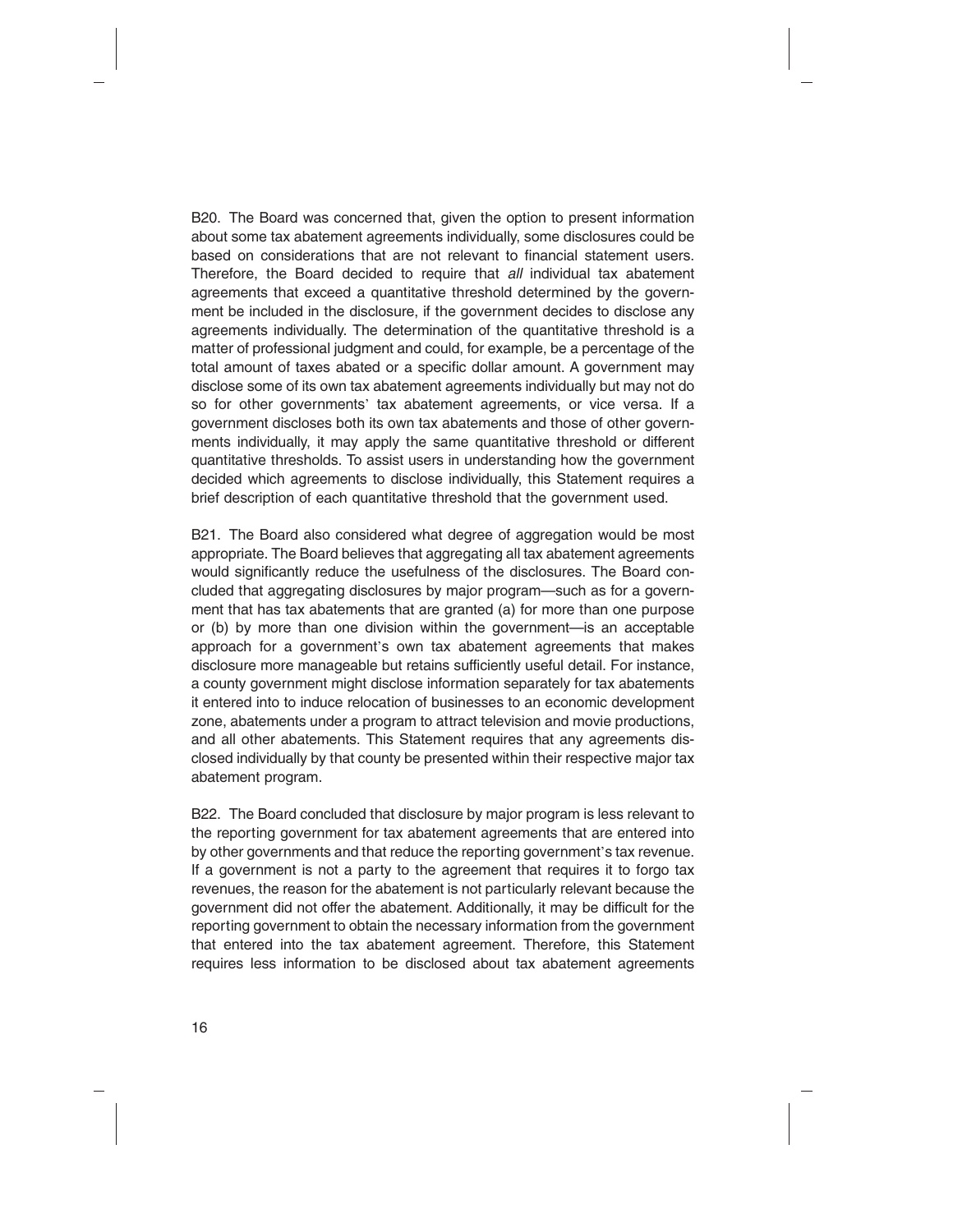entered into by other governments (discussed further in paragraph B46) and does not require that information to be disclosed by major program. Rather, the Board concluded that the information should be organized by the government that entered into the tax abatement agreement and the specific tax that is being abated. If a reporting government discloses the tax abatement agreements of other governments individually, they are required to be organized in the same manner.

#### **Periods When Disclosure Should Occur**

B23. The Board considered whether disclosures about tax abatement agreements should be made in each year that the agreement is in effect or only in the initial year of the agreement. The Board concluded that the disclosures required by this Statement continue to be equally or nearly equally as important in subsequent years as in the first year they are presented. Furthermore, the Board believes that the cost of implementing the requirements of this Statement will diminish in subsequent years. Therefore, it is the Board's view that as long as a tax abatement agreement remains in effect—and, therefore, continues to affect a government's finances—the disclosure is necessary.

# **Disclosure Requirements**

B24. The pre-agenda research described in Appendix A identified the information about tax abatements that users consider to be most important. The research also gathered input about the present availability of that information to governments and the effort that would be required to collect the information if not already in hand. In addition to considering the findings of this research and the feedback received on the Exposure Draft, the Board deliberated whether information about tax abatements was necessary to meet the objectives of financial reporting set forth in the GASB's conceptual framework.

#### **Tax Abatement Information and the Conceptual Framework**

B25. Paragraphs 77−79 of Concepts Statement No. 1, *Objectives of Financial Reporting,* include four objectives that are relevant to tax abatements: (a) determining whether current-year revenues were sufficient to pay for current-year services (interperiod equity), (b) compliance with finance-related legal and contractual obligations, (c) providing information about sources and uses of financial resources, and (d) providing information about the financial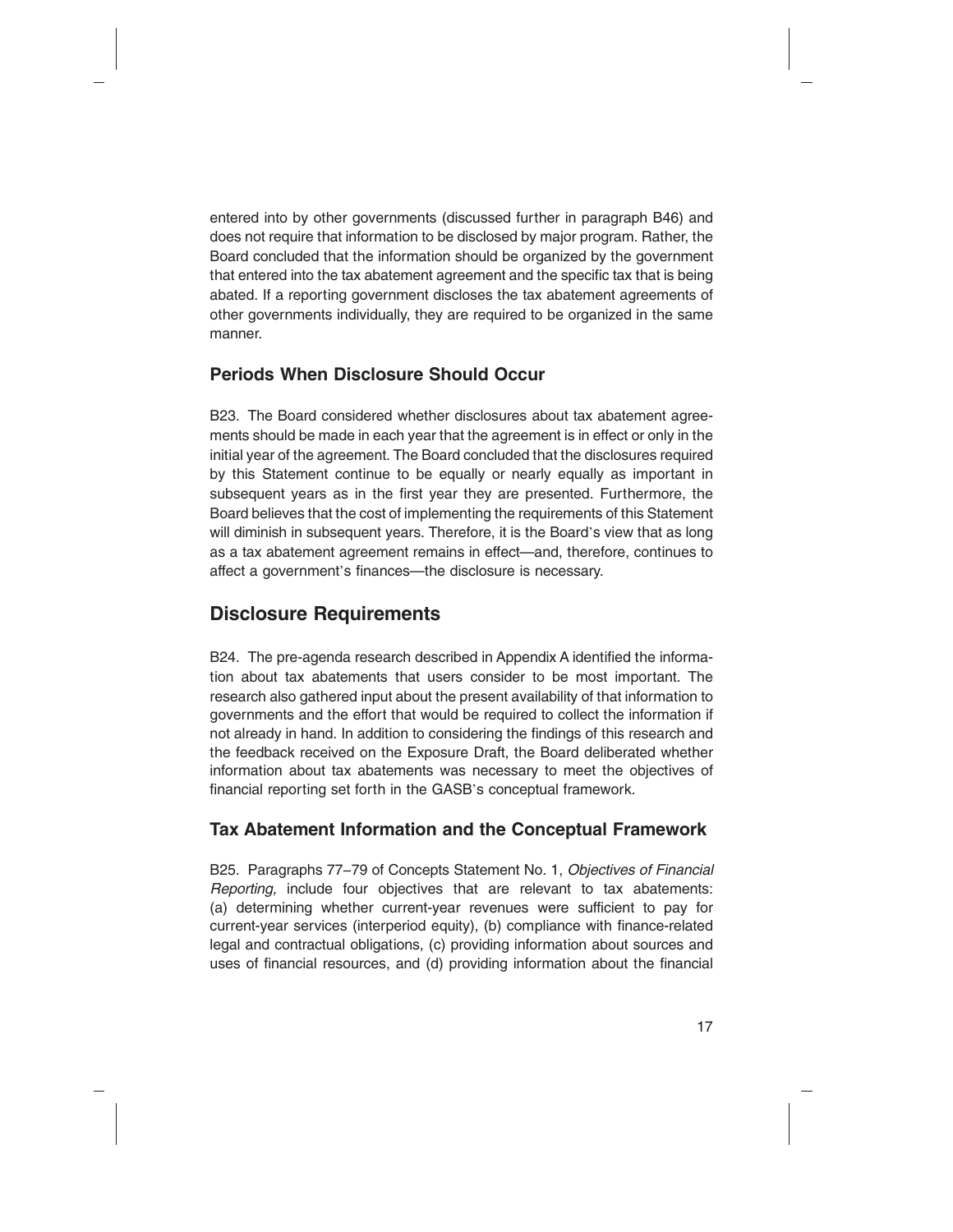position and economic condition of a governmental entity. Interperiod equity is defined in paragraph 61 of Concepts Statement 1 as "whether current-year revenues are sufficient to pay for the services provided that year and whether future taxpayers will be required to assume burdens for services previously provided." Assessing interperiod equity depends on information about (among other issues) limitations on the ability of governments to raise revenues. The Board believes that information about agreements that reduce the amount of tax revenue that a government can raise is relevant to understanding currentyear revenues.

B26. Some tax abatement agreements contain commitments for the government to perform activities other than to reduce taxes, such as constructing streets and other infrastructure around a new office complex for which a property tax abatement has been provided. The Board believes that demonstrating compliance with finance-related legal or contractual requirements includes providing information about whether a government has met its other commitments under tax abatement agreements. The Board notes that the government's compliance with its obligation to reduce taxes will be reflected in the amount of the reduction in its tax revenues.

B27. Some respondents to the Exposure Draft questioned whether the proposed disclosure requirements meet the objectives of financial reporting by state and local governments. The Board concluded that information about limitations on tax revenues is important to understanding sources and uses of financial resources. Tax abatement agreements reduce the amount of financial resources that otherwise would flow into a government. Furthermore, information about tax abatements is relevant to assessments of financial position and economic condition in at least two ways. First, information about resource inflows has been identified in research by the GASB and others as being highly important to analyzing financial position and economic condition. Second, commitments of a government other than to reduce taxes could represent actual or contingent obligations that would be relevant considerations when analyzing the financial position and economic condition of that government.

B28. Relevance to one or more of the objectives of financial reporting may not be sufficient, on its own, to justify requiring that a particular piece of information be reported in the notes. Concepts Statement No. 3, *Communication Methods in General Purpose External Financial Reports That Contain Basic Financial Statements,* emphasizes the essentiality of information to a user's understanding of financial position and inflows and outflows of resources. Some respondents to the Exposure Draft did not believe that the proposed information about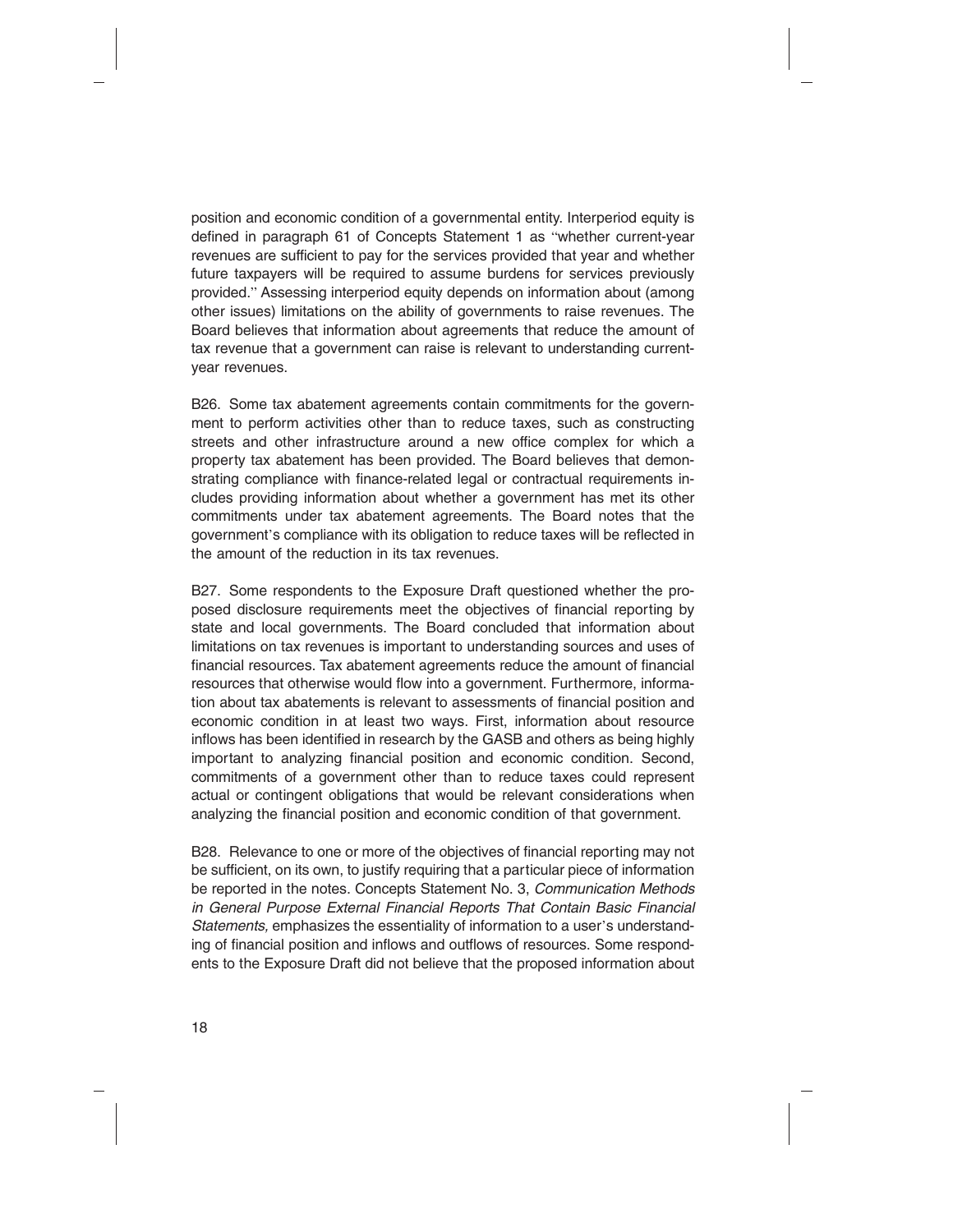tax abatement agreements is essential and, therefore, recommended that it be (a) reported as required supplementary information, (b) presented as supplementary information (such as in the statistical section), or (c) not reported at all. The pre-agenda research and the comments of other stakeholders in response to the Exposure Draft informed the Board's analysis of whether potential disclosures about tax abatements would provide information that is essential. The users that participated in the research identified the following information as highly important and, therefore, essential as defined in the GASB's conceptual framework: general descriptive information about tax abatement agreements, names of tax abatement recipients, amount of taxes abated, duration of tax abatements, other commitments made by a government in a tax abatement agreement, commitments made by the recipient of the tax abatement, recipient compliance with such commitments, and provisions for recapturing abated taxes.

#### **Brief Descriptive Information**

B29. There is considerable precedent for requiring disclosure of general descriptive information about a transaction or group of transactions. For example, paragraph 40 of Statement No. 68, *Accounting and Financial Reporting for Pensions,* requires descriptive disclosures about an employer's pension plan. Similar disclosures are required in the GASB's pronouncements on derivative instruments, service concession arrangements, and nonexchange financial guarantees. The Board believes that the substantial variety in tax abatement programs from government to government supports the notion that brief descriptive disclosures are essential to users wishing to examine and draw conclusions about the other tax abatement information that governments are required to disclose under this Statement. The Board believes that the descriptive information required by this Statement should allow users to assess in a more cost-effective way the effects of providing abatements, rather than analyzing each abatement individually. This is particularly true when governments regularly offer a large number of tax abatements each year under formal programs rather than periodically on a case-by-case basis. This information should be readily available to governments and, therefore, cost little to disclose.

#### **Name of the Recipient**

B30. Users participating in the pre-agenda research rated the name of the tax abatement recipient as important information, though slightly less important than other information about tax abatements. Numerous respondents to the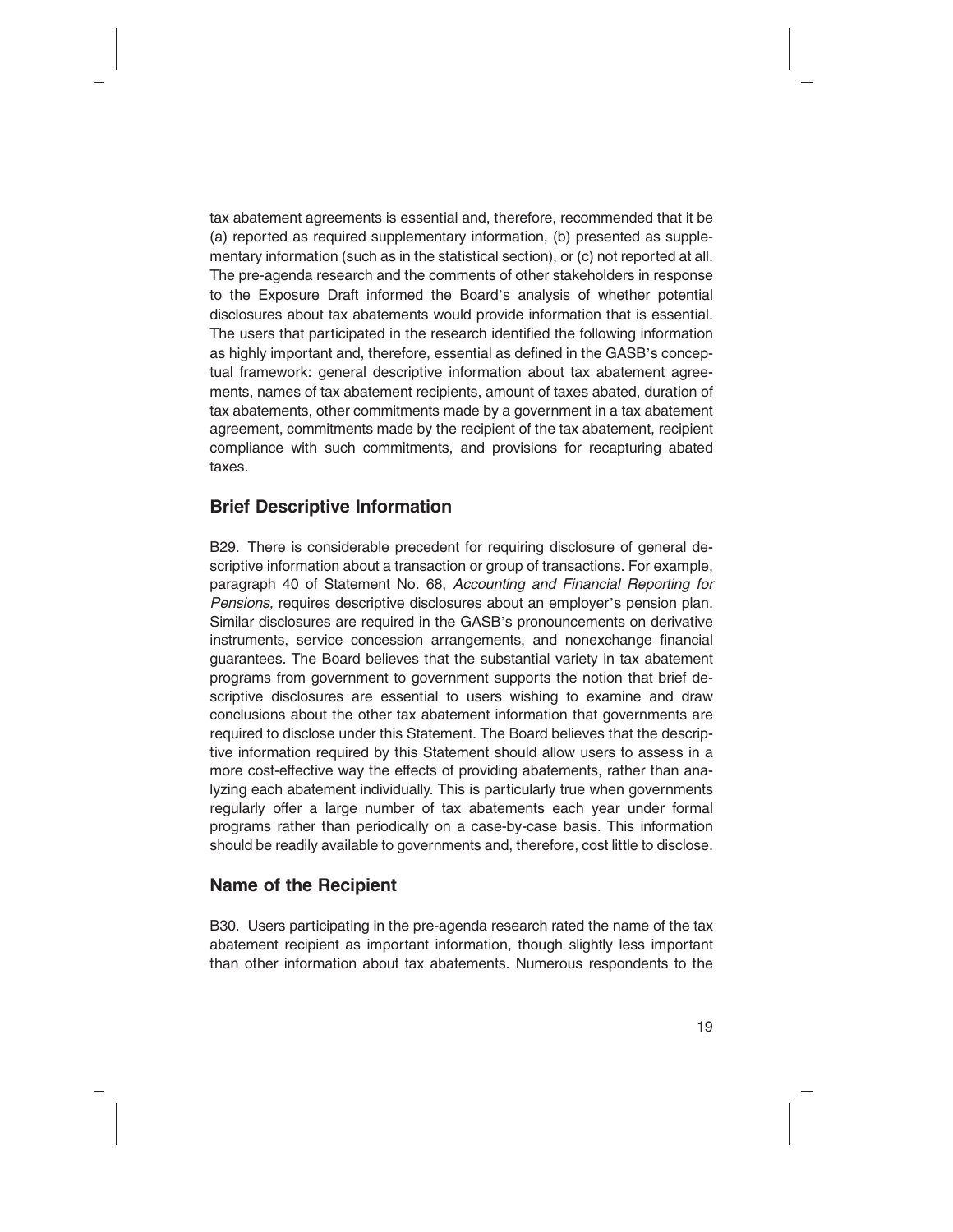Exposure Draft also emphasized the importance of the recipient's name. Citizens have a demonstrable interest in whether tax abatement recipients have fulfilled the promises they made in return for paying lower taxes; knowing the names of the recipients would be valuable to verifying recipient performance. This information should be readily available; if a government has reduced an individual or entity's tax bill, it is implicit that the government has a record of the recipient's name. However, the Board does not believe that disclosure of a tax abatement recipient's name fulfills any of the objectives of financial reporting. Furthermore, disclosure of the name of the recipient would necessitate individual disclosure of all tax abatement agreements, which may not be practical and may adversely affect the usefulness of the disclosure. Therefore, the Board concluded that the name of the recipient should not be required as a disclosure.

#### **Number of Tax Abatement Agreements**

B31. The Board proposed in the Exposure Draft the disclosure of the number of tax abatement agreements entered into during and in effect at the end of a reporting period. In its redeliberations, the Board observed that other Statements generally have not required disclosure of the number of transactions. Although information of this type provides additional context to the disclosures, the Board concluded that the number of tax abatement agreements is not essential to a user's understanding of financial position or inflows and outflows of resources, as described in Concepts Statement 3. The Board also noted that gathering this information from other governments could increase the time and effort needed to prepare the disclosure. Therefore, the Board determined that disclosing the number of tax abatement agreements entered into and in effect at the end of the reporting period should not be required by this Statement.

# **Amount of Taxes Abated**

B32. The pre-agenda research and comments received in response to the Exposure Draft established that the amount of the reduction in tax revenues, including tax revenues in future years, is highly valuable to users. The amount of the reduction in tax revenues for the reporting period is readily available to a large majority of the governments represented in the research. The Board concluded that the amount of the reduction in tax revenues is the information about tax abatements that is most essential to analyzing interperiod equity, sources and uses of resources, financial position, and economic condition. Consequently, this Statement requires disclosure of the amount of the reduction in tax revenues during the reporting period.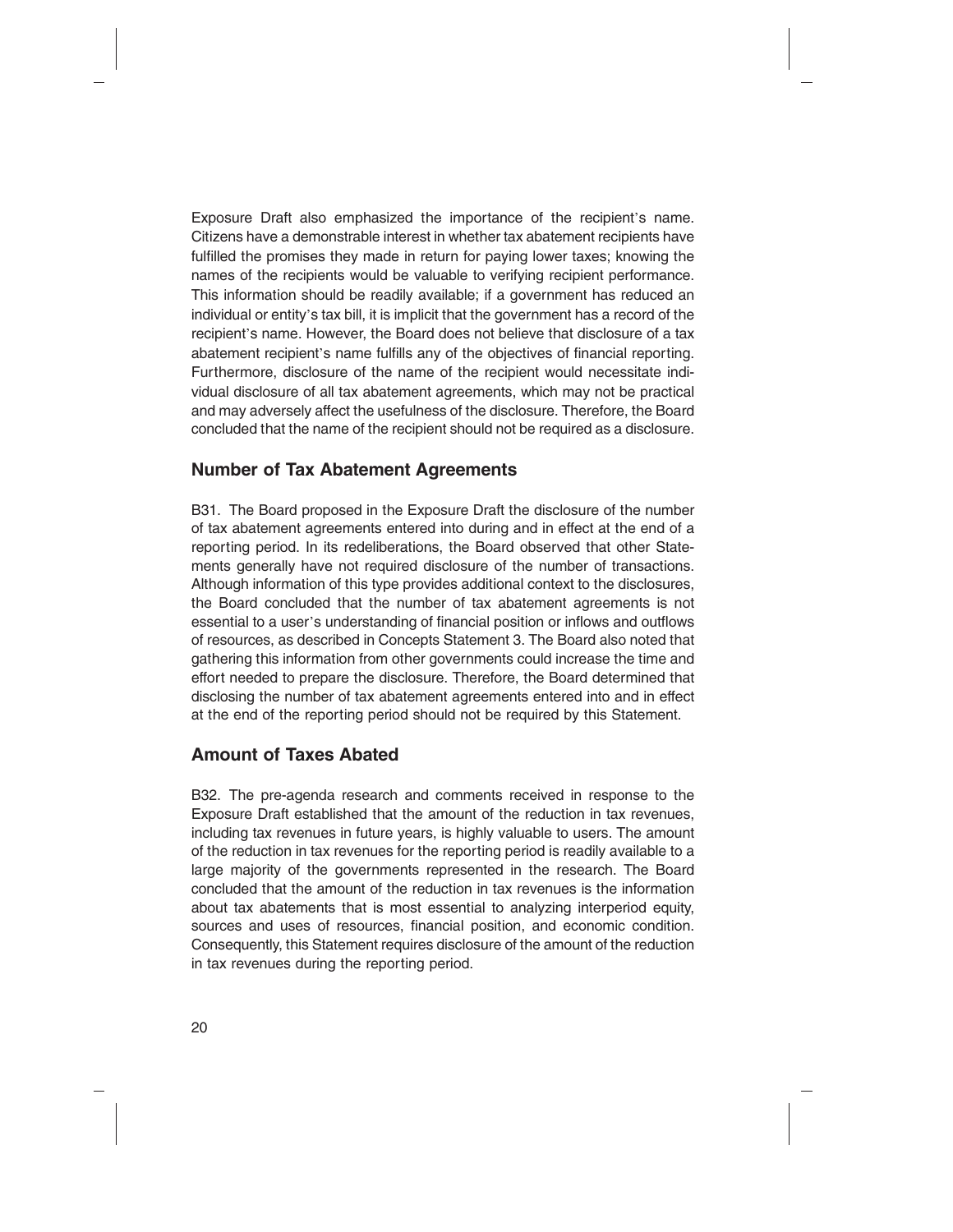B33. Some respondents to the Exposure Draft asked for clarification related to the appropriate basis of accounting to be used in disclosing the amount of tax revenue forgone as a result of tax abatement agreements. The Board agreed that it was necessary to provide this guidance so that governments do not present tax abatement information using the cash basis of accounting, which is not in conformity with generally accepted accounting principles. The difference between revenue recognition under the accrual and modified accrual bases of accounting is the concept of availability. The concept of availability determines whether an inflow can be used to satisfy a liability in the current period. The Board believes that availability is not relevant to disclosing the amount of forgone revenue due to tax abatements. For most tax abatement agreements, once taxes are abated, a government has no expectation of a resource inflow related to the abated amount ever occurring. Therefore, the Board concluded that the appropriate presentation of amounts of tax revenue forgone under this Statement is the accrual basis of accounting.

B34. Some tax abatement agreements contain provisions that a government make payments to other governments affected by the agreements to mitigate the loss of their tax revenue. Certain respondents to the Exposure Draft raised questions about how these associated payments should be reflected in the disclosures. The Board determined that information related to the source and nature of these payments is essential to a user's understanding of the impact of the tax abatement agreements on the reporting government's ability to raise revenues. However, that value would be lost if the amount of taxes abated during the reporting period were reported net of any of these payments. Consequently, this Statement requires governments to disclose the gross amount of the reduction in their tax revenues, as well as the amounts, if any, received or receivable from other governments, in association with the lost tax revenue. Furthermore, the reporting government should identify the government that provided or will provide those types of payments and the authority under which the payments were or will be made.

B35. The Board also considered requiring disclosure of the amount remaining to be abated in future years under existing tax abatement agreements. Some respondents to the Exposure Draft cited the importance of that information. That information would be particularly relevant to assessments of economic condition, which is concerned in part with a government's ability to meet its financial obligations as they come due. However, the Board is concerned that developing that information would require specific guidance regarding how to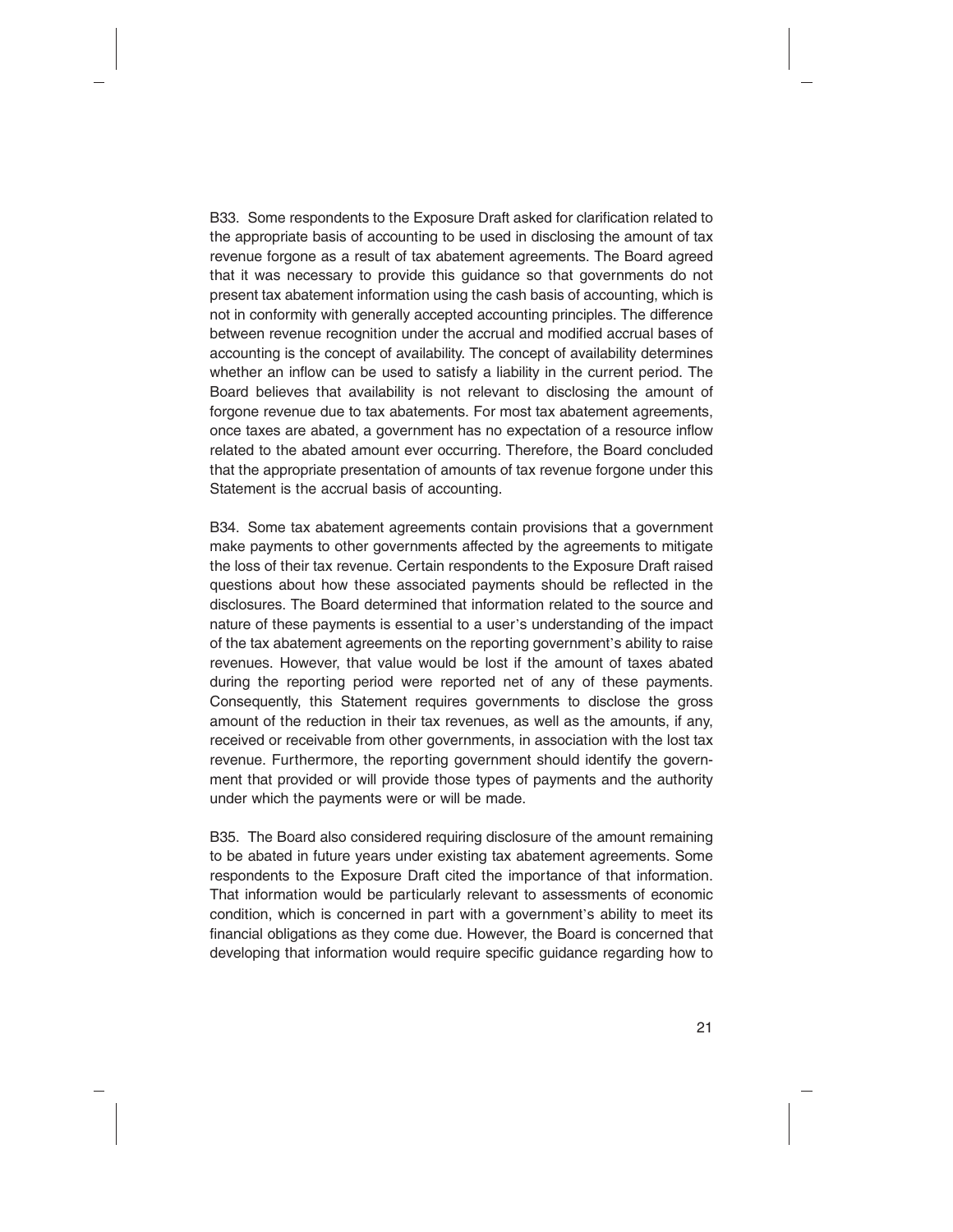measure the future amounts, which is outside the scope of this Statement. Therefore, the Board concluded that this Statement should not require disclosure of future amounts to be abated under existing agreements.

#### **Duration of Tax Abatements**

B36. Many users participating in the pre-agenda research and some stakeholders who commented on the Exposure Draft identified the date of tax abatement agreements and their duration as important information. They are interested in how much longer a government will be reducing the taxes of the recipients. This information is readily available to the governments represented in the research. The Board considered several relevant items that could be disclosed, including the date the tax abatement agreement was entered into, the date the agreement would end, the full term of the agreement, and the remaining term of the agreement. The Board concluded that the remaining term of the agreement (in years) would be most directly informative. However, when the Board considered how the general disclosure principles would affect disclosure of this information, it was concerned about how useful the information would be to users. The Board believes that disclosure of the remaining term would be highly useful when provided for individual abatement agreements. However, to the extent that the disclosure aggregates a significant number of abatement agreements, the disclosure of the remaining term would necessarily become less specific and, therefore, less valuable. Furthermore, the less uniform the terms of a government's tax abatements—for example, terms that range from 3 to 20 years, as opposed to a standard length of 5 years—the less useful the Board believes an aggregated disclosure would be. The Board examined several approaches to presenting aggregated information about the duration of tax abatements but ultimately concluded that the disclosure should not be required.

#### **Other Commitments Made by a Government**

B37. A tax abatement agreement may contain provisions beyond the government's promise to forgo tax revenues and the promise made by the abatement recipient. As previously noted, the government may make other commitments to an abatement recipient such as a promise to improve infrastructure around the location to which the recipient has agreed to move its business. Users participating in the pre-agenda research rated other commitments made by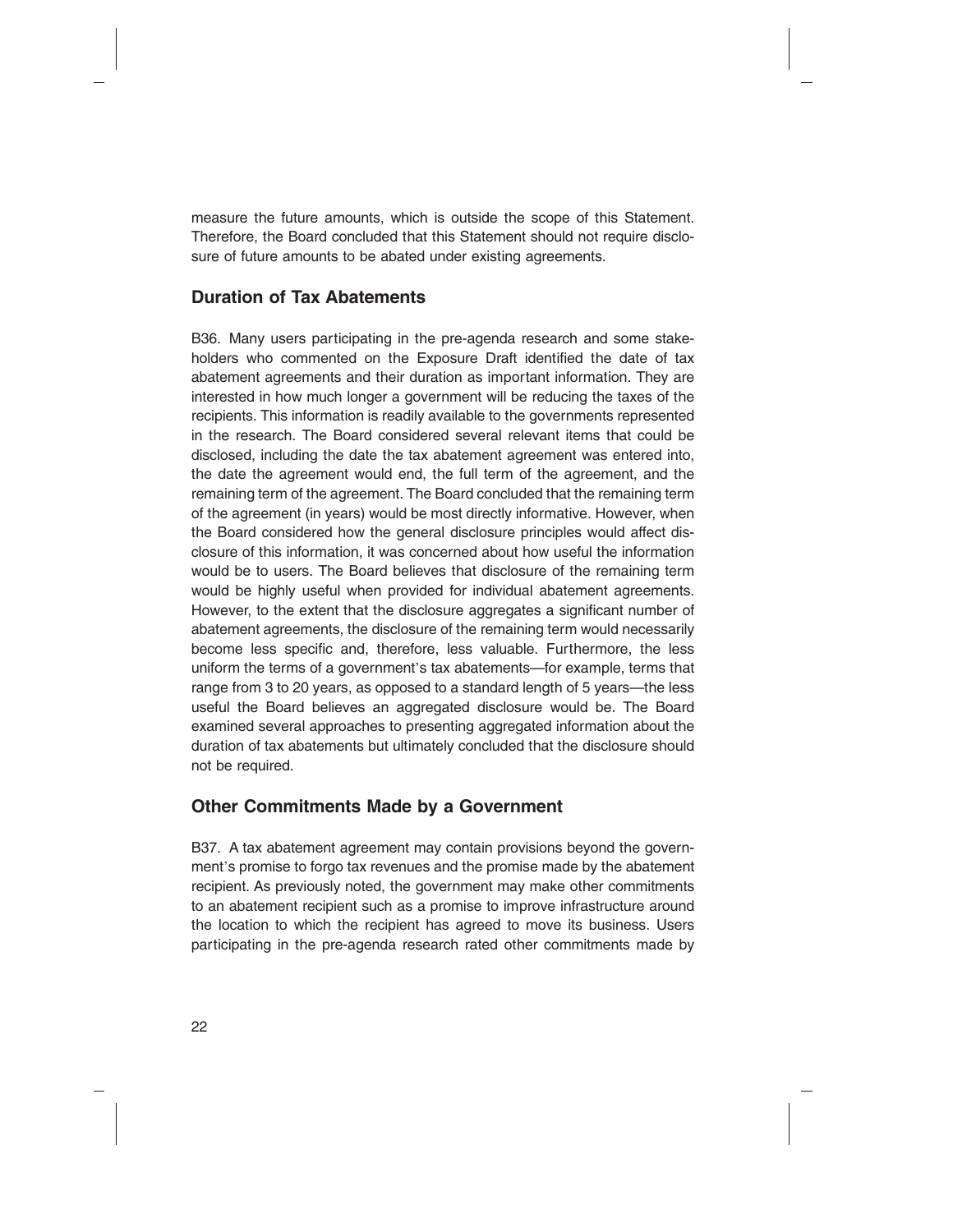governments as important information. Many respondents to the Exposure Draft supported that view. The research suggests that such information is readily available to governments that provide tax abatements.

B38. The Board believes that commitments made by governments as part of a tax abatement agreement may, in some circumstances, be considered a finance-related legal or contractual requirement. The provision of information about such obligations is a part of the financial reporting objective related to evaluating financial position and economic condition. The requirement to disclose construction and other significant commitments in paragraph 158 of NCGA Statement 1, *Governmental Accounting and Financial Reporting Principles,* conceivably could capture such commitments resulting from tax abatement agreements. However, there is no guidance that specifically addresses tax abatement agreement commitments and, therefore, this Statement specifically requires disclosure of a government's commitments other than to reduce taxes.

B39. The Board concluded that information about commitments a government makes in a tax abatement agreement (other than to reduce taxes) is most useful if it is disclosed in two ways. A government should disclose the types of other commitments that it has made, if any, in the tax abatement agreements in effect as of the end of the reporting period and individually disclose its most significant specific commitments, if any.

B40. As previously explained, this Statement requires that tax abatement disclosures continue until a tax abatement agreement has ended. However, the Board does not believe that disclosures of a government's other commitments continue to be useful after a government has fulfilled its commitment. Therefore, this Statement makes an exception to the general disclosure principle and specifies that disclosure of other commitments made by a government in a tax abatement agreement should cease after the terms of the commitment have been met.

#### **Commitments Made by a Tax Abatement Recipient**

B41. As defined in this Statement, a necessary component of a tax abatement agreement is a promise from the recipient to subsequently perform a specific action in order to lower its tax obligation. Both the pre-agenda research and some respondent comments to the Exposure Draft indicate that users are keenly interested in (a) whether the tax abatement is justified by the promised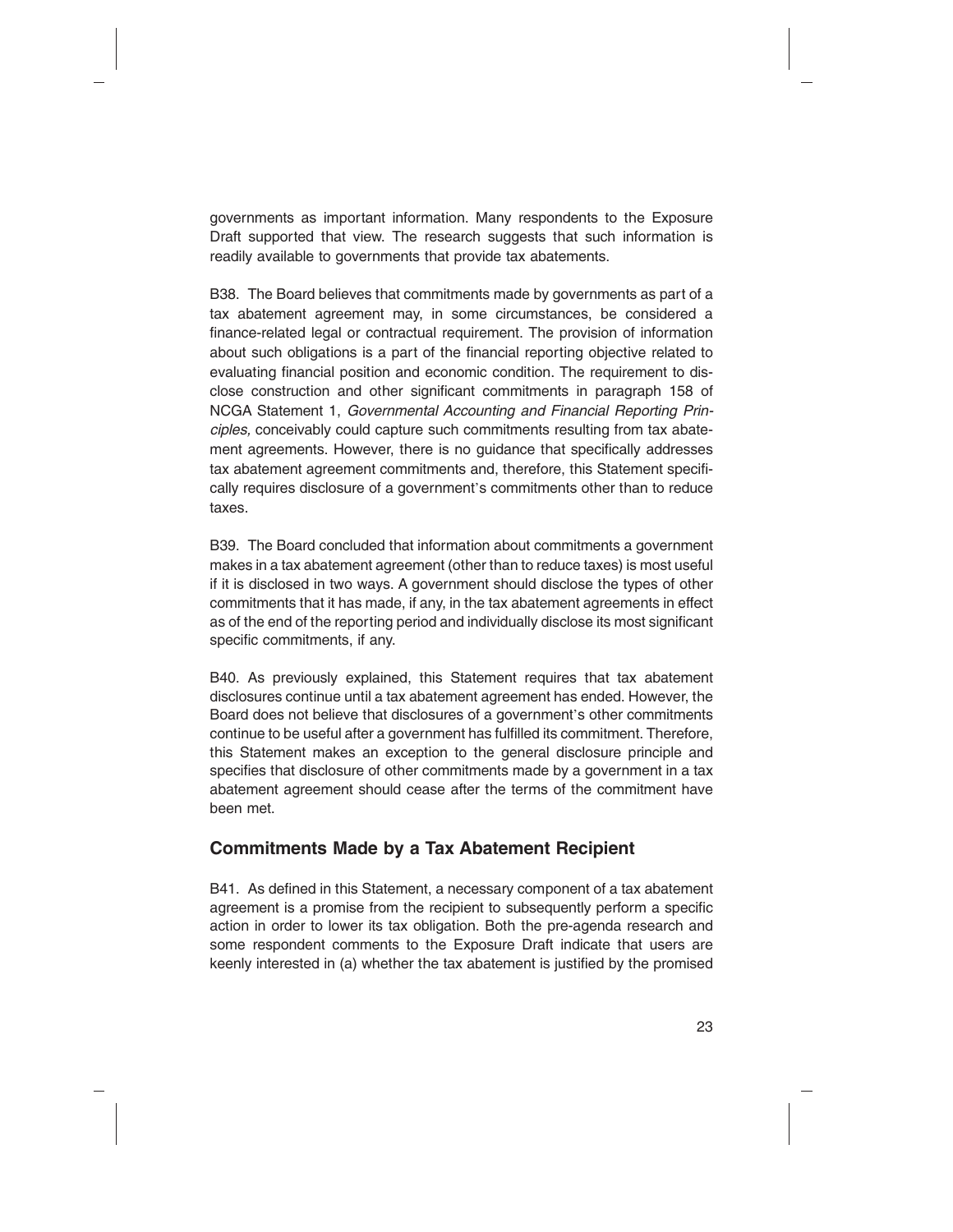return from the recipient of the abatement and (b) whether the recipient has fulfilled its promise. The Board believes the commitments a government receives from the recipients are relevant information for assessing the sources and uses of resources.

B42. This Statement requires disclosure of the types of commitments made by the recipients of tax abatements. However, the disclosure is limited to commitments made by recipients in tax abatement agreements entered into by the reporting government. If a reporting government's tax revenues are reduced under an agreement entered into by another government, any commitment made by the recipient under the agreement is being made to the other government, not the reporting government. Furthermore, it may be relatively more difficult for the reporting government to obtain information about commitments made in another government's tax abatement agreements than it would be to obtain other information about those agreements, such as the amount of taxes abated.

B43. A natural extension of the disclosure of recipient commitments is disclosure of recipient compliance with those commitments. Many respondents to the Exposure Draft stated that recipient compliance should be a part of the disclosure of tax abatement information. Some respondents believe that information about recipient compliance is essential to understanding the effects of entering into a tax abatement agreement. Other respondents stated that tax abatement disclosures also need to address the results of the agreements in terms of the benefits that result from the recipient performing on its promise. The Board is concerned about the availability of information about recipient performance. If a tax abatement agreement calls for relocation to an economic development area, compliance may be relatively easy to ascertain. However, for other types of recipient commitments—such as promises to create or retain a certain number of jobs—information on compliance may not be readily available to the reporting government. The Board also observes that whether a tax abatement recipient fulfills the promise it made in a tax abatement agreement is a matter of compliance by the recipient, not by the reporting government. As a result, the Board concluded that this Statement should not require information about recipient compliance.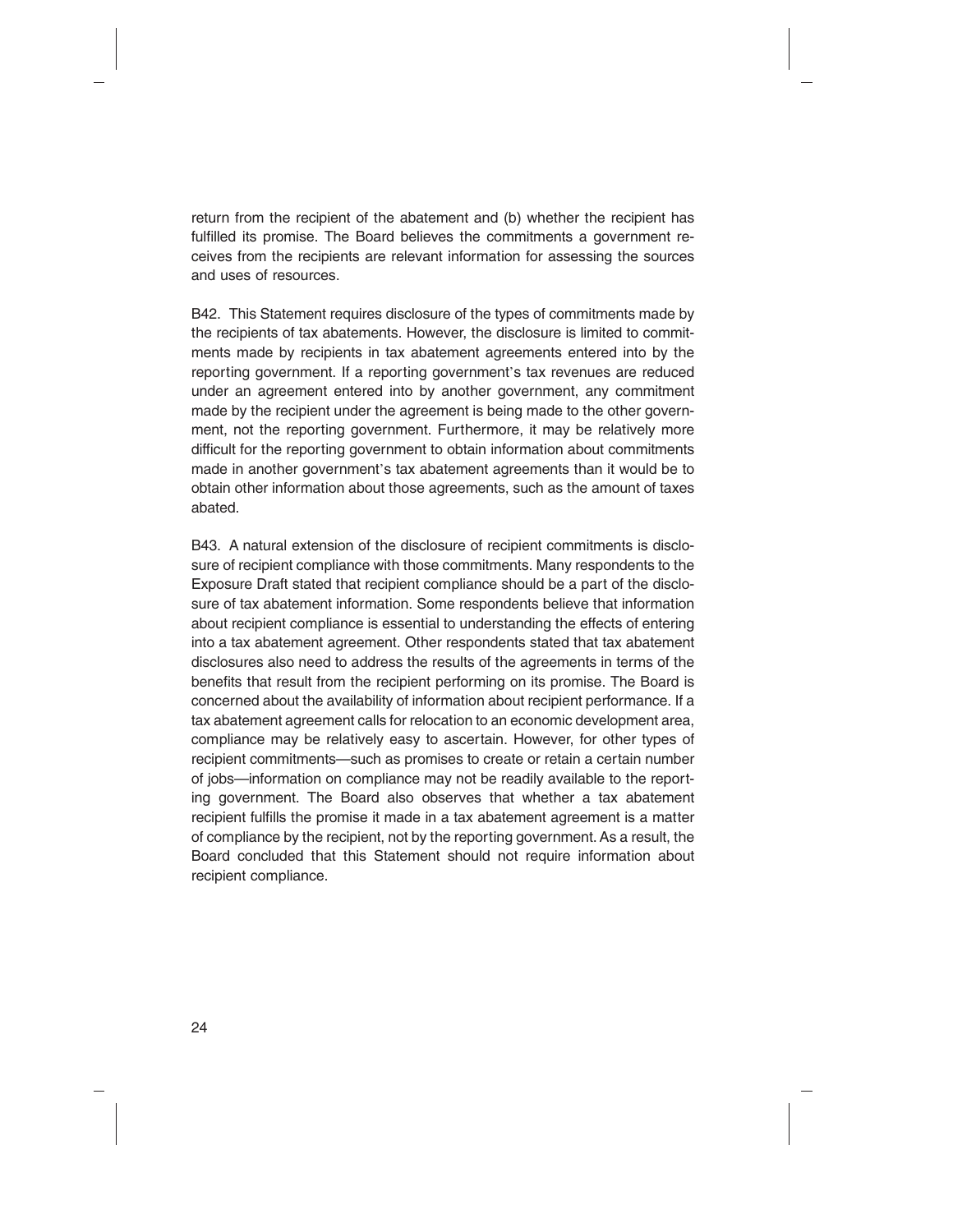#### **Recapture Provisions**

B44. Tax abatement agreements may contain provisions that allow for the government to recapture previously abated taxes when the recipient fails to meet its obligations. The Board considered three types of information regarding recapture or "clawback" provisions: the circumstances under which a government may recapture abated taxes, the amount of abated taxes recaptured during the reporting period, and the amount of abated taxes eligible to be recaptured as of the end of the reporting period but not yet recaptured. The Board believes that information about recapture provisions is highly relevant to the same objectives of financial reporting that are met through the disclosure of the amount of the reduction in tax revenues. Many respondents to the Exposure Draft stated their support for disclosing that information. This Statement, therefore, requires disclosure of the provisions, if any, for recapturing abated taxes, including the conditions under which recapture is allowed.

B45. Although the Board did not propose disclosure of the amount of abated taxes recaptured during the reporting period or the amount of abated taxes eligible to be recaptured as of the end of the reporting period but not yet recaptured, respondents to the Exposure Draft requested that the Board require disclosure of that information. An important impetus for the requirement in this Statement to disclose the amount of the reduction in tax revenues is that the reduction in revenue typically is not reflected in the amounts recognized in the financial statements. The Board observes that amounts recaptured during the year would be recognized as revenue in resource flows statements; amounts eligible for recapture would be recognized as receivables in statements of financial position. Though these amounts may not be separately distinguishable, the fact that they are accounted for and reported in the financial statements led the Board to decide not to require their disclosure.

### **Information about Tax Abatement Agreements That Are Entered into by Other Governments**

B46. In the Exposure Draft, the Board proposed requiring that essentially the same information be disclosed for the reporting government's own tax abatement agreements and for tax abatement agreements that are entered into by other governments and that reduce the reporting government's tax revenues. Based in part on the feedback received on the Exposure Draft regarding the usefulness of the proposed disclosures related to tax abatement agreements that are entered into by other governments, the Board concluded that many of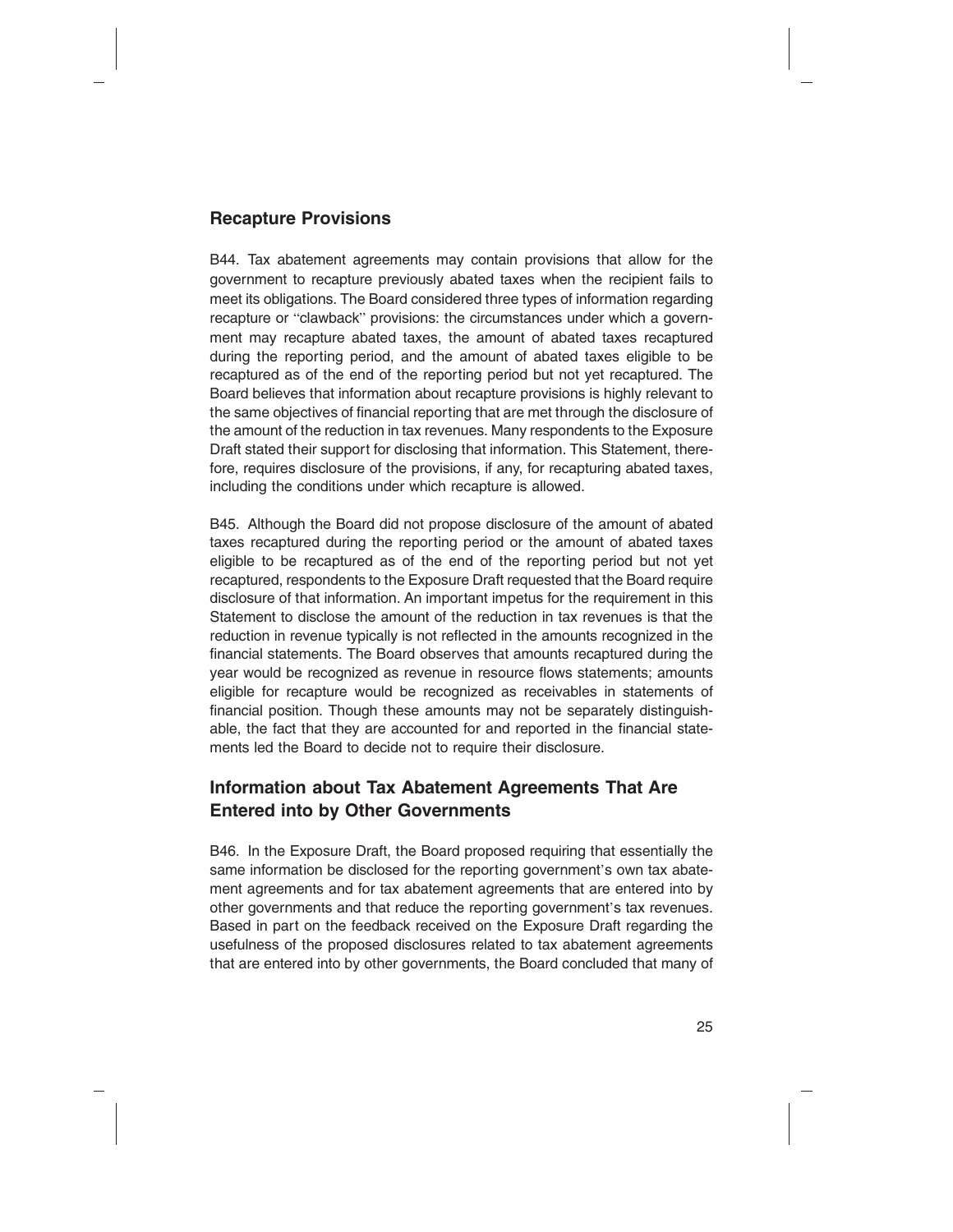the proposed disclosures are less meaningful to the objectives of financial reporting when the reporting government is not actually involved in the agreement. The key information from the reporting government's perspective is the impact of those agreements on its tax revenues. Additionally, the Board recognized that there may be practical difficulties and cost considerations relating to obtaining the information that would have been required for other governments' tax abatement agreements. Therefore, this Statement requires the disclosure of substantially less information about tax abatement agreements entered into by other governments. The information required to be disclosed includes the amount of the tax revenue forgone by the reporting government; the amounts received or receivable from other governments in association with the forgone tax revenue, including the names of the governments providing the payments and the authority under which the payments were or will be made; the names of the governments that entered into the agreements; and the specific taxes that were abated. The tax abatements of other governments also are subject to the disclosure requirements related to the threshold used to determine which agreements should be disclosed individually and legal prohibitions against disclosure of tax abatement information.

#### **Confidential Information**

B47. Some respondents to the Exposure Draft expressed concerns that the disclosure of tax abatement information, even if presented in an aggregated form, could violate legal prohibitions against disclosing the confidential taxpayer information or confidentiality provisions in the tax abatement agreements. The Board believes that the types of information required and the aggregated presentation of the disclosures would, in most cases, obscure the identity of an individual tax abatement recipient. However, the Board also acknowledges it is possible that the circumstances of some governments could legally prevent them from disclosing specific information, particularly governments with one or a few agreements. Therefore, this Statement allows a government to omit specific information that it is legally prohibited from disclosing. This Statement requires the government to describe the general nature of the tax abatement information omitted and the source of the legal prohibition so that users will understand what information is missing and why that information is missing.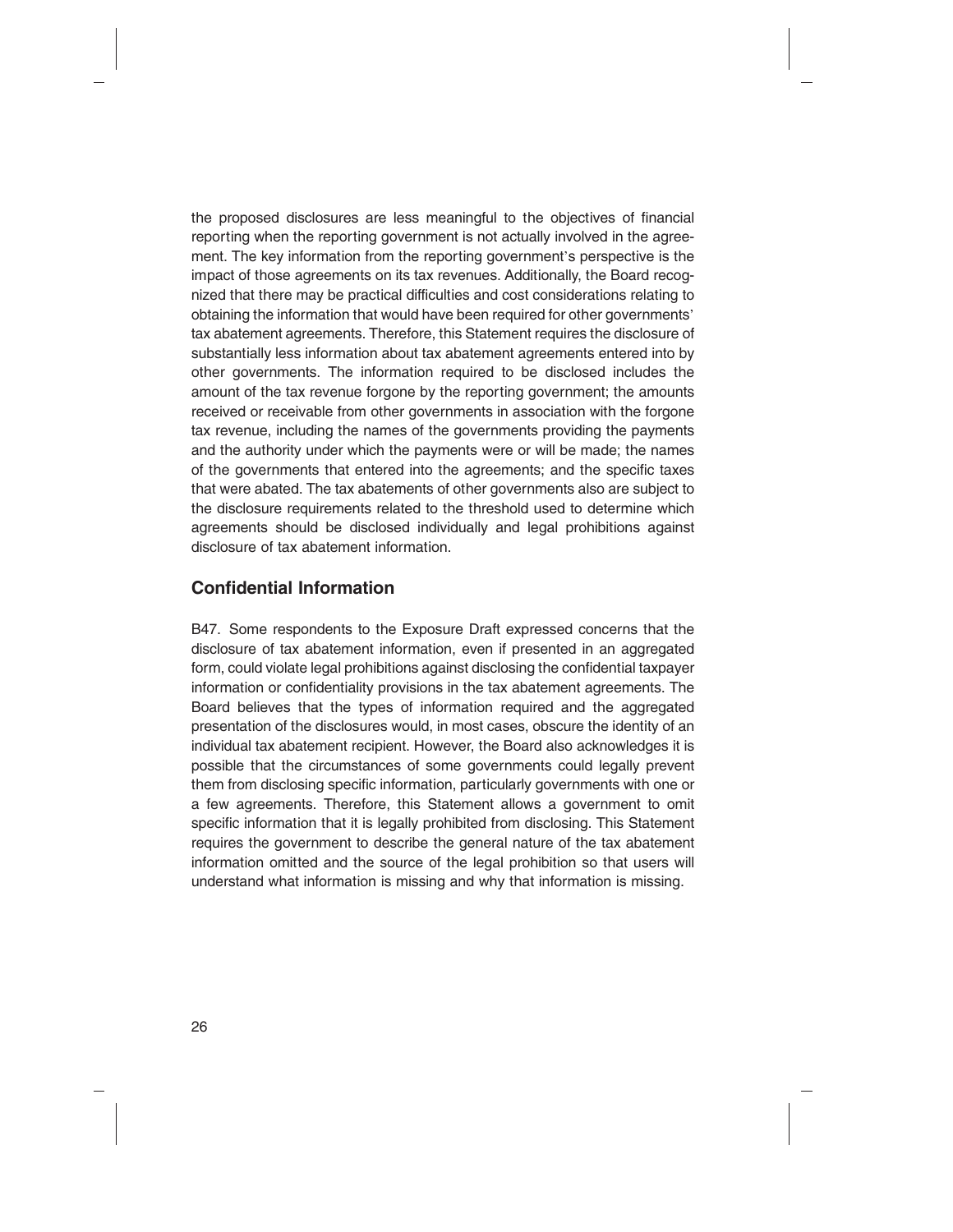#### **Component Units**

B48. A respondent to the Exposure Draft recommended that the Statement explicitly address how governments should disclose tax abatement information related to component units that abate their primary government's taxes. For example, there are instances in which a separate legal entity is established by a primary government for the purpose of deploying economic development strategies, including tax abatements, for the benefit of the government's jurisdiction or the larger region in which the government operates. The Board believes that the more limited disclosures for the tax abatements of other governments may fall short of what users consider is essential information related to those component units, especially when the component units' actions with respect to tax abatements could be considered to be virtually the actions of the primary government itself. For those reasons, the Board concluded that governments should use professional judgment to determine whether the tax abatement information related to the discretely presented component unit is essential for fair presentation based on the application of Statement No. 14, *The Financial Reporting Entity,* as amended. If the disclosure is determined to be essential to fair presentation, this Statement requires primary governments to disclose the same information about the discretely presented component unit's tax abatement as primary governments would report for their own tax abatements. Otherwise, the same information should be disclosed about discretely presented component unit tax abatement agreements that would be presented for tax abatements entered into by other governments. Information about tax abatements that are entered into by a primary government's blended component units and that reduce the primary government's tax revenues should be disclosed in the same manner as the primary government's own tax abatements.

# **Considerations Related to Benefits and Costs**

B49. The overall objective of financial reporting by state and local governments is to provide information to assist users (the citizenry, legislative and oversight bodies, and investors and creditors) in assessing the accountability of governments and in making economic, social, and political decisions. One of the principles guiding the Board's setting of standards for accounting and financial reporting is the assessment of expected benefits and the perceived costs. The Board strives to determine that its standards (including disclosure require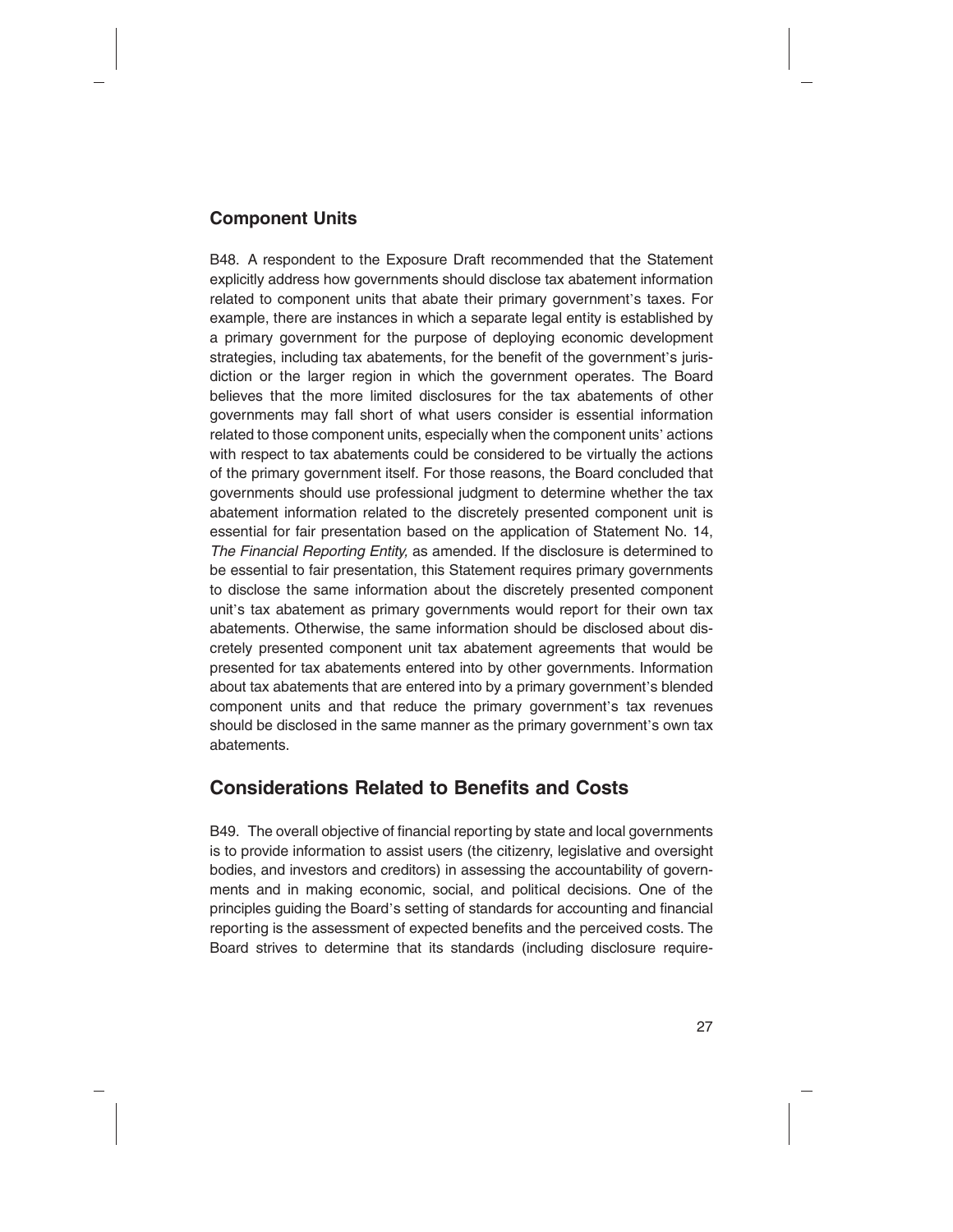ments) address an essential user need and that the costs incurred through the application of its standards, compared with possible alternatives, are justified when compared to the expected overall public benefit.

B50. Present and potential users are the primary beneficiaries of improvements in financial reporting. Persons within governments who are responsible for keeping accounting records and preparing financial statements, as well as managers of public services, also benefit from the information that is collected and reported in conformity with GASB standards. The costs to implement the standards are borne primarily by governments and, by extension, their citizens and taxpayers. Users also incur costs associated with the time and effort required to obtain and analyze information to meaningfully inform their assessments and decisions.

B51. The Board's assessment of the expected benefits and perceived costs of issuing new standards is unavoidably more qualitative than quantitative because no reliable and objective method has been identified for quantifying the value of improved information in financial statements. Furthermore, it is difficult to accurately measure the costs of implementing new standards until implementation has actually taken place. Nonetheless, the Board undertakes this assessment based on the available evidence regarding expected benefits and perceived costs with the objective of achieving an appropriate balance between increasing benefits and minimizing costs.

B52. The Board assessed the expected benefits and perceived costs of this Statement's requirements at two levels—for individual decisions and for the entirety of the Statement. Throughout its deliberations, the Board specifically considered the relative expected benefits and perceived costs of individual decisions and also considered information gathered related to tax abatements from the pre-agenda research and the respondent feedback from the Exposure Draft. For example, the Board took into account the results of interviews with government officials involved in tax abatements regarding the present availability of information about tax abatements and the estimated effort that would be necessary to collect information that is not already in hand.

B53. Certain decisions made by the Board in developing this Statement were intended to minimize the cost of compliance with the standards. For instance, the Board decided to allow governments to aggregate disclosures for similar tax abatements. The Board eliminated many of the disclosures that were proposed in the Exposure Draft for tax abatement agreements that are entered into by other governments and that reduce the reporting government's tax revenues.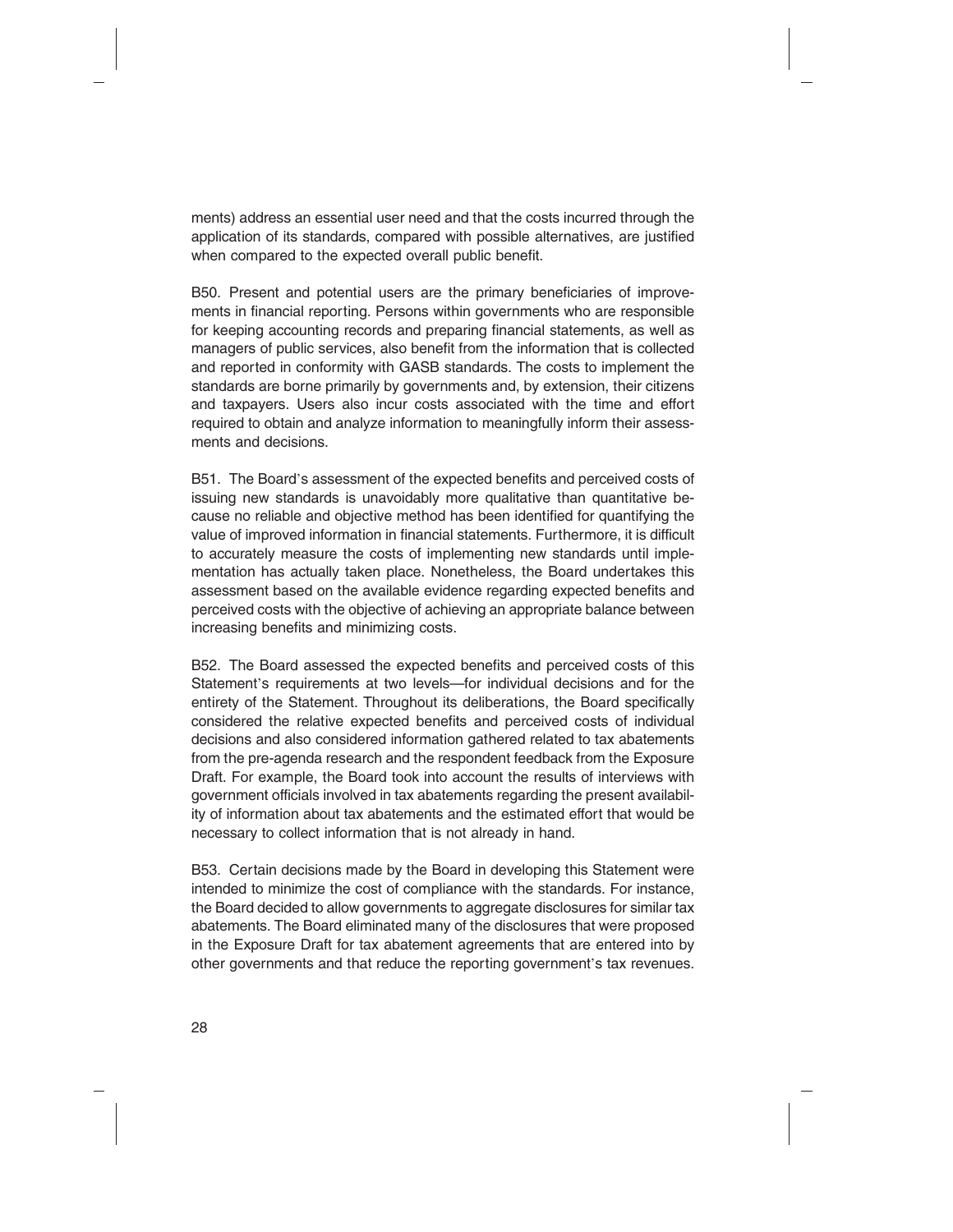Finally, the Board allowed for information about tax abatements entered into by other governments to be presented in the aggregate, organized by the name of government and the specific tax being abated.

B54. The Board also considered the aggregate expected benefits and perceived costs associated with the entirety of the requirements of this Statement. The Board believes that the prevalence of tax abatements among state and local governments and the magnitude of the dollars involved underline the importance of information about these agreements to assessments of interperiod equity, sources and uses of resources, financial position, and economic condition. In light of the inconsistency of publicly reported information about tax abatements, the Board believes that the expected benefits of the disclosure requirements of this Statement will be significant. In addition, the Board believes that much of the information necessary for the required disclosures is already available to governments or would not require extensive effort to obtain. Furthermore, the Board believes that the costs associated with implementation of this Statement will be largely limited to the initial period of implementation.

# **Effective Date**

B55. Some respondents to the Exposure Draft expressed concerns about the proposed effective date of the Statement and requested that the effective date be delayed. Those respondents noted that governments that have a large number of tax abatement agreements may need additional time to accumulate the information from various sources in order to prepare the disclosures. The Board observed that the pre-agenda research indicated that the information required by the Statement either is already accessible or readily available, according to the government officials that were interviewed. It is possible that information related to tax abatement agreements entered into by other governments and that reduce the reporting government's tax revenues could take longer than assembling information the preparer already possesses. However, the Board concluded that an effective date of periods beginning after December 15, 2015, allows sufficient time for implementation. Some governments may wish to implement earlier than the effective date. Accordingly, this Statement encourages early application.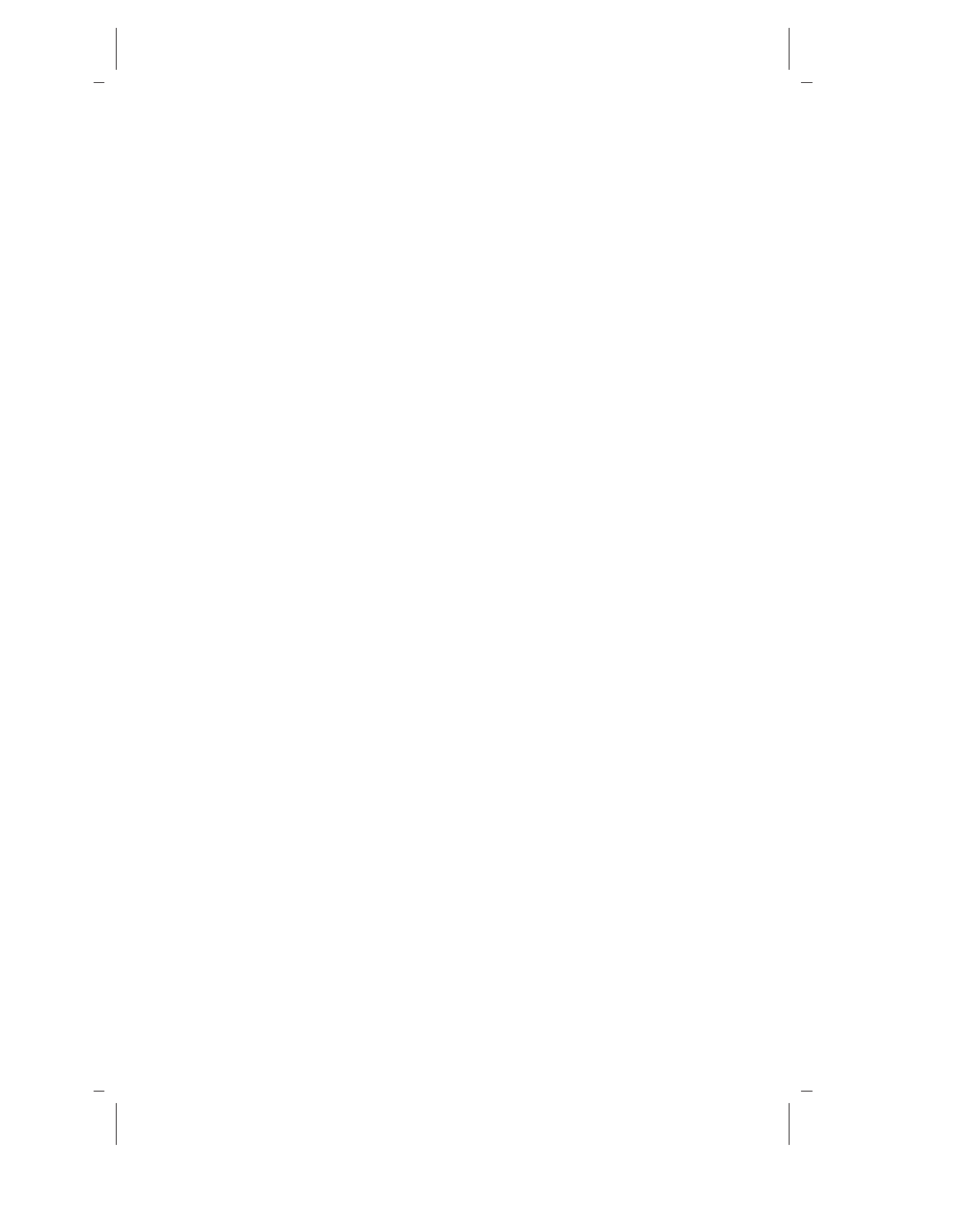# **Appendix C**

# **ILLUSTRATIONS**

C1. The facts assumed in these examples are illustrative only and are not intended to modify or limit the requirements of this Statement or to indicate the Board's endorsement of the policies or practices shown. Application of the provisions of this Statement may require assessment of facts and circumstances other than those illustrated here. Existing standards may require disclosures in addition to those illustrated. In some instances, amounts that may be considered immaterial are used to illustrate specific requirements or alternatives. No inferences about determining materiality should be drawn from these illustrations.

# **Example 1—Small Government with Few Abatements**

#### **Facts and Assumptions**

Sample Village negotiates property tax abatement agreements on an individual basis. The Village has tax abatement agreements with five entities as of June 30, 20X7:

| <b>Purpose</b>                                                  | Percentage<br>of Taxes<br><b>Abated during</b><br>the Fiscal Year | Amount of<br><b>Taxes Abated</b><br>during the<br><b>Fiscal Year</b> |
|-----------------------------------------------------------------|-------------------------------------------------------------------|----------------------------------------------------------------------|
| Grocery store chain purchases empty<br>building and opens store | 40%                                                               | \$<br>97,500                                                         |
| Relocate hardware store                                         | 50                                                                | 13,225                                                               |
| Retain health and fitness facility                              | 30                                                                | 5,100                                                                |
| Increase size and employment of<br>restaurant/catering business | 50                                                                | 21,750                                                               |
| Open gas station and convenience<br>store                       | 40                                                                | 8.905                                                                |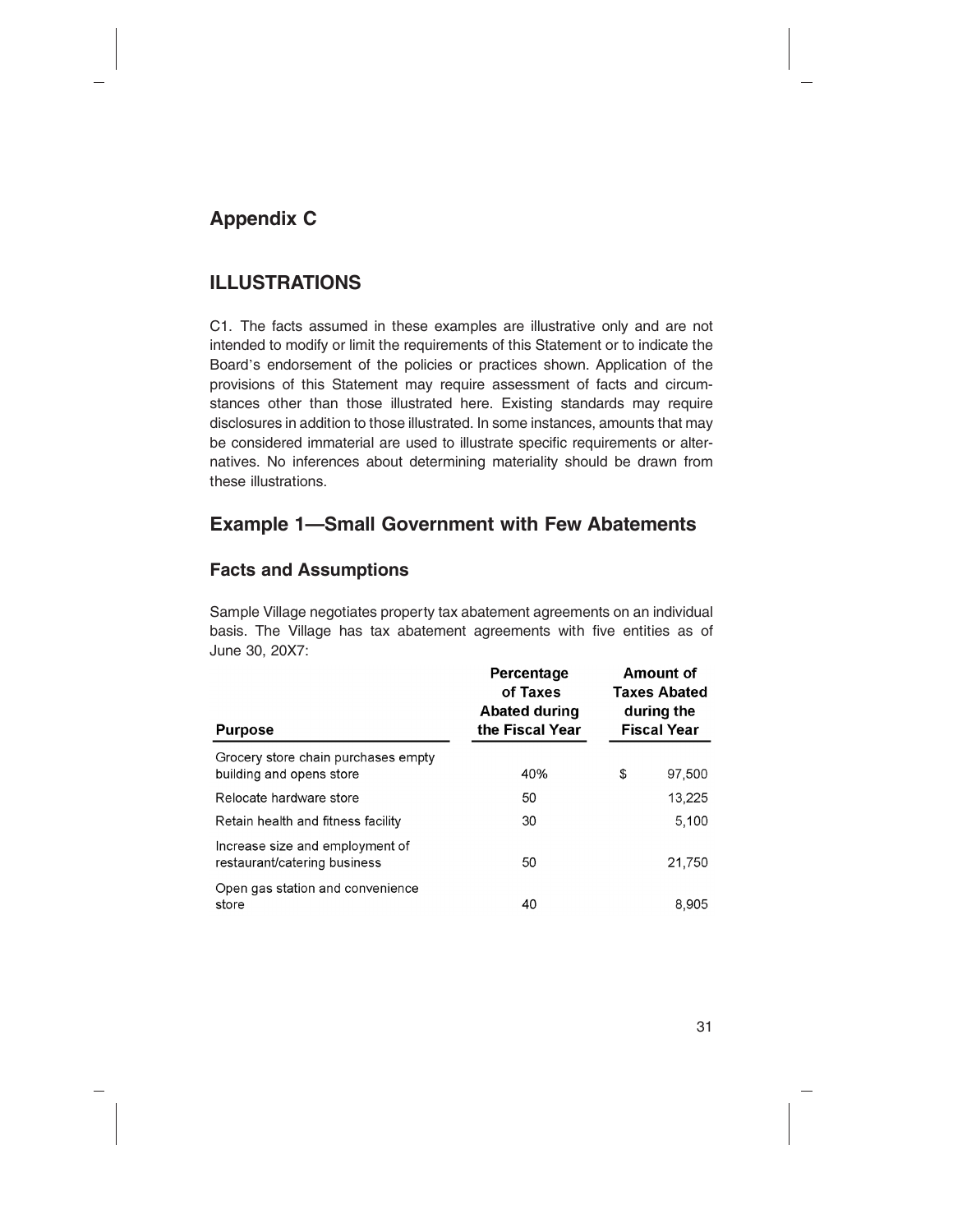Each agreement was negotiated under a state law (the Economic Development Opportunity Act of 20X1) allowing localities to abate property taxes for a variety of economic development purposes, including business relocation, retention, and expansion. The abatements may be granted to any business located within or promising to relocate to a local government's geographic area. Localities may grant abatements of up to 50 percent of annual property taxes through a direct reduction of the entity's property tax bill. The state law does not provide for the recapture of abated taxes in the event an abatement recipient does not fulfill the commitment it makes in return for the tax abatement.

The Village has not made any commitments as part of the agreements other than to reduce taxes. The Village is not subject to any tax abatement agreements entered into by other governmental entities. The Village has chosen to disclose information about some of its tax abatement agreements individually. It established a quantitative threshold of 10 percent of the total dollar amount of taxes abated during the year.

#### **Illustrative Disclosure**

#### **Note X. Tax Abatements**

The Village enters into property tax abatement agreements with local businesses under the state Economic Development Opportunity Act of 20X1. Under the Act, localities may grant property tax abatements of up to 50 percent of a business' property tax bill for the purpose of attracting or retaining businesses within their jurisdictions. The abatements may be granted to any business located within or promising to relocate to the Village.

For the fiscal year ended June 30, 20X7, the Village abated property taxes totaling \$146,480 under this program, including the following tax abatement agreements that each exceeded 10 percent of the total amount abated:

- A 40 percent property tax abatement to a grocery store chain for purchasing and opening a store in an empty storefront in the business district. The abatement amounted to \$97,500.
- A 50 percent property tax reduction for a local restaurant increasing the size of its restaurant and catering facility and increasing employment. The abatement amounted to \$21,750.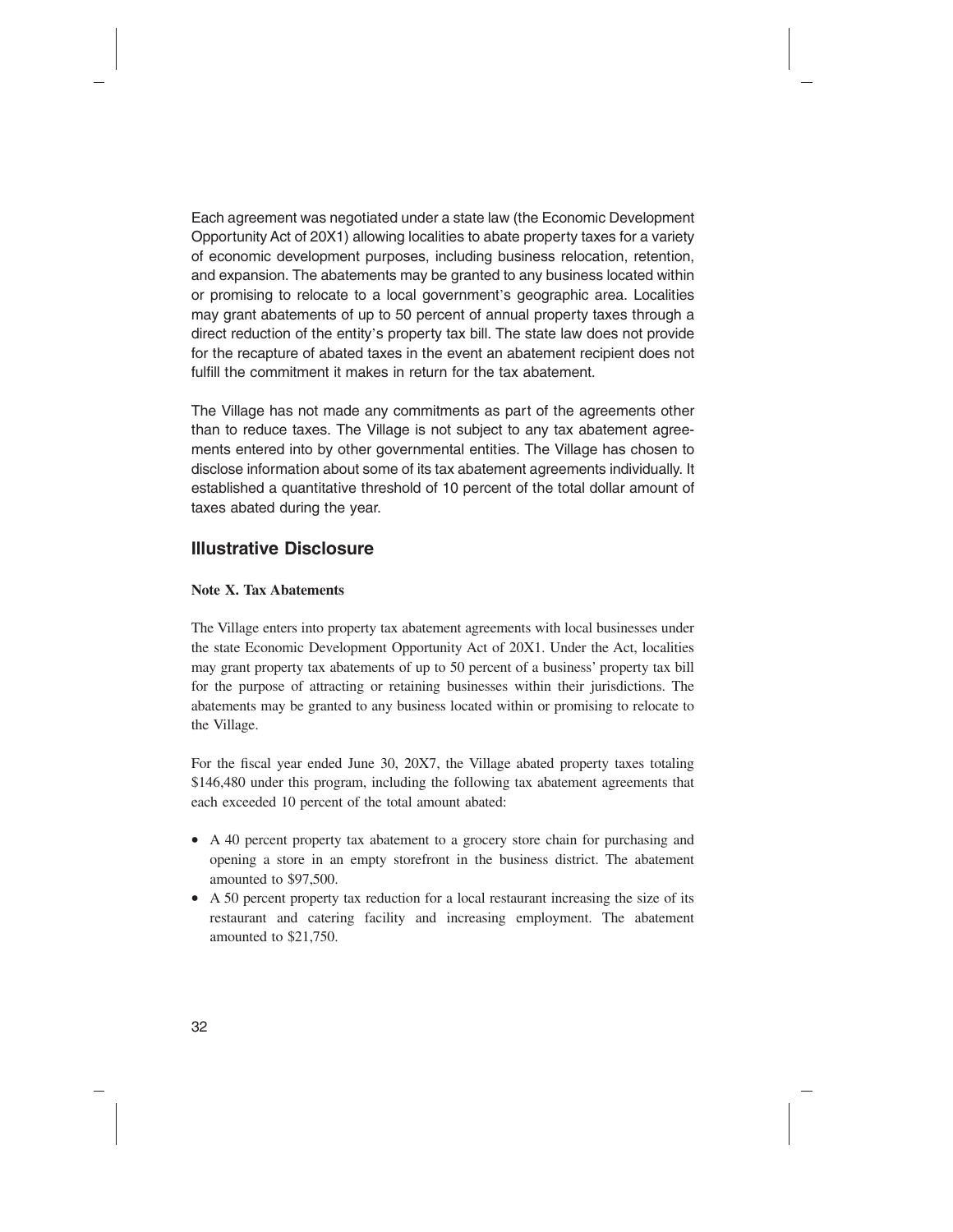# **Example 2—Large Government with Many Abatements, including Abatements of Other Governments**

#### **Facts and Assumptions**

Model County provides tax abatements under six programs: the Residential Improvement Program, the Office of Film and Television Production Incentives, the Economic Assistance Initiative, the High-Tech Investment Program, the Competitive County Credit, and the Renewable Energy Incentive.

- The Residential Improvement Program provides property tax abatements to encourage improvements to single-family and multiple-unit dwellings. The Program is established under the auspices of a state statute (Code 14, Section 201.1) empowering cities and counties to establish such programs. The abatements equal 100 percent of the additional property tax resulting from the increase in assessed value as a result of the improvements, are administered as a reduction in the tax bill, and last for 3 years (or fewer, if the property is sold). Abatements are obtained through application by the property owner prior to commencing the improvements and require subsequent provision by the owner of proof that the improvements have been made. Because taxes are not abated until after the improvements have been made, there are no provisions for recapturing abated taxes. No other commitments were made by the County as part of those agreements.
- The Office of Film and Television Production Incentives tax abatements are intended to attract television, movie, and commercial productions. These abatements are granted pursuant to an ordinance enacted by the County Board of Supervisors (County Economic Development Act of 20X3). Production companies can apply for a refund of sales taxes on qualifying spending within the County. Production companies' County corporate income tax liabilities are reduced by the amount of qualifying spending, up to 100 percent of the taxes owed. Production companies apply to the Office for admittance into the program in advance of commencing production. Qualifying spending is limited to three years from the date of admittance. Because taxes are abated after the qualifying spending has taken place, there are no provisions for recapturing abated taxes. No other commitments were made by the County as part of those agreements.
- The Department of Economic Assistance operates three tax abatement programs: the Economic Assistance Initiative, the High-Tech Investment Program, and the Competitive County Credit. The Department's tax abatement programs were created through the passage of an ordinance by the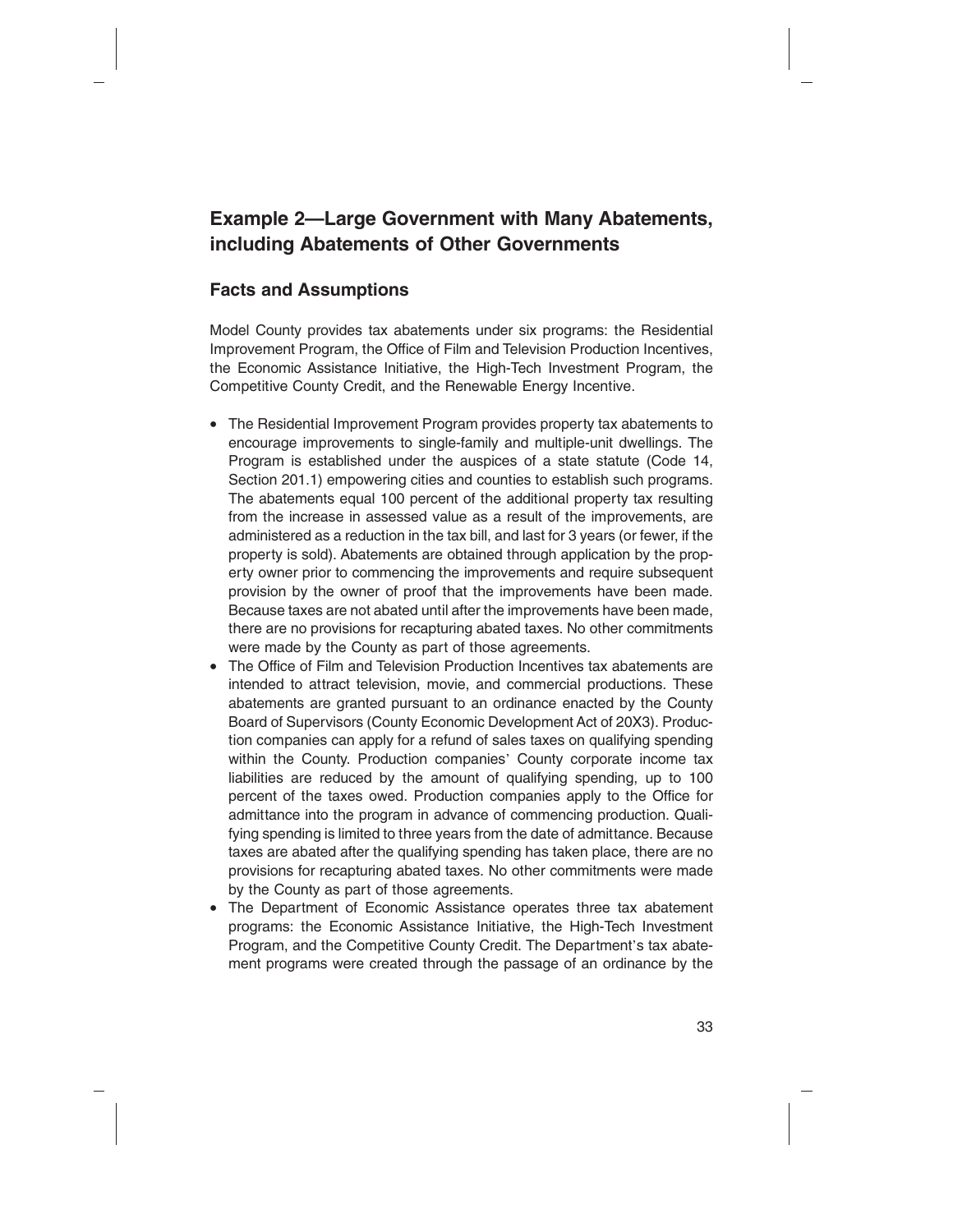County Board of Supervisors (County Economic Development Act of 20X3). The agreements entered into by the Department include clawback provisions should the recipient of the tax abatement fail to fully meet its commitments.

- − The Economic Assistance Initiative offers individual incentive packages to attract new businesses to the County. Abatements may be granted to any business agreeing to relocate to the County. In addition to property tax abatements for the property constructed or purchased by the new or relocated businesses, the Department also arranges for construction of certain infrastructure features that are ancillary to newly constructed facilities. One agreement involving the relocation and new construction of the central headquarters of a major corporation included a substantial commitment from the County to construct a new exit on County Highway 84 and connecting roadways. The magnitude of the County's commitments in other agreements is relatively insignificant and is generally consistent across agreements. The maximum property tax abatement is the equivalent of a 75 percent reduction of the assessed value of the property.
- − The High-Tech Investment Program offers reductions in business income taxes to attract businesses in technology industries to move to the County High-Tech Industry Park (CHIP). Abatements may be granted to any technology company agreeing to move into CHIP. The abatement is administered as a credit on a company's County income tax return and equals 25 percent of the company's corporate income tax liability. The abatement begins in the year when the company begins its relocation to CHIP. No other commitments were made by the County as part of those agreements.
- − The Competitive County Credit offers reductions in business income taxes to attract and retain jobs. Abatements may be granted to any business agreeing to remain in the County or to relocate to the County. The abatement is administered as a credit on a business' County income tax return and is effective beginning in the year of the agreement (for job retention) or the year when the business begins its relocation to the County (for job attraction). The amount of the abatement is based on the number of jobs retained or attracted. No other commitments were made by the County as part of those agreements.
- The Environmental Conservation Department administers the Renewable Energy Incentive to encourage businesses to invest in solar, wind, and other sources of clean, efficient energy. The program also covers investments in energy-efficient vehicles such as hybrid, electric, and alternative-fuel cars and ancillary facilities, such as charging stations. Those abatements are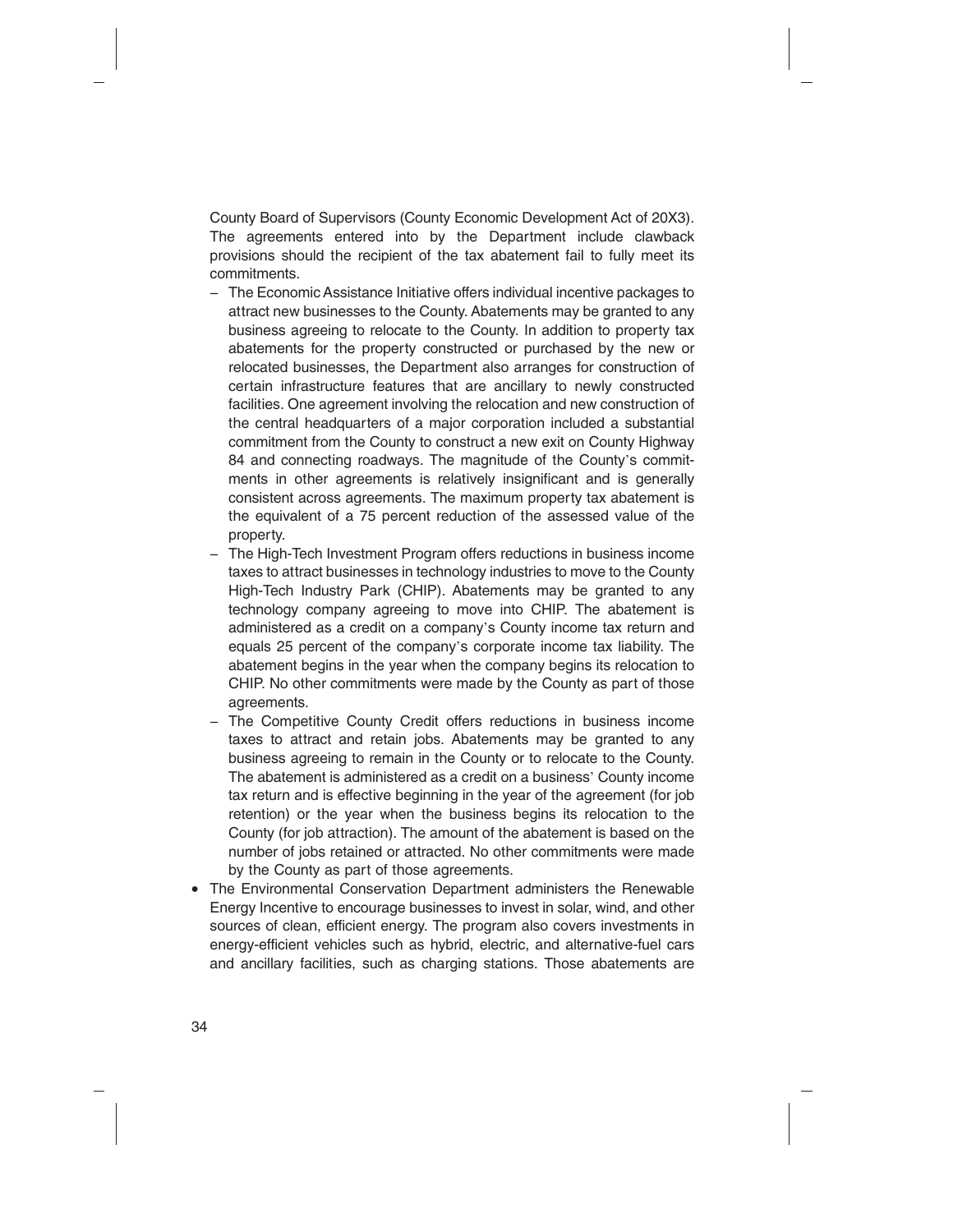provided under the authority of the State of Example's Environmental Protection Division. Companies can apply for a refund of sales taxes on spending related to renewable energy. Companies also can apply for a credit against their County corporate income tax liability for eligible spending, up to a maximum of \$100,000. Companies are required to apply to the Department prior to eligible spending. Because taxes are abated after the qualifying spending has taken place, there are no provisions for recapturing abated taxes. No other commitments were made by the County as part of those agreements.

Information relevant to the disclosure of those programs for the fiscal year ended December 31, 20X1 is:

| <b>Tax Abatement Program</b>                 | Amount of<br><b>Taxes Abated</b><br>during the<br>Fiscal Year<br>(in thousands) |        |
|----------------------------------------------|---------------------------------------------------------------------------------|--------|
| Residential Improvement Program              | \$                                                                              | 32,912 |
| Film and Television Production<br>Incentives |                                                                                 |        |
| Sales Tax                                    |                                                                                 | 13,435 |
| Corporate Income Tax                         |                                                                                 | 12,479 |
| Department of Economic Assistance            |                                                                                 |        |
| Economic Assistance Initiative               |                                                                                 | 18,566 |
| High-Tech Investment Program                 |                                                                                 | 9,578  |
| Competitive County Credit                    |                                                                                 | 11,159 |
| Renewable Energy Incentive                   |                                                                                 |        |
| Sales Tax                                    |                                                                                 | 8,157  |
| Corporate Income Tax                         |                                                                                 | 4,619  |

The County also is subject to tax abatements granted by (1) the Regional Economic Development Corporation (REDC), an entity created by the County and seven other counties in the western part of the State of Example, and (2) the State of Example through its Business Relocation and Development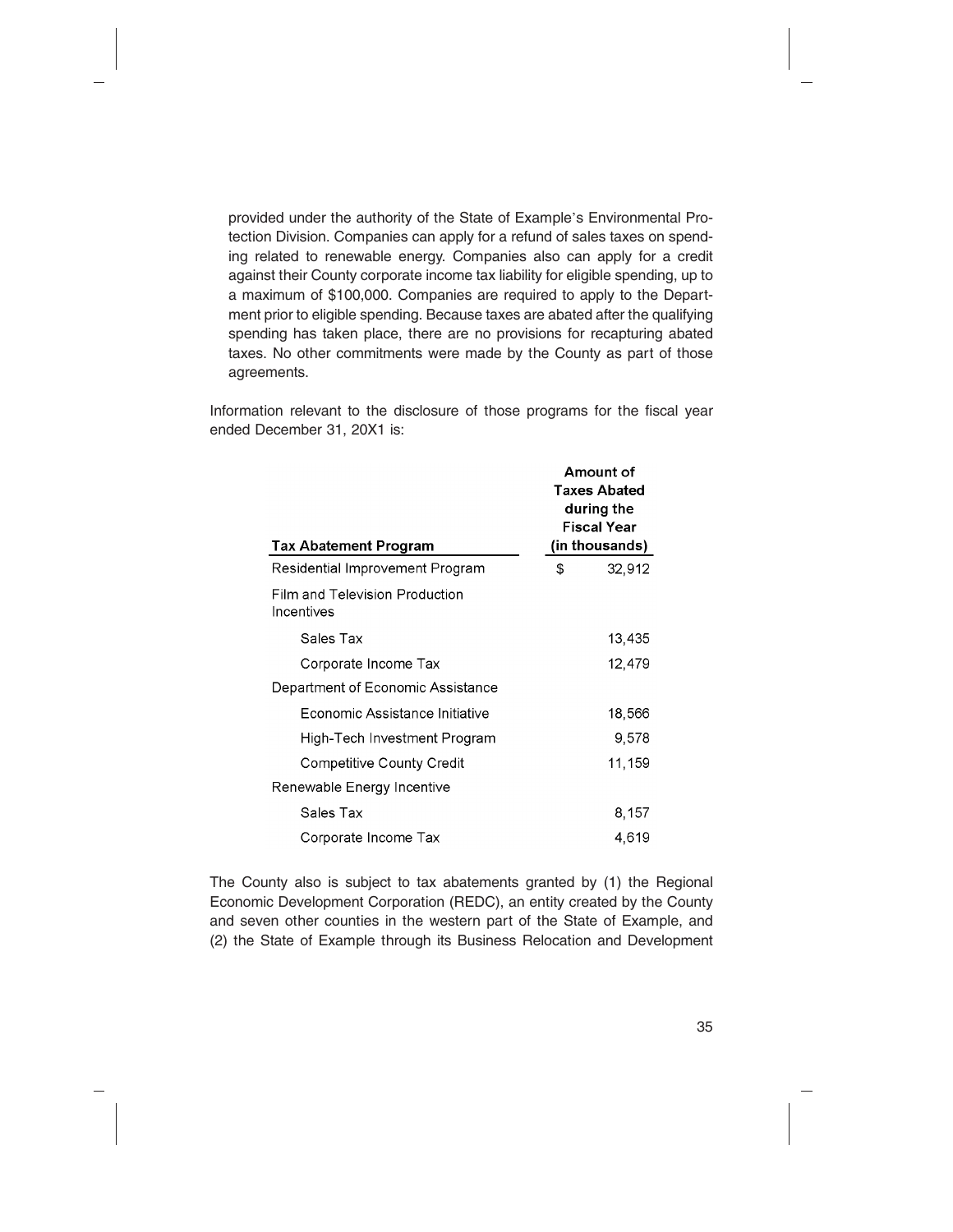Authority (BRDA) and the Thriving State Economy Initiative (TSEI). These programs have the stated purpose of increasing business activity and employment in the region and the state, respectively.

Under the REDC program, companies from outside the region can apply for a sales tax exemption on eligible spending related to relocating to one of the member counties. Companies accepted into the program document the sales taxes paid on eligible spending and receive a rebate, up to a maximum of \$150,000. Under the state programs, companies promise to expand or maintain facilities or employment in the state, to establish a new business in the state, or to relocate an existing business to the state. Economic development agreements entered into by the BRDA and by the state through TSEI can include the abatement of state, county, local, and school district taxes, in addition to other assistance. In the case of the County, state-granted abatements have resulted in reductions of property taxes, which the County administers as a temporary reduction in the assessed value of the property involved. The abatement agreements stipulate a percentage reduction of property taxes, which can be as much as 100 percent. Information relevant to disclosure of those programs for the fiscal year ended December 31, 20X1 is:

| <b>Tax Abatement Program</b>                            | Amount of<br><b>Taxes Abated</b><br>during the<br><b>Fiscal Year</b><br>(in thousands) |        |
|---------------------------------------------------------|----------------------------------------------------------------------------------------|--------|
| State of Example:                                       |                                                                                        |        |
| <b>Business Relocation and Development</b><br>Authority | \$                                                                                     | 15,325 |
| Thriving State Economy Initiative                       |                                                                                        | 13,021 |
| Regional Economic Development<br>Corporation            |                                                                                        | 7.657  |

The state reimburses county and local governments for one-third of the reduction in their tax revenues under these agreements, pursuant to their current biennial budget appropriation.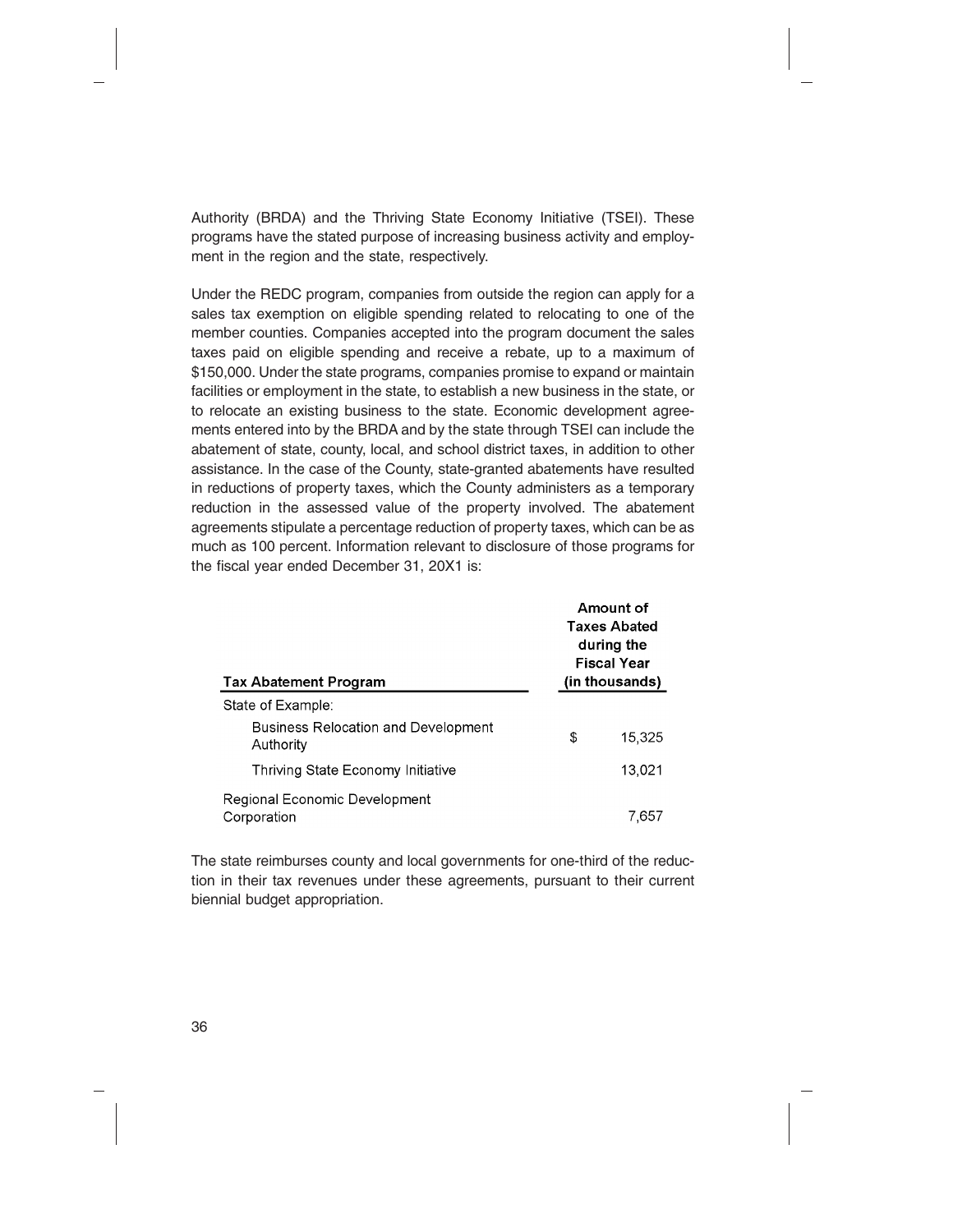#### **Illustrative Disclosure**

#### **Note Y. Tax Abatements**

As of December 31, 20X1, the County provides tax abatements through six programs the Residential Improvement Program, Film and Television Production Incentives, the Economic Assistance Initiative, the High-Tech Investment Program, the Competitive County Credit, and the Renewable Energy Incentive:

- The Residential Improvement Program provides property tax abatements to encourage improvements to single-family and multiple-unit dwellings, under State Law, Code 14, Section 201.1. Abatements are obtained through application by the property owner, including proof that the improvements have been made, and equal 100 percent of the additional property tax resulting from the increase in assessed value as a result of the improvements. The amount of the abatement is deducted from the recipient's tax bill.
- Under the County Economic Development Act of 20X3, two divisions of the County government administer tax abatements:
	- − The Office of Film and Television Production Incentives provide abatements of the County's sales and corporate income tax to attract television, movie, and commercial productions. Production companies apply to the Office for admittance into the program in advance of commencing production. Production companies can apply for a refund of sales taxes on qualifying spending in the county within three years of the date of admittance. Production companies' county corporate income tax liabilities also are reduced by the amount of qualifying spending, up to 100 percent of the taxes owed.
	- − The Department of Economic Assistance administers three tax abatement programs: the Economic Assistance Initiative (EAI), the High-Tech Investment Program (HTIP), and the Competitive County Credit (3C). The agreements entered into by the Department include clawback provisions should the recipient of the tax abatement fail to fully meet its commitments, such as employment levels and timelines for relocation.
		- EAI offers individual incentive packages to attract new business to the county. Abatements may be granted to any company agreeing to relocate to the County or to establish a new business in the County. The Department abates up to 75 percent of the property tax bills through a reduction in the assessed value of the facilities that the new or relocating businesses construct or purchase. The Department also arranges for the county to construct certain infrastructure features that are ancillary to newly constructed facilities. One agreement involving the construction of a new office building for the central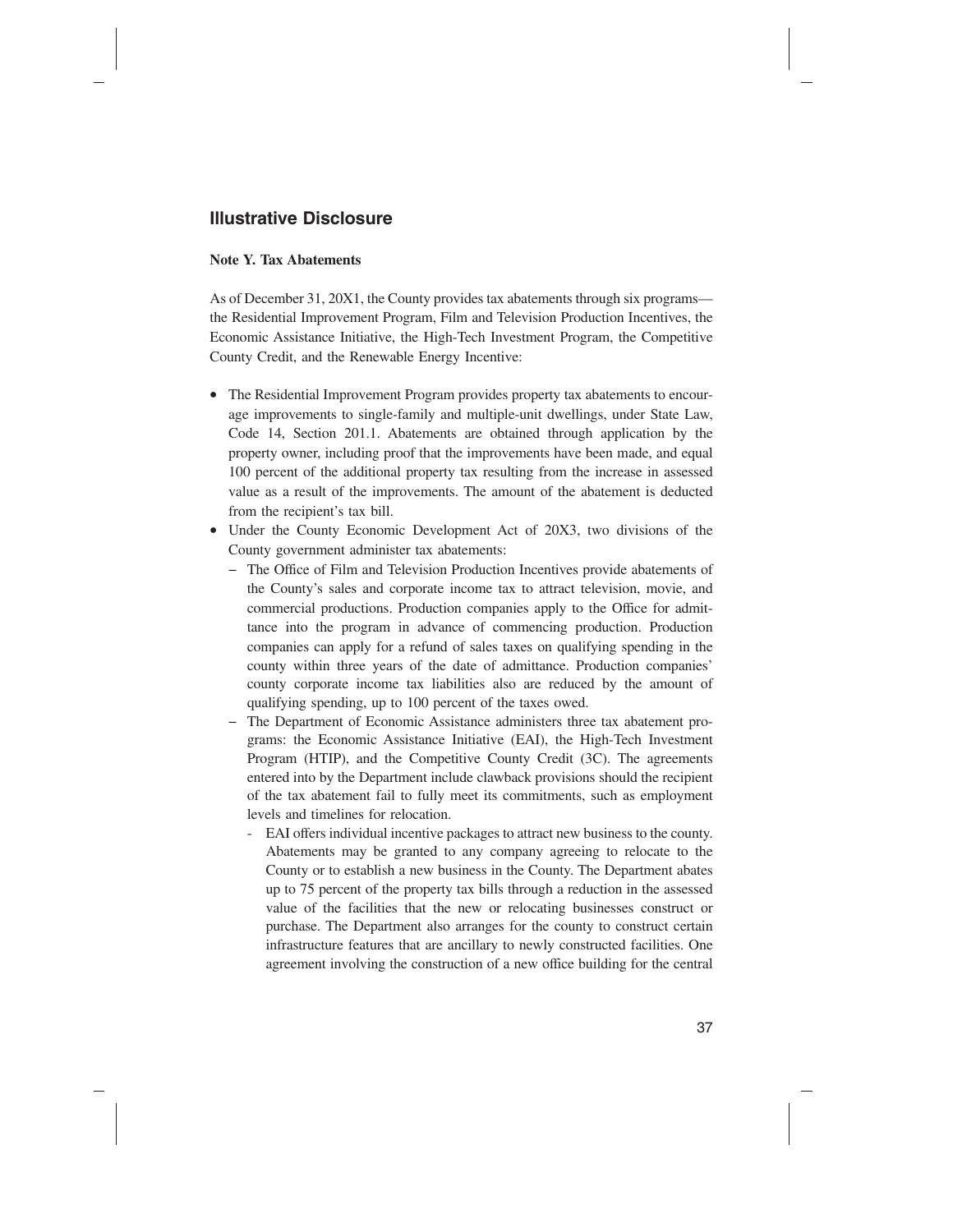headquarters of a major corporation included a substantial commitment from the County to construct a new exit on County Highway 84 and connecting roadways and ancillary features between the highway and the building.

- HTIP offers reductions in business income taxes to attract businesses in technology industries to move to the County High-Tech Industry Park (CHIP). Abatements may be granted to any technology company agreeing to move into CHIP. The abatement is administered as a credit on a company's County income tax return and equals 25 percent of the company's corporate income tax liability. The abatement begins in the year when the company begins its relocation to CHIP.
- 3C offers reductions in business income taxes to attract and retain jobs. Abatements may be granted to any business agreeing to remain in the County or to relocate to the County. The abatement is a credit on a company's County income tax return and is effective beginning in the year of the agreement (for job retention) or the year when the business begins its relocation to the County (for job attraction). The amount of the abatement is based on the number of jobs retained or attracted.
- The Environmental Conservation Department administers the Renewable Energy Incentive to encourage businesses to invest in solar, wind, and other sources of clean, efficient energy. The program also covers investments in energy-efficient vehicles such as hybrid, electric, and alternative-fuel cars and ancillary facilities, such as charging stations. These abatements are provided under the authority of the State of Example's Environmental Protection Division. After their application and acceptance into the program, companies can file for two types of tax abatements: a refund of sales taxes on spending related to renewable energy; and a credit against their County corporate income tax liability for eligible spending, up to a maximum of \$100,000.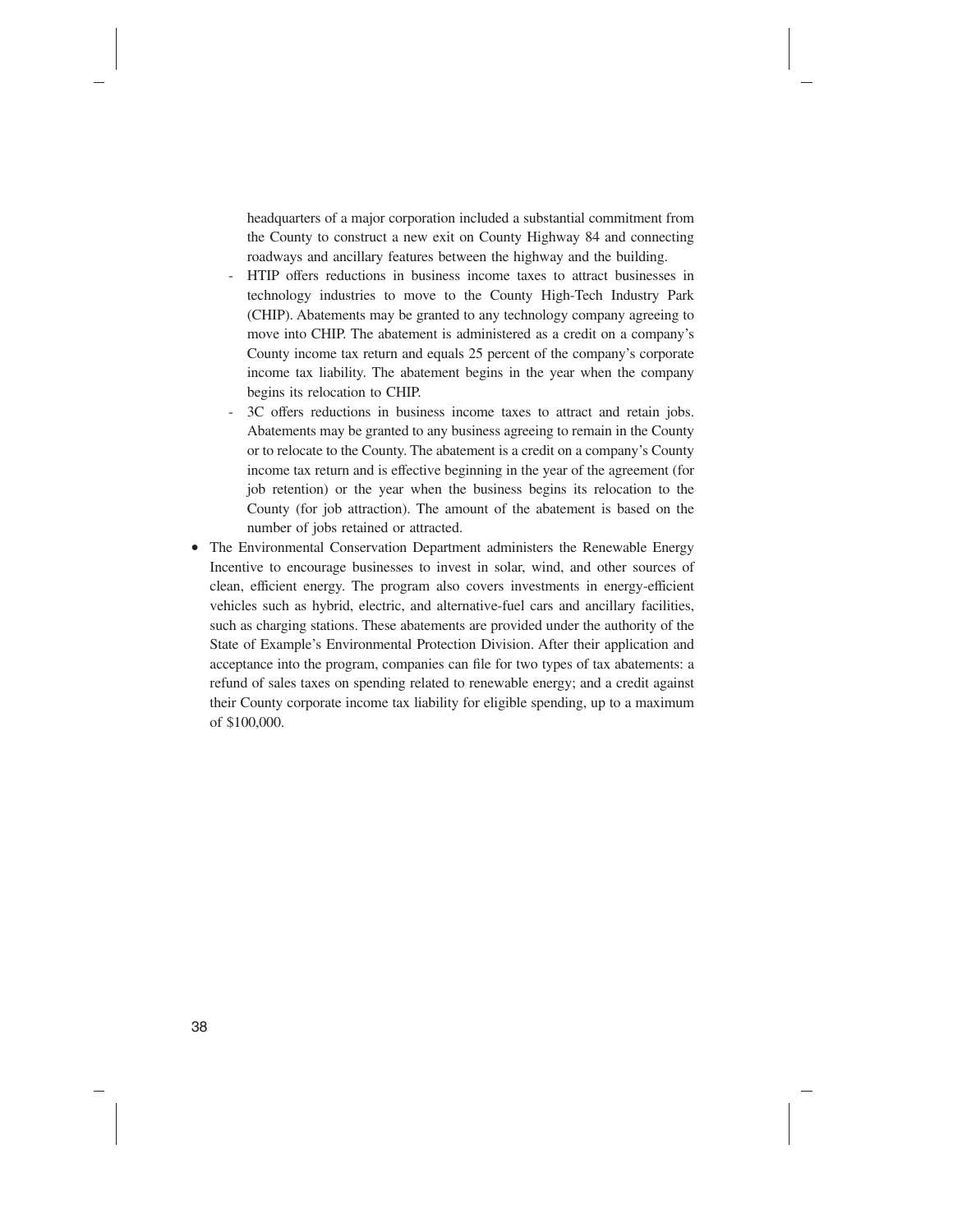| <b>Tax Abatement Program</b>                 | Amount of<br><b>Taxes Abated</b><br>(in thousands) |  |
|----------------------------------------------|----------------------------------------------------|--|
| Residential Improvement Program              | \$<br>32,912                                       |  |
| Film and Television Production<br>Incentives |                                                    |  |
| Sales Tax                                    | 13,435                                             |  |
| Corporate Income Tax                         | 12,479                                             |  |
| Economic Assistance Initiative               | 18,566                                             |  |
| High-Tech Investment Program                 | 9.578                                              |  |
| Competitive County Credit                    | 11,159                                             |  |
| Renewable Energy Incentive                   |                                                    |  |
| Sales Tax                                    | 8,157                                              |  |
| Corporate Income Tax                         | 4,619                                              |  |

#### *State of Sample Tax Abatements*

County property tax revenues were reduced by \$28,346,000 under agreements entered into by the State of Sample. Under the State's biennial budget for fiscal years 20X1−20X2, the state reimburses the County for one-third of the reduction in tax revenues. The County recieved \$9,449,000 in County fiscal year 20X1.

#### *Regional Economic Development Corporation (REDC) Tax Abatements*

Under agreements entered into by REDC, County sales tax revenues were reduced by \$7,657,000.